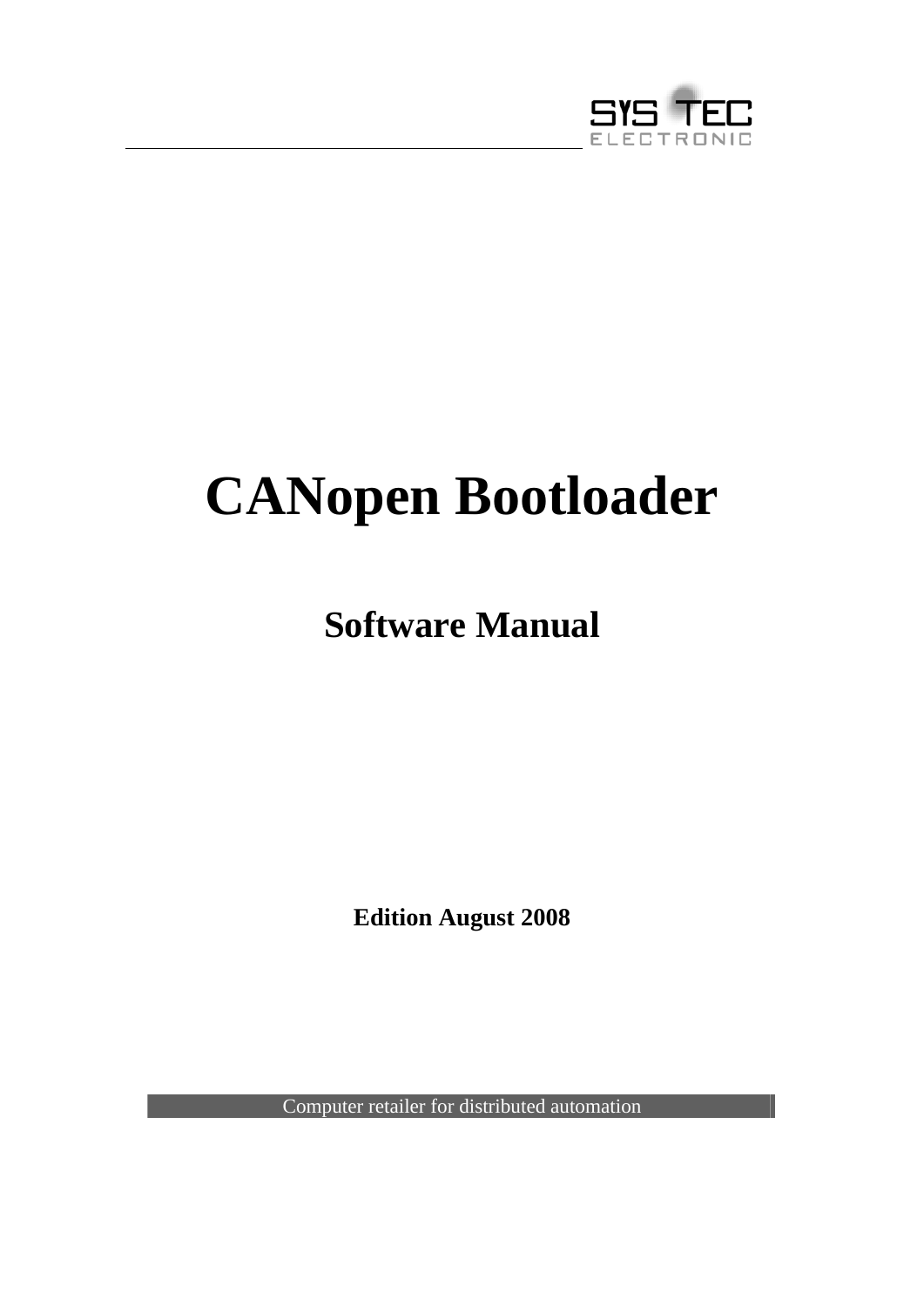The designations used in this book for products that are also registered trademarks have not been separately marked. The missing © sign does not therefore imply that the designation is a non-registered product name. At the same time, no inference can be made from the designation used that this refers to any pending patent or that a registered design is protected.

The information in this manual has been carefully checked and can be assumed to be correct and accurate. However, we expressly draw your attention to the fact that the SYS TEC electronic GmbH company neither excepts warranty claims nor legal responsibility, nor claims of any sort from secondary damages resulting from the use of this manual or its content. We reserve the right to change the details specified in this manual without notice. The SYS TEC electronic GmbH company does not thereby incur any obligations.

Furthermore, we also expressly draw your attention to the fact that the SYS TEC electronic GmbH company neither excepts warranty claims nor legal responsibility, nor claims of any sort from secondary damages resulting from the incorrect use or incorrect application of the hardware or software. The layout and/or design of the hardware may also be changed without notice. SYS TEC electronic GmbH does not thereby incur any obligations.

© Copyright 2008 SYS TEC electronic GmbH. All rights reserved. No part of this manual may be reproduced, edited, copied or distributed in any form b< means of the appropriate systems without previous written permission from the SYS TEC electronic GmbH company.

|                    | <b>EUROPE</b><br><b>NORTH AMERICA</b> |                                 |  |  |  |
|--------------------|---------------------------------------|---------------------------------|--|--|--|
| Address:           | <b>SYS TEC</b> electronic GmbH        | <b>LLC</b><br>PHYTEC<br>America |  |  |  |
|                    | August-Bebel-Str. 29                  | 203 Parfitt Way SW,<br>Suite    |  |  |  |
|                    | D-07973 Greiz                         | G <sub>100</sub>                |  |  |  |
|                    | <b>GERMANY</b>                        | Bainbridge Island, WA 98110     |  |  |  |
|                    |                                       | <b>USA</b>                      |  |  |  |
| Sales hotline:     | $+49(0)3661/6279-0$                   | $+1$ (800) 278-9913             |  |  |  |
|                    | info@systec-electronic.com            | order@phytec.com                |  |  |  |
|                    |                                       |                                 |  |  |  |
| Technical hotline: | $+49(0)3661/6279-0$                   | $+1$ (800) 278-9913             |  |  |  |
|                    | support@systec-electronic.com         | support@phytec.com              |  |  |  |
|                    |                                       |                                 |  |  |  |
| Fax:               | $+49(0)3661/67999$                    | $+1$ (206) 780-9135             |  |  |  |
|                    | http://www.systec-electronic.com      |                                 |  |  |  |
| Web page:          |                                       | http://www.phytec.com           |  |  |  |

5th Edition August 2008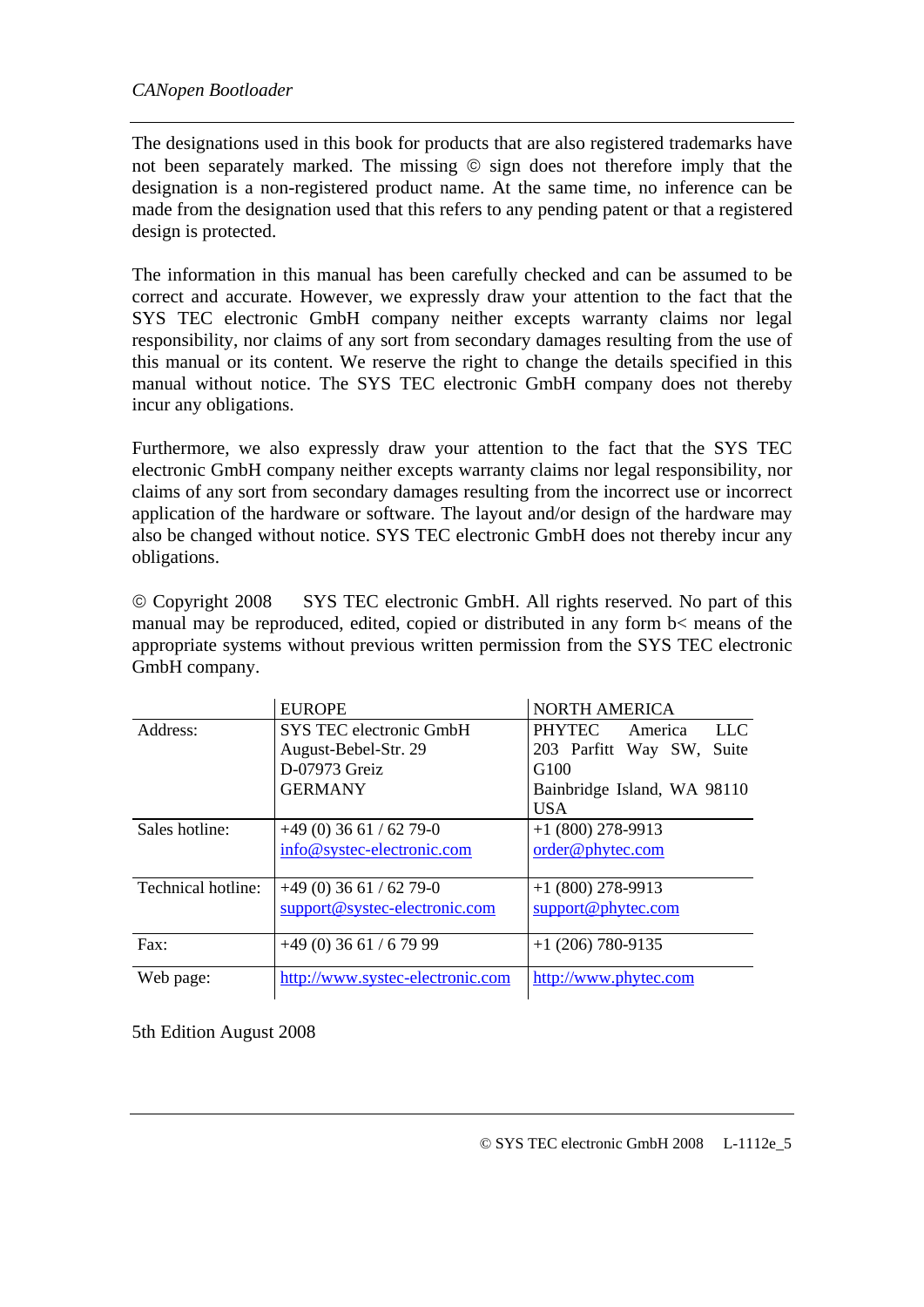## Table of contents

| 1              |     |       |          |  |  |  |  |  |  |  |
|----------------|-----|-------|----------|--|--|--|--|--|--|--|
| $\overline{2}$ |     |       |          |  |  |  |  |  |  |  |
| 3              |     |       |          |  |  |  |  |  |  |  |
|                | 3.1 |       |          |  |  |  |  |  |  |  |
|                | 3.2 |       |          |  |  |  |  |  |  |  |
|                | 3.3 |       |          |  |  |  |  |  |  |  |
| 4              |     |       |          |  |  |  |  |  |  |  |
|                | 4.1 |       |          |  |  |  |  |  |  |  |
|                |     | 4.1.1 |          |  |  |  |  |  |  |  |
|                |     | 4.1.2 |          |  |  |  |  |  |  |  |
|                |     | 4.1.3 |          |  |  |  |  |  |  |  |
|                |     |       | 4.1.3.1  |  |  |  |  |  |  |  |
|                |     |       | 4.1.3.2  |  |  |  |  |  |  |  |
|                |     |       | 4.1.3.3  |  |  |  |  |  |  |  |
|                |     |       | 4.1.3.4  |  |  |  |  |  |  |  |
|                |     |       | 4.1.3.5  |  |  |  |  |  |  |  |
|                |     |       | 4.1.3.6  |  |  |  |  |  |  |  |
|                |     |       | 4.1.3.7  |  |  |  |  |  |  |  |
|                |     |       | 4.1.3.8  |  |  |  |  |  |  |  |
|                |     |       | 4.1.3.9  |  |  |  |  |  |  |  |
|                |     |       | 4.1.3.10 |  |  |  |  |  |  |  |
|                |     | 4.1.4 |          |  |  |  |  |  |  |  |
|                |     | 4.1.5 |          |  |  |  |  |  |  |  |
|                |     | 4.1.6 |          |  |  |  |  |  |  |  |
|                | 4.2 |       |          |  |  |  |  |  |  |  |
| 5              |     |       |          |  |  |  |  |  |  |  |
|                | 5.1 |       |          |  |  |  |  |  |  |  |
|                | 5.2 |       |          |  |  |  |  |  |  |  |
|                | 5.3 |       |          |  |  |  |  |  |  |  |
|                | 5.4 |       |          |  |  |  |  |  |  |  |
| 6              |     |       |          |  |  |  |  |  |  |  |
|                | 6.1 |       |          |  |  |  |  |  |  |  |
|                | 6.2 |       |          |  |  |  |  |  |  |  |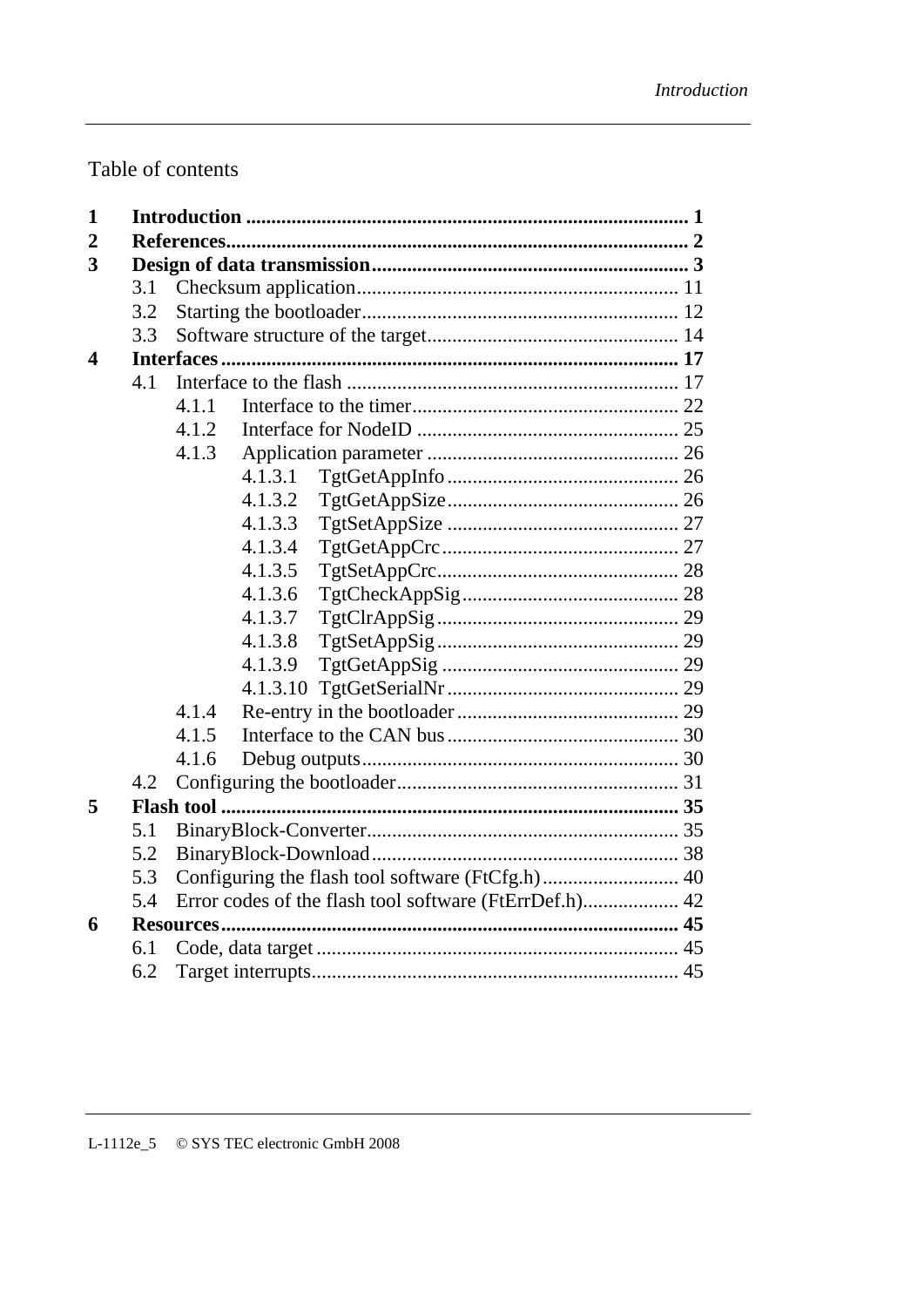## Table of figures

## List of tables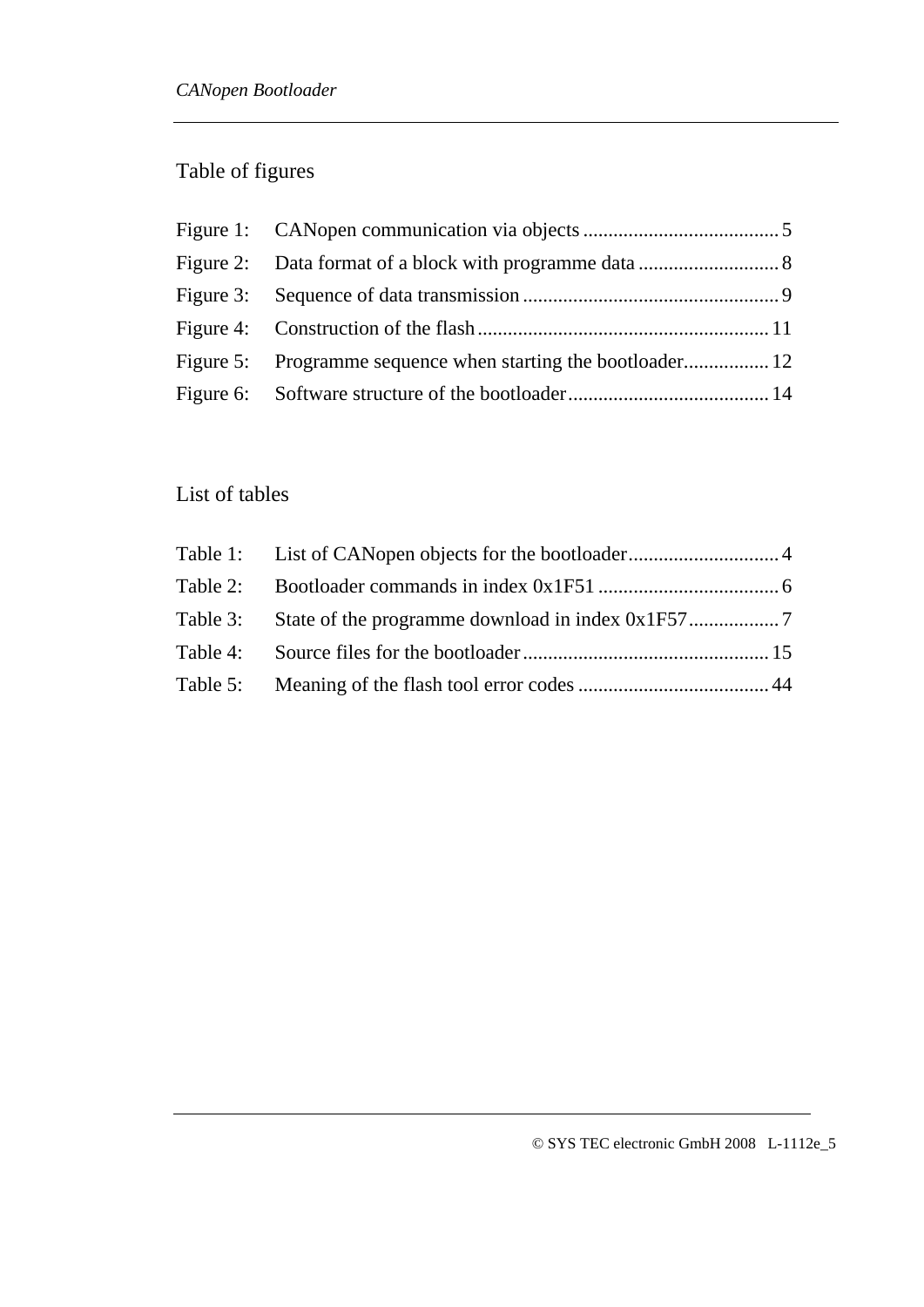## **1 Introduction**

The CANopen Bootloader is a software package used to transfer programs in binary format to the target hardware and to run them there using CANopen. The functionality of the programme is geared to the determinations set down in the CANopen Standard CiA DS-302.

The software package is comprised of two parts: the flash tools and the bootloader. The flash tools convert the application data (S3, INTEL-Hex) into a binary format and transfer them to the target hardware. The bootloader receives the data transmitted by the flash tools, verifies them and writes the data into the flash; it then starts the application that has been transferred.

Communication and data transmission between the bootloader and the flash tools is by means of CANopen SDO transfer.

This manual describes the mode of operation of the bootloader, the format of the binary data and the interface to adapt the bootloader to the user hardware.

- Interface to flash (section)
- Interface to system timer (section)
- NodeID interface if this can not be permanently configured (section.)
- Interface to re-enter the bootloader from the application (section)
- Interface to the CAN-Bus if no CAN driver exists for the selected CAN controller (section)
- Interface to the debug outputs (section)
- Interrupt vector table interface (section)

The interface to the user hardware has been implemented as a template.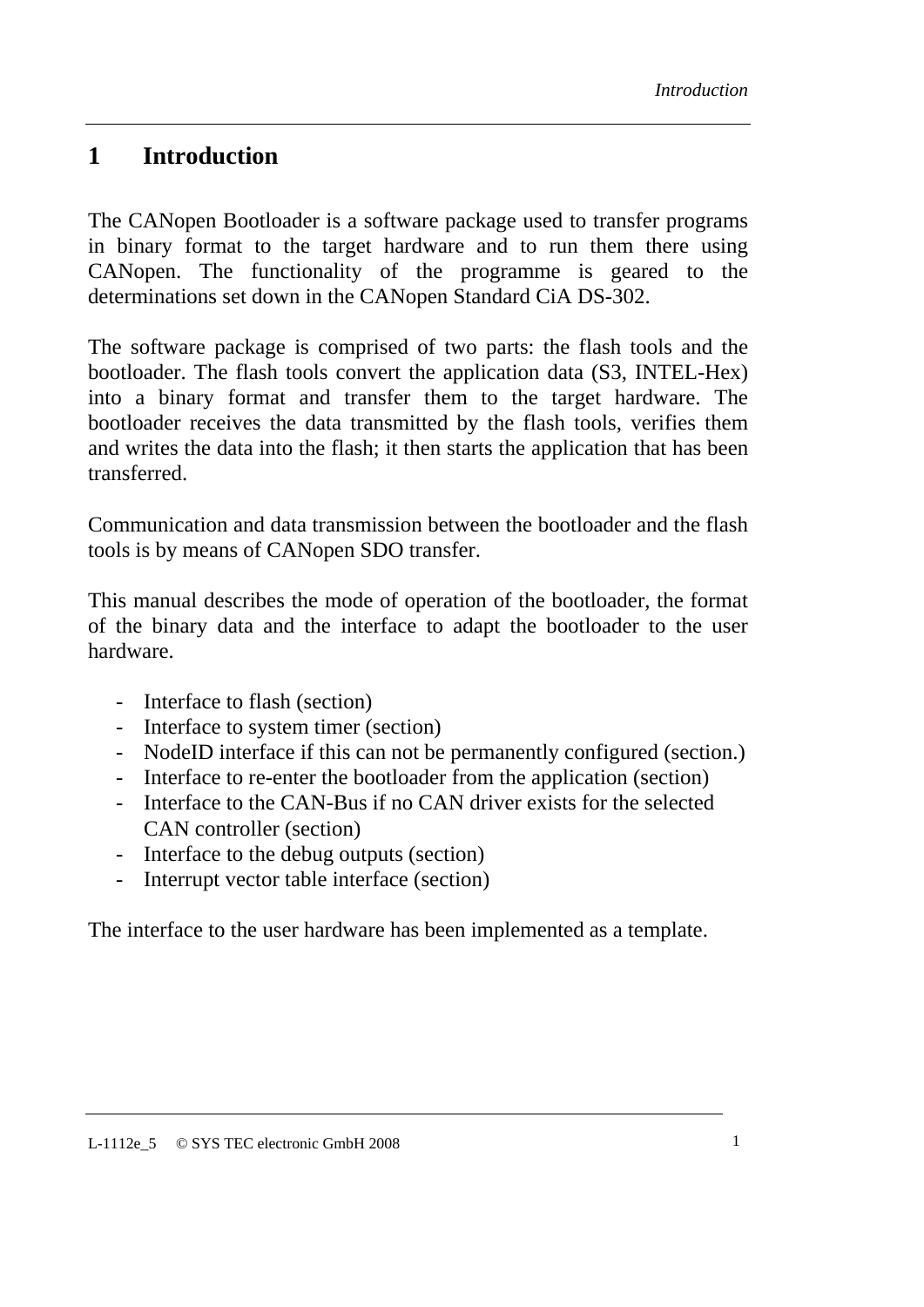<span id="page-5-0"></span>*CANopen Bootloader* 

## **2 References**

*/1/ Framework of CANopen Manager, CiA DS-302, 2006*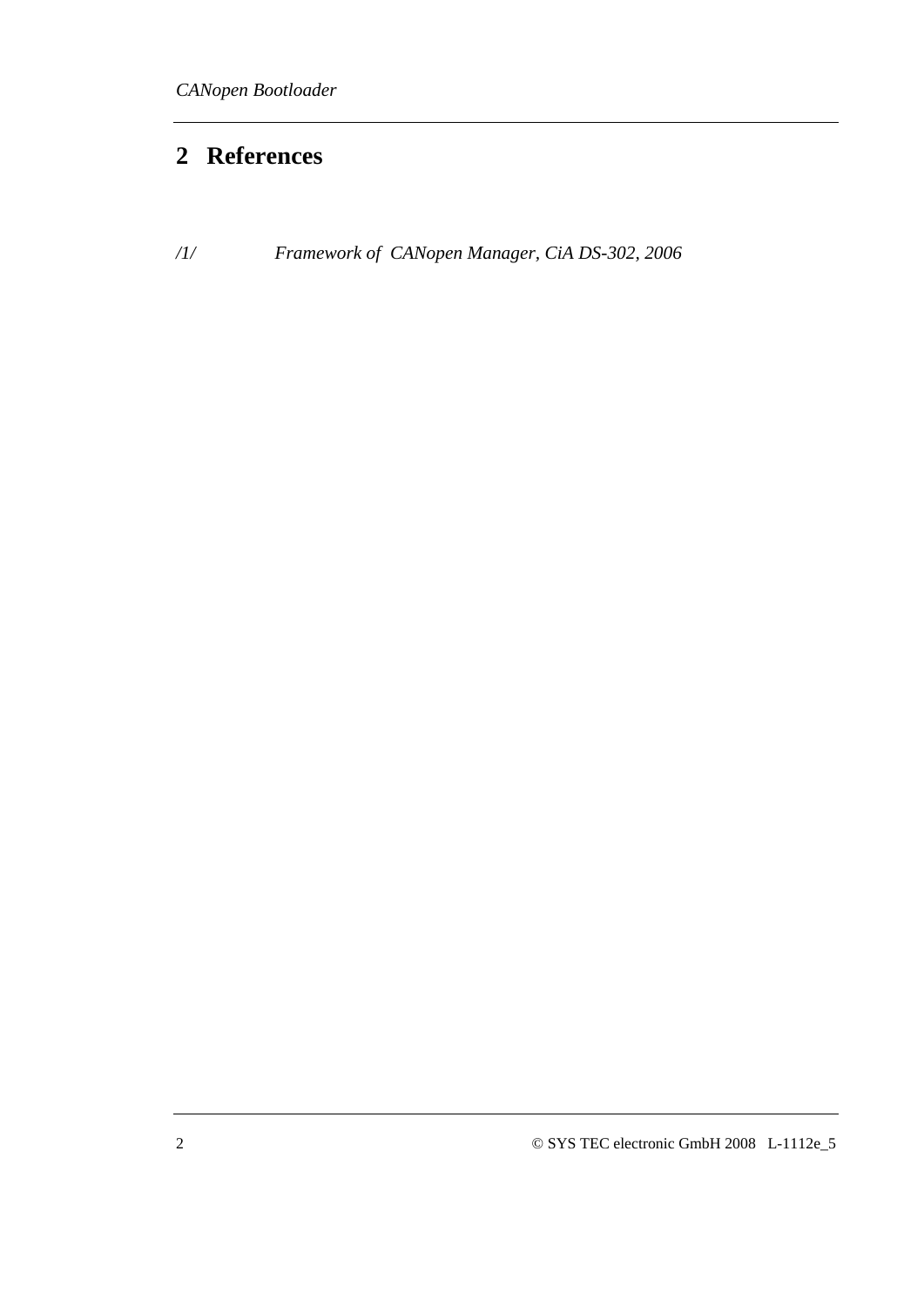## <span id="page-6-0"></span>**3 Design of data transmission**

Implementation is based on the CANopen Standard CiA DS-302. This standard defines object entries that can be used to download a programme. The bootloader uses service data objects (SDO) for data transmission. Depending on the application of the bootloader, the loaded data can be programmed into a non-volatile flash memory.

The advantage of the use of CANopen SDO transfer to transmit data is that CANopen tools can be used to programme the application. An EDS file is required for this that maps the object entries of the CANopen nodes. The data is transmitted in binary format and must be converted into this format (e.g. HEX  $\rightarrow$  BIN) depending on the development environment.

The bootloader is a complete CANopen application and it therefore has an object directory. However, this object directory is only visible for the time in which the bootloader is run.

The bootloader is comprised of a target-related part and a part that packages the communication services. The target-specific part contains the interfaces to the flash, the CAN controller and the application. Adjustments must be made by the user here.

SDO transfer according to CiA DS-301 is used for data transfer. This transmission service supports protocols such as segmented transfer and block transfer. The default setting is segmented transfer because this service requires less CODE to be run. However, due to the acknowledgment sequence of the data, which is segment-by-segment, the transmission time may be slightly longer in comparison to block transfer.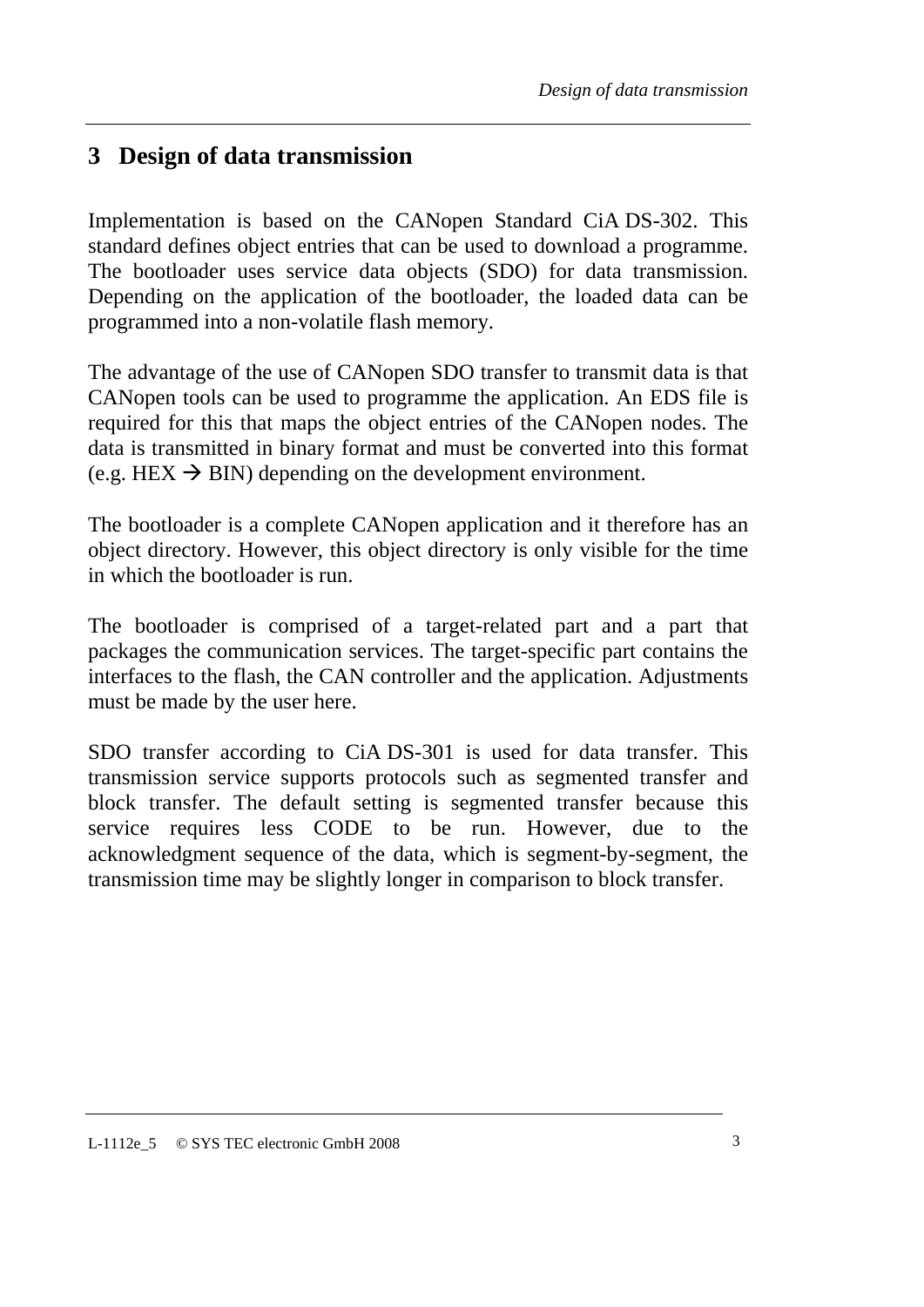| Object<br>(Index/ | Data type              | <b>Attribute</b> | <b>Meaning</b>                                         | CiA Stan. |
|-------------------|------------------------|------------------|--------------------------------------------------------|-----------|
| Subidx)           |                        |                  |                                                        |           |
| 0x1000            | Unsigned <sub>32</sub> | ro               | Designates the device type                             | 301       |
| 0x1001            | Unsigned <sub>8</sub>  | ro               | CANopen error register                                 | 301       |
| 0x1018/0          | Unsigned <sub>8</sub>  | ro               | in<br>Number<br>sub-indices<br>of<br>0x1018            | 301       |
| 0x1018/1          | Unsigned <sub>32</sub> | ro               | CANopen vendor ID                                      | 301       |
| 0x1018/2          | Unsigned <sub>32</sub> | ro               | CANopen product ID                                     | 301       |
| 0x1018/3          | Unsigned <sub>32</sub> | ro               | Serial number                                          | 301       |
| 0x1018/4          | Unsigned <sub>32</sub> | ro               | Revision number                                        | 301       |
| 0x1F50/0          | Unsigned <sub>8</sub>  | ro               | sub-indices<br>in<br>Number<br>of<br>0x1F50            | 302       |
| 0x1F50/1          | Domain                 | <b>WO</b>        | Programme data (container up to<br>16384 bytes)        | 302       |
| 0x1F51/0          | Unsigned <sub>8</sub>  | ro               | sub-indices<br>in<br>Number<br>of<br>0x1F51            | 302       |
| 0x1F51/1          | Unsigned <sub>8</sub>  | rw               | Command channel                                        | 302       |
| 0x1F56/0          | Unsigned <sub>8</sub>  | ro               | sub-indices<br>in<br>Number<br>of<br>0x1F56            | 302       |
| 0x1F56/1          | Unsigned32             | ro               | Identifies the application (CRC<br>of the application) | 302       |
| 0x1F57/0          | Unsigned <sub>8</sub>  | ro               | sub-indices<br>Number<br>of<br>in<br>0x1F57            | 302       |
| 0x1F57/1          | Unsigned <sub>32</sub> | ro               | Flash error status                                     | 302       |

<span id="page-7-0"></span>*Table 1: List of CANopen objects for the bootloader* 

The 0x1F50 object is used to load the programme data. The object-type is DOMAIN and it can receive data up to a block size defined by the user. The 0x1F51/1 object is used to run certain commands (deleting the flash, starting the application, etc.). The 0x1F56 object contains an identification of the application. The CRC of the application is stored here. The current error status can be read out by object 0x1F57. *[Table 1](#page-7-0)* lists all CANopen objects and their meaning.

## **Meaning of the sub-index**

The CANopen standard defines up to 255 sub-indices for each index. Subindex 0 hereby contains the number of the subsequent sub-indices. A program is assigned to each sub-index for the bootloader functionality, i.e. it is possible to transmit up to 255 different programmes within an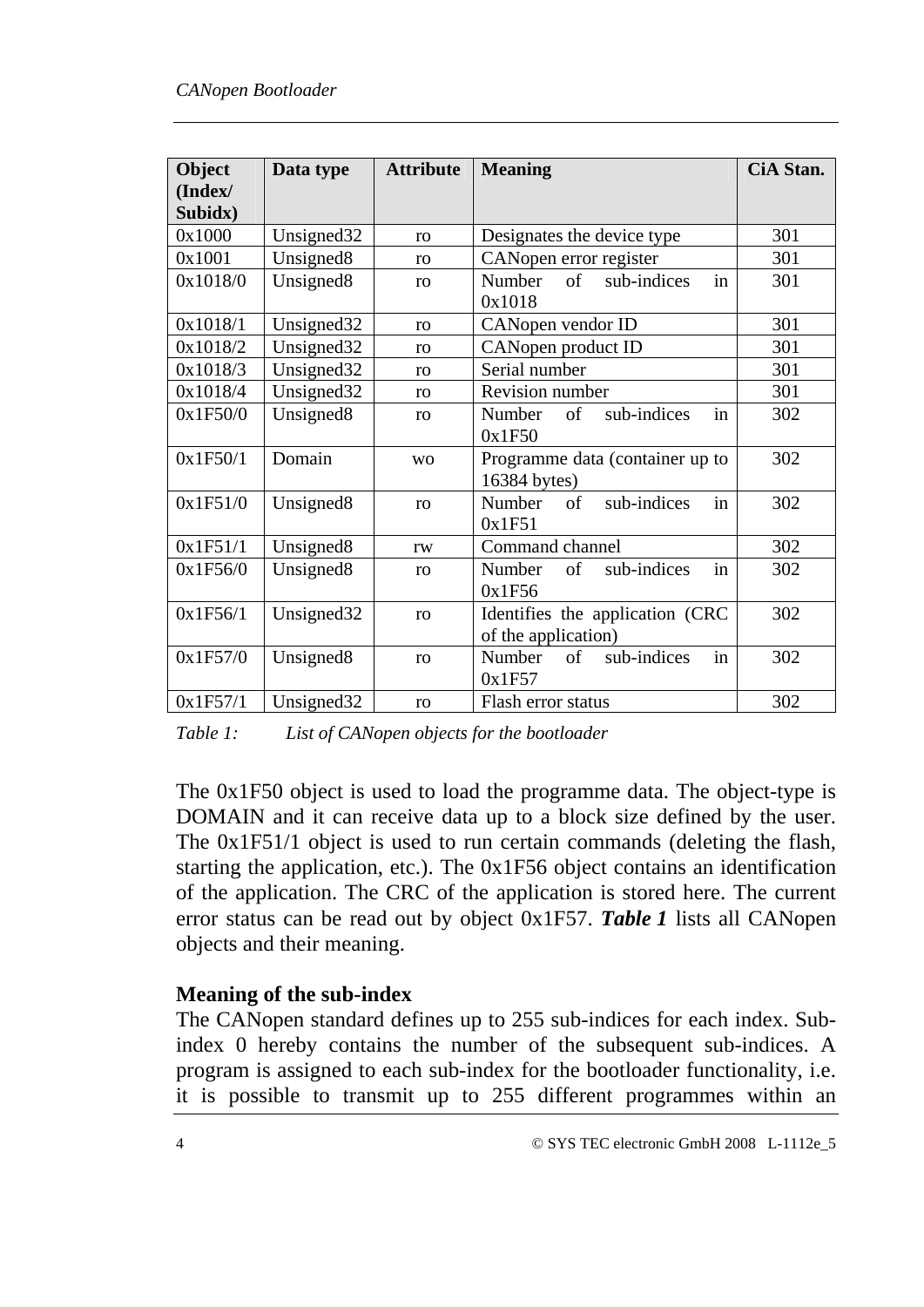application. Each programme must therefore be assigned an area within the flash for storage. All instructions, such as delete, write, or programme for a selected programme must be transmitted to this area with the same reference, i.e. the same sub-index.

This implementation supports one programme and therefore only one subindex.

[Figure 1](#page-8-0) shows a diagram of communication via CANopen objects using the SDO service.



<span id="page-8-0"></span>*Figure 1: CANopen communication via objects* 

#### **Meaning of the commands**

The bootloader on the target has a command interface. Normally it only runs instructions requested by the host. The host transmits commands (writing a command to object 0x1F51 or transferring a block of data to object 0x1F50) and checks execution status using object 0x1F57.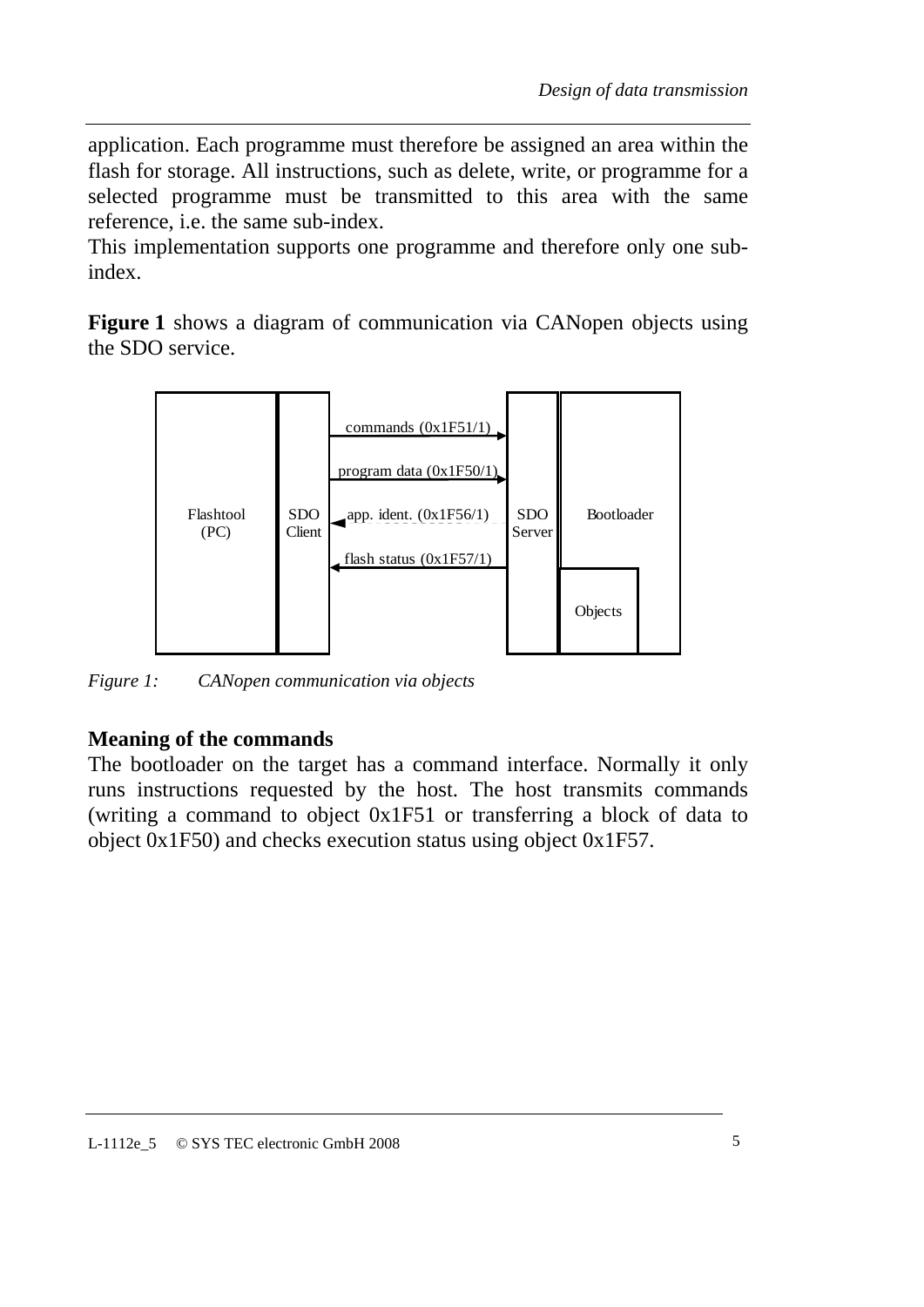#### <span id="page-9-0"></span>*CANopen Bootloader*

| <b>Value</b> | <b>Command</b>                    | <b>Meaning</b>                                                                                                                                                                                                              |
|--------------|-----------------------------------|-----------------------------------------------------------------------------------------------------------------------------------------------------------------------------------------------------------------------------|
| 0x00         | <b>STOP</b>                       | The target is instructed to stop the running<br>programme. This command is currently not<br>implemented.                                                                                                                    |
| 0x01         | <b>START</b>                      | The target is instructed to start the selected<br>programme.                                                                                                                                                                |
| 0x02         | RESET_STAT                        | The target is instructed to reset the status<br>(Index 0x1F57).                                                                                                                                                             |
| 0x03         | <b>CLEAR</b>                      | The target is instructed to clear that area of<br>the flash that has been selected with the<br>appropriate sub-index.                                                                                                       |
| 0x80         | <b>START</b><br><b>BOOTLOADER</b> | You can jump back from the application into<br>the bootloader using this command.<br>This entry must therefore also be supported<br>by the application to start the bootloader<br>(refer also to 3.2).                      |
| 0x83         | <b>SET_SIGNATURE</b>              | The target is instructed to flag the selected<br>and programmed program as "valid". In<br>addition to a valid CRC and node number,<br>this is the requirement to start the program<br>automatically after a power-on-reset. |
| 0x84         | <b>CLR_SIGNATURE</b>              | The target is instructed to flag the selected<br>and programmed program as "invalid". After<br>a power-on RESET, the application would<br>then not be started; the bootloader remains<br>active.                            |

The following commands can be run via index 0x1F51:

<span id="page-9-1"></span>*Table 2: Bootloader commands in index 0x1F51*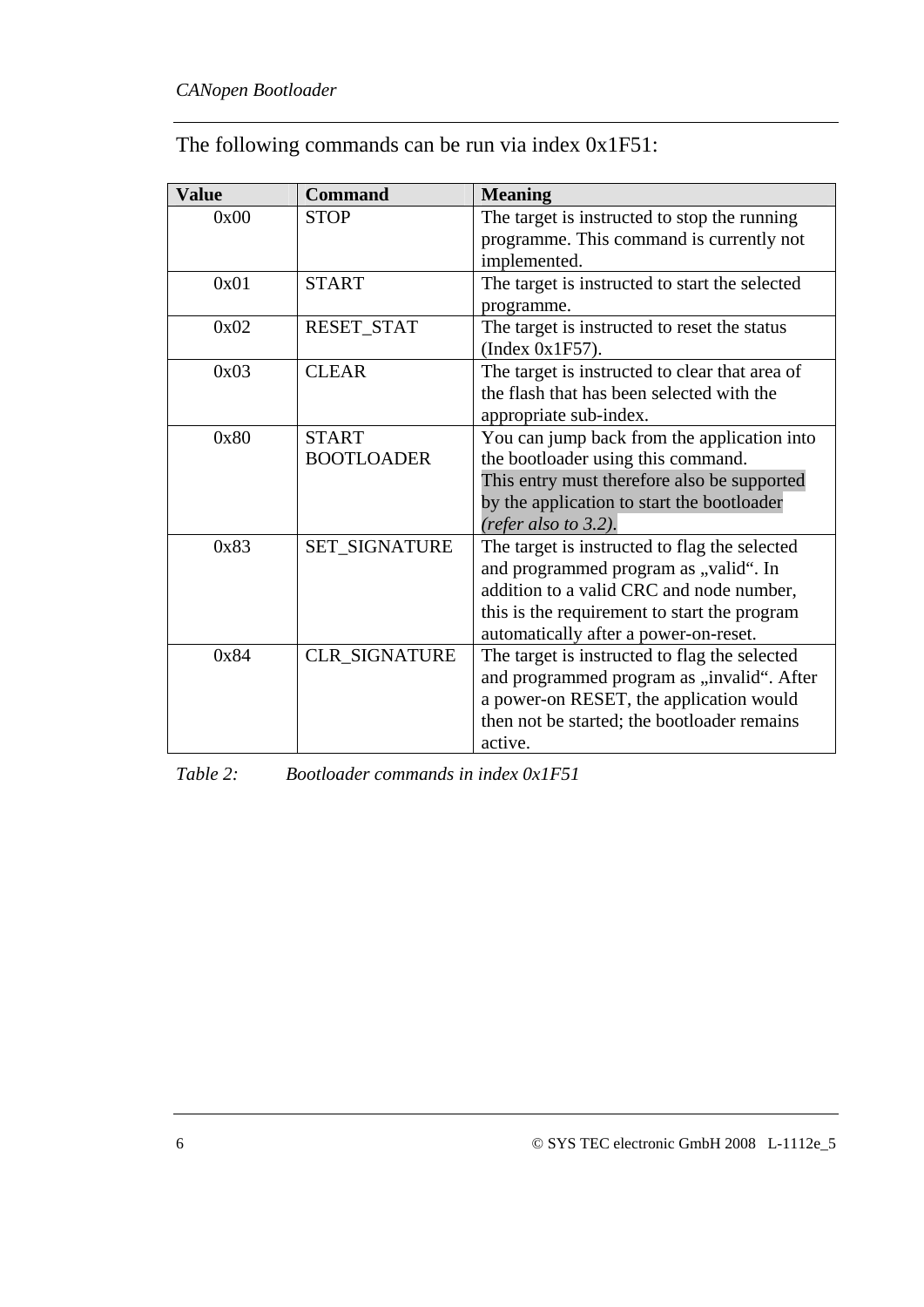<span id="page-10-0"></span>The status that can be read back in index 0x1F57 can assume the following states:

| <b>Value of state</b> | <b>Designation</b> | <b>Meaning</b>                               |
|-----------------------|--------------------|----------------------------------------------|
| 0x00000000            | <b>OK</b>          | The last command transmitted has been run    |
|                       |                    | without error.                               |
| 0x00000001            | <b>BUSY</b>        | A command is still being run.                |
| 0x00000002            | <b>NOVALPROG</b>   | An attempt has been made to start an invalid |
|                       |                    | application programme.                       |
| 0x00000004            | <b>FORMAT</b>      | The format of binary data that have been     |
|                       |                    | transferred to index 0x1F51 is incorrect.    |
| 0x00000006            | <b>CRC</b>         | The CRC of the binary data is incorrect.     |
| 0x00000008            | <b>NOTCLEARED</b>  | An attempt has been made to programme        |
|                       |                    | although there is a valid application        |
|                       |                    | programme.                                   |
| 0x0000000A            | <b>WRITE</b>       | An error occurred during the writing of the  |
|                       |                    | flash.                                       |
| 0x0000000C            | <b>ADDRESS</b>     | An attempt has been made to write an invalid |
|                       |                    | address into the flash.                      |
| 0x0000000E            | <b>SECURED</b>     | An attempt has been made to write to a       |
|                       |                    | protected flash area.                        |
| 0x00000010            | <b>NVDATA</b>      | An error has occurred when accessing the     |
|                       |                    | non-volatile memory (e.g. programming the    |
|                       |                    | signature).                                  |

*Table 3: State of the programme download in index 0x1F57*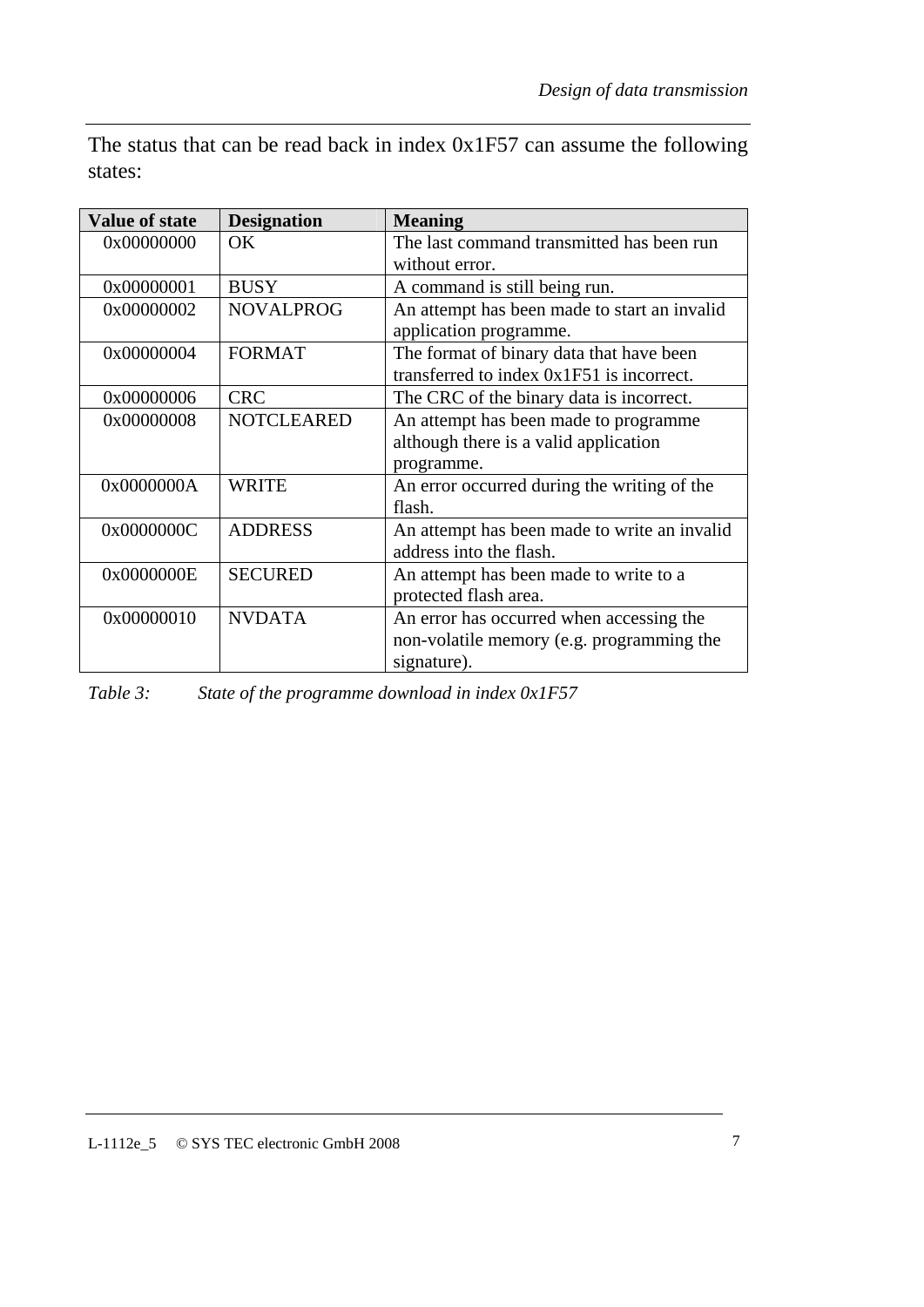#### <span id="page-11-0"></span>**Downloading the data**

The binary data of a programme is transmitted in blocks. After every successful transmission of a block, this is written into the flash. *[Figure 2](#page-11-1)* shows how a block is constructed.



<span id="page-11-1"></span>*Figure 2: Data format of a block with programme data* 

A CAN message is already stored by the CAN controller with a CRC. A CRC is additionally appended to each block. It is calculated based on the block number, the flash address, the number of data bytes and the data bytes themselves. A block that is transmitted incorrectly is repeated n times (parameter PC tool).

#### **Important:**

Data is always transmitted in Intel format (Little Endian / LSB first). This must be considered when creating a block.

The block number is a consecutive number starting with 0; this is increased by 1 after every successful transmission. Block number 0 thereby always designates the start of transmission. The host side and the bootloader are thereby synchronised to the target. Block 0 contains control information for the bootloader and the target (block size, flash information if required) and not yet any programme data. Programme data is then transmitted from block number 1. The last block always contains block number ..-1" (0xFFFFFFFF). The application size and the application CRC is entered in this block. After transmission of this block, the bootloader starts to generate the CRC via the application in order to compare it. The result is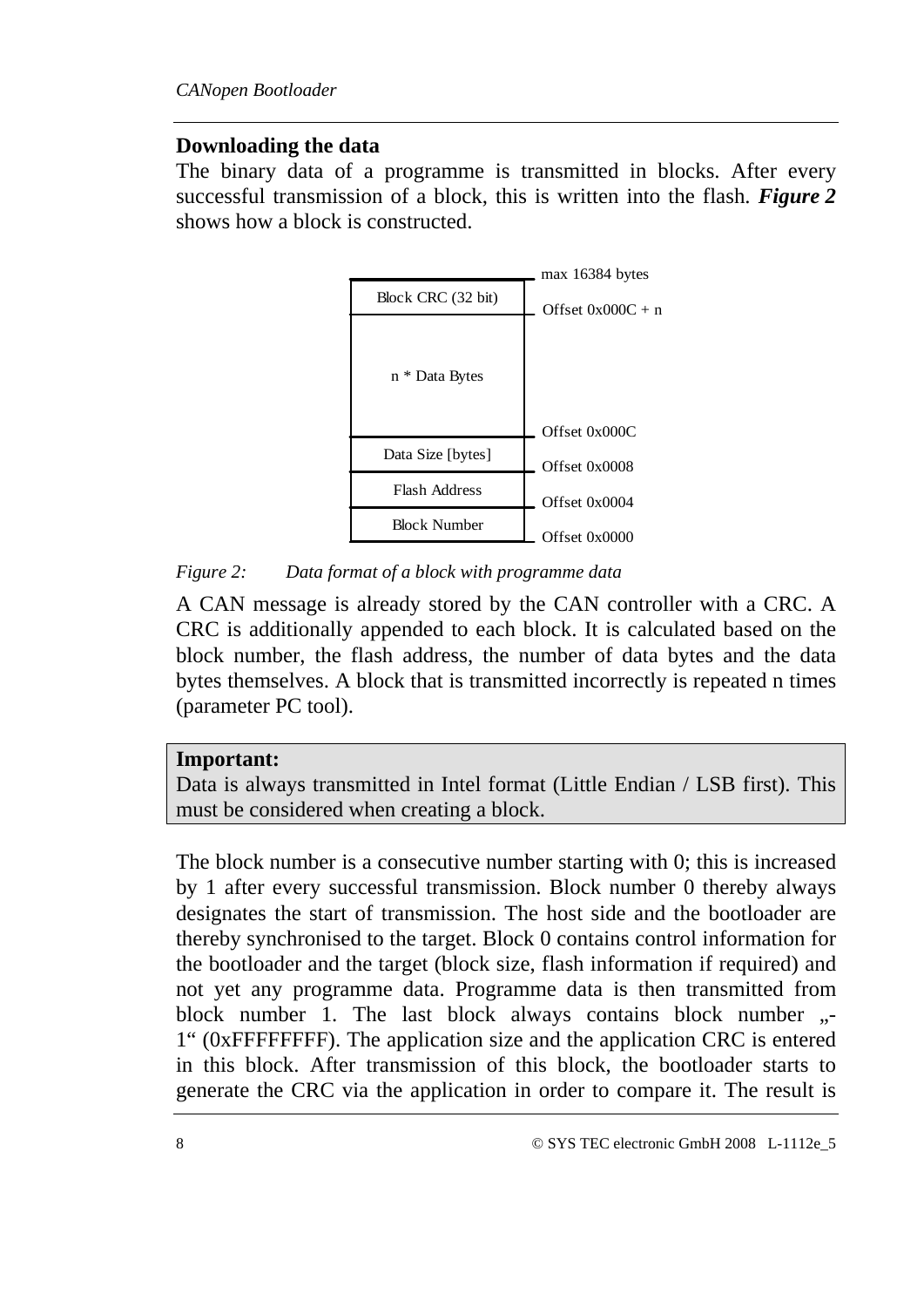<span id="page-12-0"></span>then also entered into object 0x1F56/1. The flash tool only starts the application after this by entering the "Start" command into object  $0x1F51/1$ .



*Figure 3: Sequence of data transmission* 

## **Procedure in principle**

To transfer a new application to the target, the host (flashtools) carries out the following procedure. In case errors occur, the whole procedure is stopped.

- 1. Transforming the application into binary format (e.g. HEX -> BIN).
- 2. Reading object 0x1000 (devicetype) to observe if the bootloader is active. If the value detected equals the one of the bootloader  $(0x10000000)$ , it is to be proceeded with step 4. In case of faulty SDO-transfer with timeout, this step is to be repeated.
- 3. Running the command to return to the bootloader (writing the value 0x80 to object 0x1F51/1). Afterwards step 2 is to be repeated.
- 4. Running the command to erase the flash (writing the value 0x03 to object 0x1F51/1).
- 5. Reading object 0x1F51 to observe if the erasure has been carried out. In case of faulty SDO-transfer with timeout or if the value BUSY was delivered back, this step is to be repeated.
- 6. Loading the first block of data from the binary data file.
- 7. Downloading the block of data to object 0x1F51/1.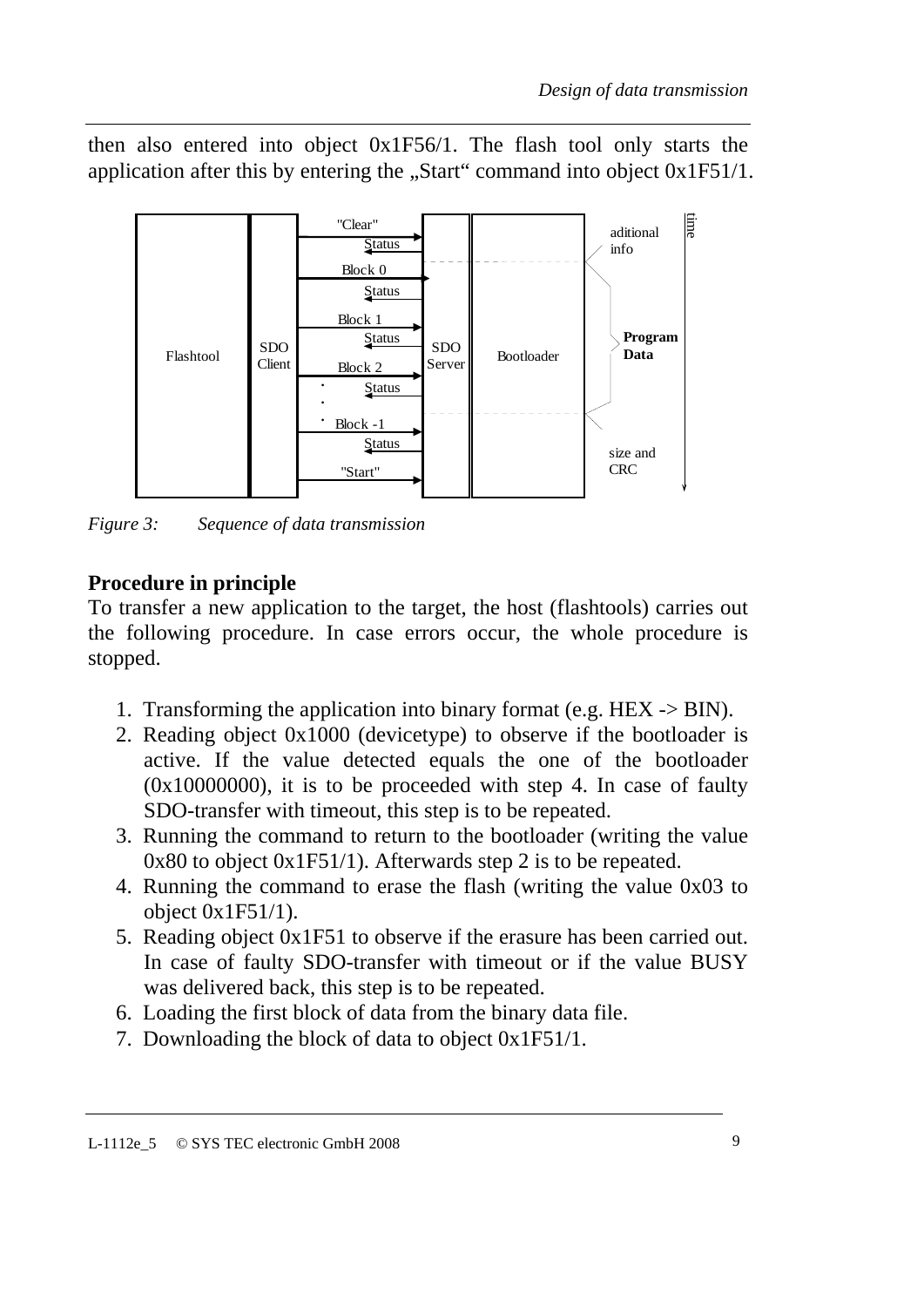- 8. Reading object 0x1F51 to observe if the writing of the blocks of data have been carried out. In case of faulty SDO-transfer or if the value BUSY was delivered back, this step is to be repeated.
- 9. If another block of data in binary format is available, read it and proceed with step 7.
- 10.Running the command Starting the application (writing the value  $0x01$  to object  $0x1F51/1$ ).
- 11.Reading of object 0x1000 (devicetype) to observe if the bootloader is still active. If the value detected equals the one of the bootloader (0x10000000), the whole procedure is to be stopped with an error. In case of faulty SDO-transfer with timeout, this step is to be repeated.
- 12.Running the command to return to the bootloader (writing the value  $0x80$  to object  $0x1F51/1$ ).
- 13.Reading of object 0x1000 (devicetype) to observe if the bootloader is active. If the value detected does not equal the one of the bootloader (0x10000000), the whole procedure is to be stopped with an error. In case of faulty SDO-transfer with timeout, this step is to be repeated.
- 14.Running the command to place the signature (writing the value 0x83 to object 0x1F51/1).
- 15.Running the command Starting the application (writing the value  $0x01$  to object  $0x1F51/1$ ).

#### **Timeouts**

Two timeouts are relevant for transmitting the data from the host (flash tool) to the target (bootloader). One of these is the timeout for acknowledgement of the transmitted SDO service (an SDO transfer is always acknowledged). This timeout is relatively short as only the delay caused by the transmission path (bit rate, load on bus) must be considered here.

The other timeout must be selected depending on the command transmitted. In general, a command must be completely transmitted and acknowledged before being run. The execution time, and therefore the timeout to be selected at the host, depends on the command in question. If necessary, other times must be considered for deleting the flash or writing the data than for writing a signature. The user must configure the correct timeouts.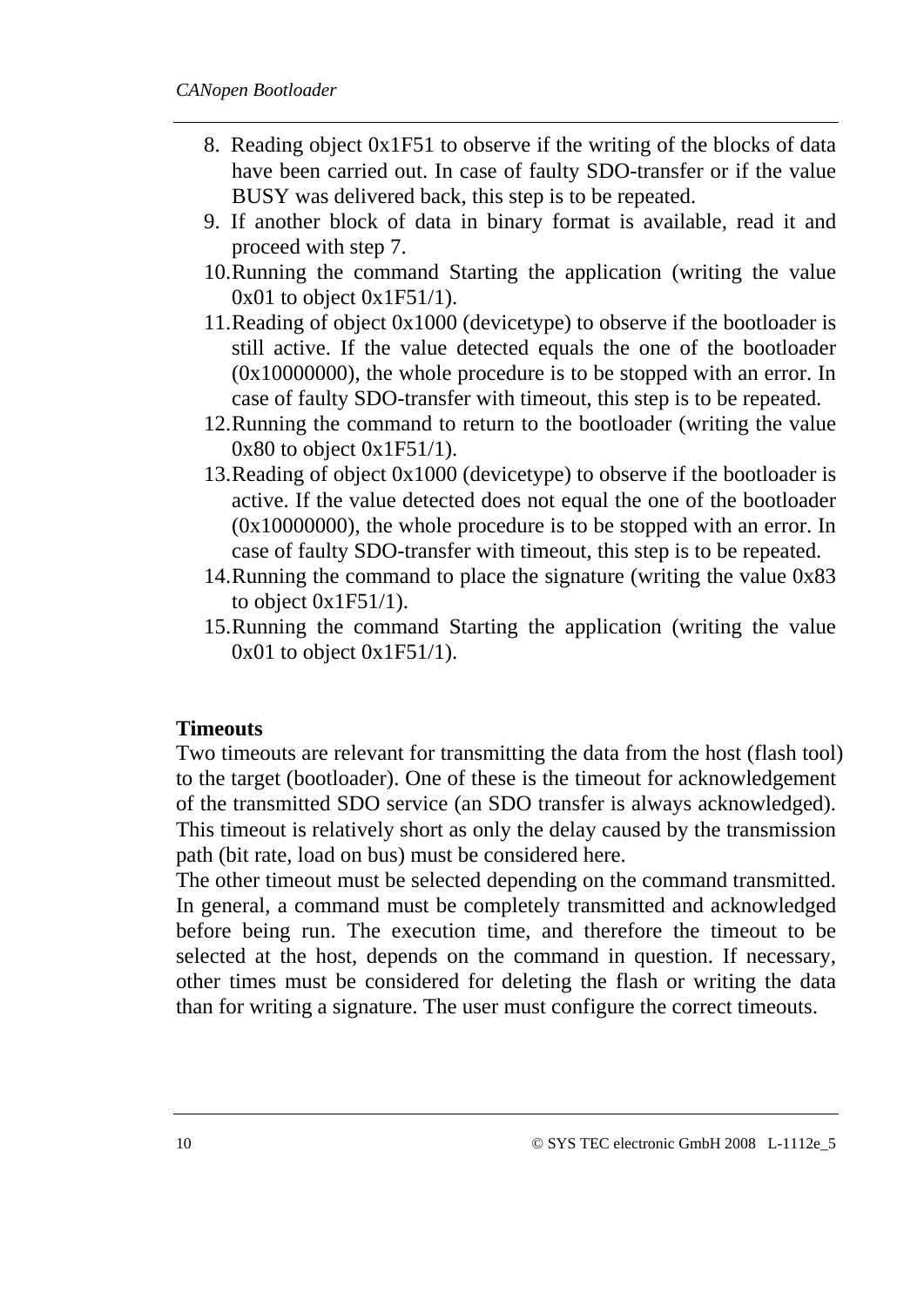## <span id="page-14-0"></span>**3.1 Checksum application**

A checksum is generated for each data block as well as for the entire application area. It is assumed that the area for the application can be mapped linearly into the address area of the CPU.



*Figure 4: Construction of the flash* 

The start address is defined as a constant in the source. The CRC as well as the size of the application are transmitted by the host to the target in the last block. The target stores these two values into a non-volatile memory. There are target-specific templates for this; these must be adapted by the user. The flash itself or an EEPROM can be used as non-volatile memory.

The CRC is calculated via the application (length of AppSize) of the application area (for implementation, please refer to Crc32.c). The start value is 0. StartAddress and EndAddress are stored as constants and must be identical to the parameters used in creating the binary data.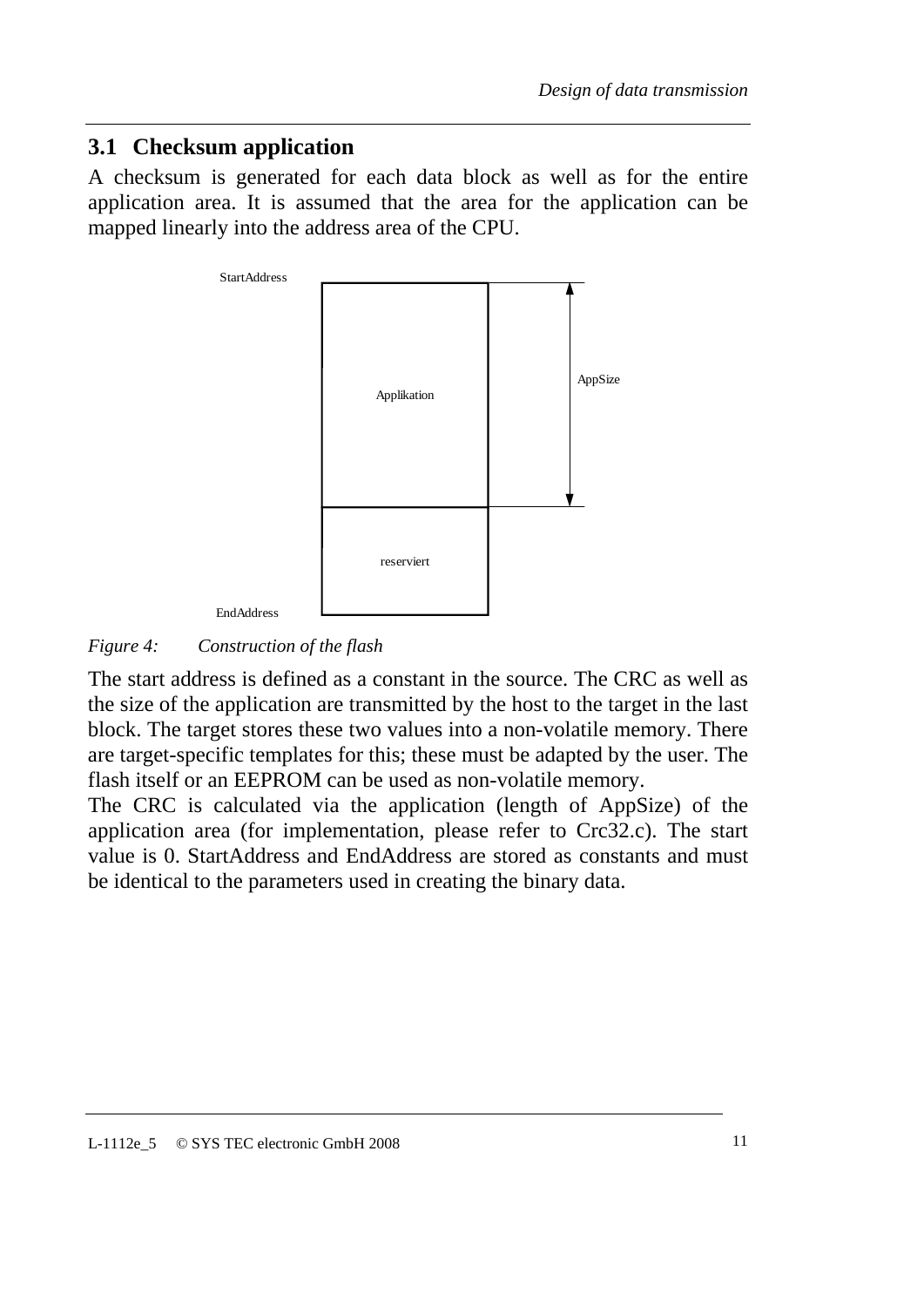#### <span id="page-15-1"></span><span id="page-15-0"></span>**3.2 Starting the bootloader**

The *[Figure 5](#page-15-2)* shows the sequence implemented when starting the bootloader.



<span id="page-15-2"></span>*Figure 5: Programme sequence when starting the bootloader* 

There are two entry points for the bootloader. After the hardware reset, the CPU starts up the reset vector. The second entry point is an entry vector provided by the bootloader to allow the application to activate the bootloader. Entry via the boot vector always starts the bootloader independent of the state of the application.

Starting the application presupposes that the CRC via the application area is identical to the CRC calculated on the host and that is stored on the target,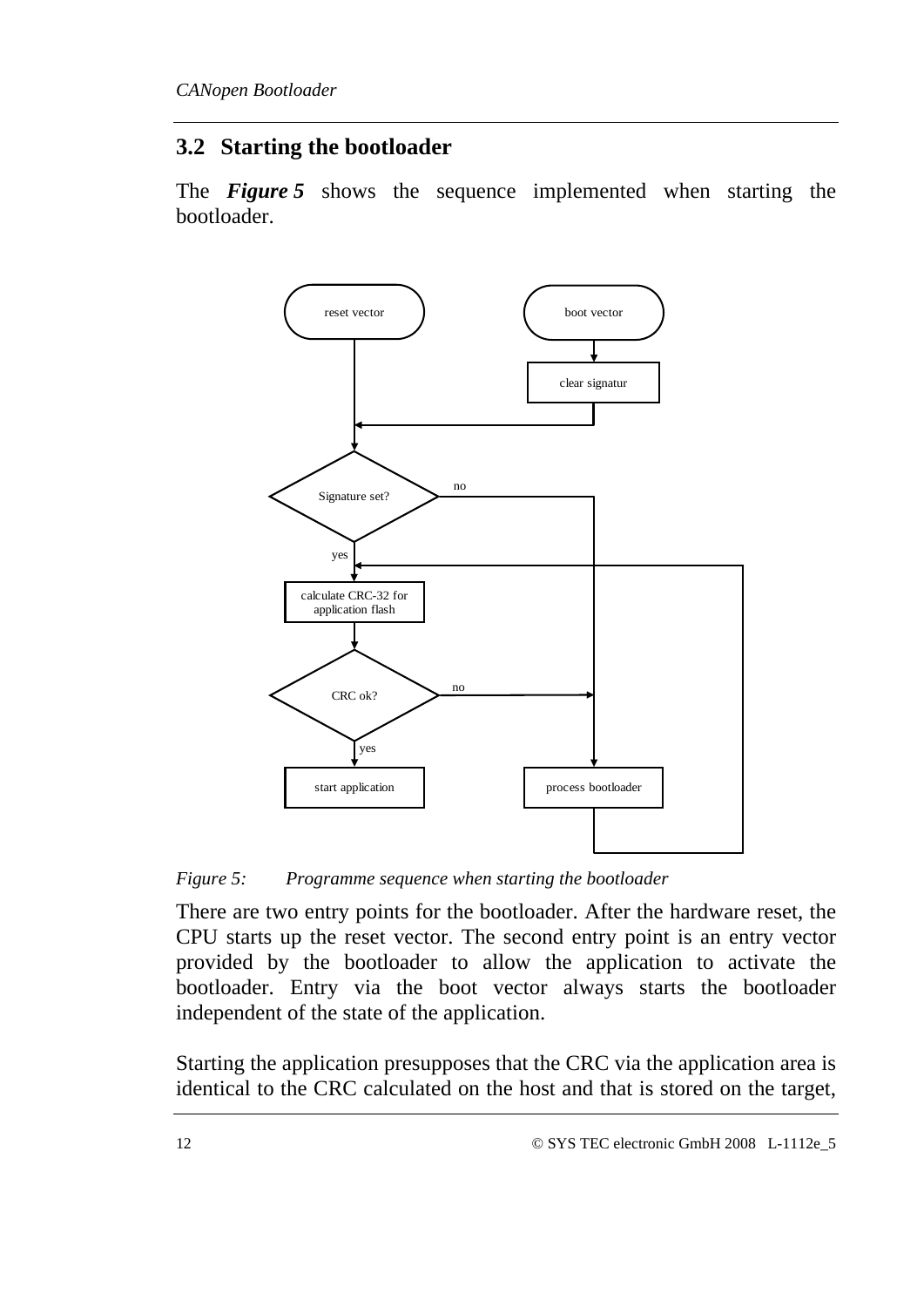that there is a valid node number (the node numbers must be within a value area defined for this application) and that a valid signature has been stored. If one of these conditions is not fulfilled then the target dwells in the bootloader.

There are various ways of implementing the signature. The signature can be stored in the flash or in another non-volatile memory (e.g. EEPROM, NVRAM).

However, it is also possible to implement the signature using a port pin. In all cases, if the signature is not set then the bootloader is started.

**Note**: There are various ways of implementing a re-entry from the application into the bootloader. On the one hand, this depends on how a reentry triggered by the microcontroller itself, as well as by the compiler and linker, are supported. Observe in this regard that when closing the application, all of the microprocessors resources such as interrupts, DMA channel, and on-chip periphery are released (block interrupts, end DMA transfer, block periphery) and the system stack is reset. A simple way of doing this is the method shown here - by triggering a RESET. However, to do this, the signature in the non-volatile memory must be deleted immediately beforehand. When starting the target after a RESET, one of the conditions for starting the application is not fulfilled and the target therefore dwells in the bootloader and waits for additional commands from the host.

To implement a start of the bootloader via the OD, index 0x1F51 – "Program Control" and the RESET command *(refer to [Table 2\)](#page-9-1)* must be implemented in the application.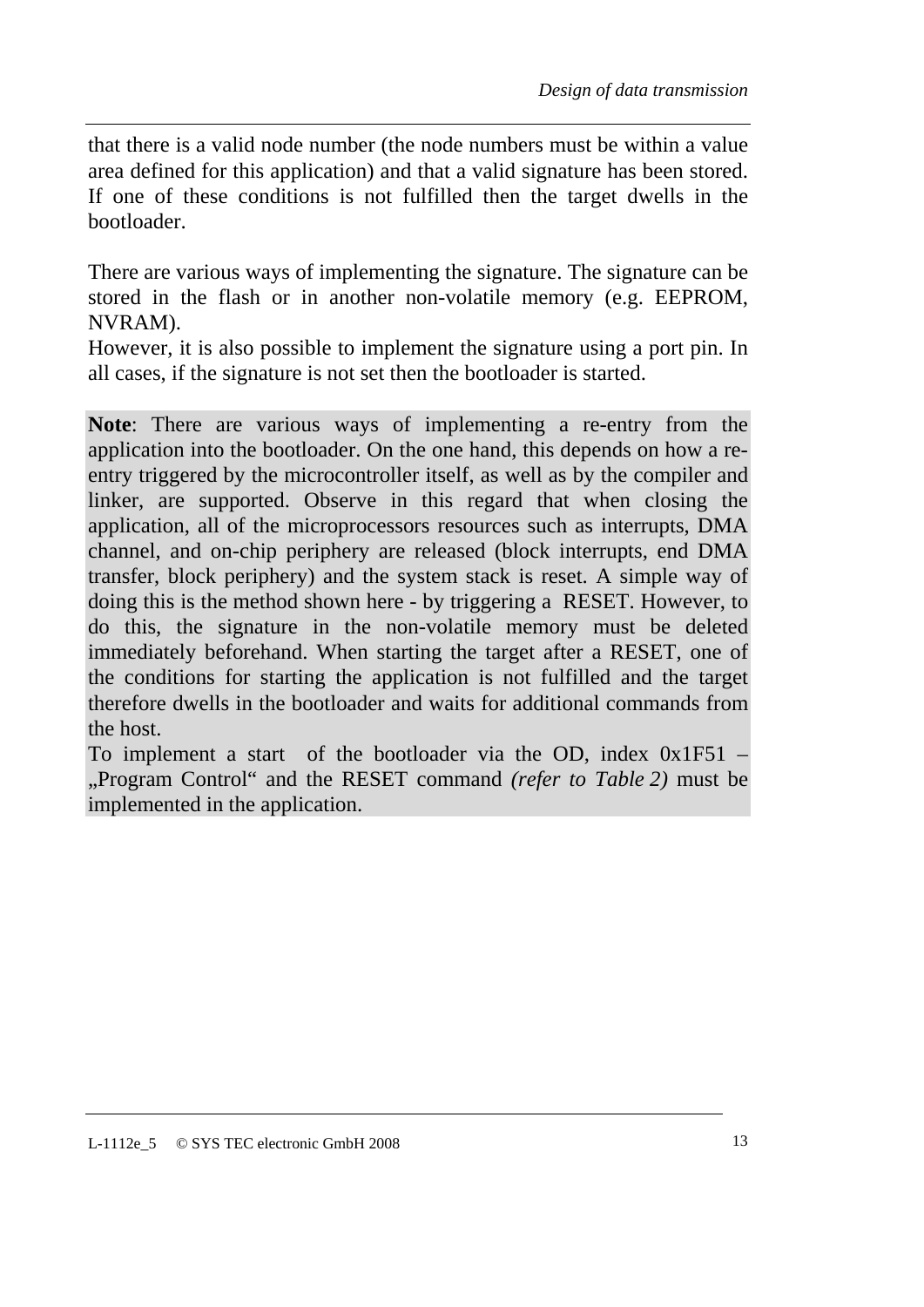## <span id="page-17-0"></span>**3.3 Software structure of the target**

Figure 6 shows the software structure of the bootloader.



*Figure 6: Software structure of the bootloader* 

14 © SYS TEC electronic GmbH 2008 L-1112e\_5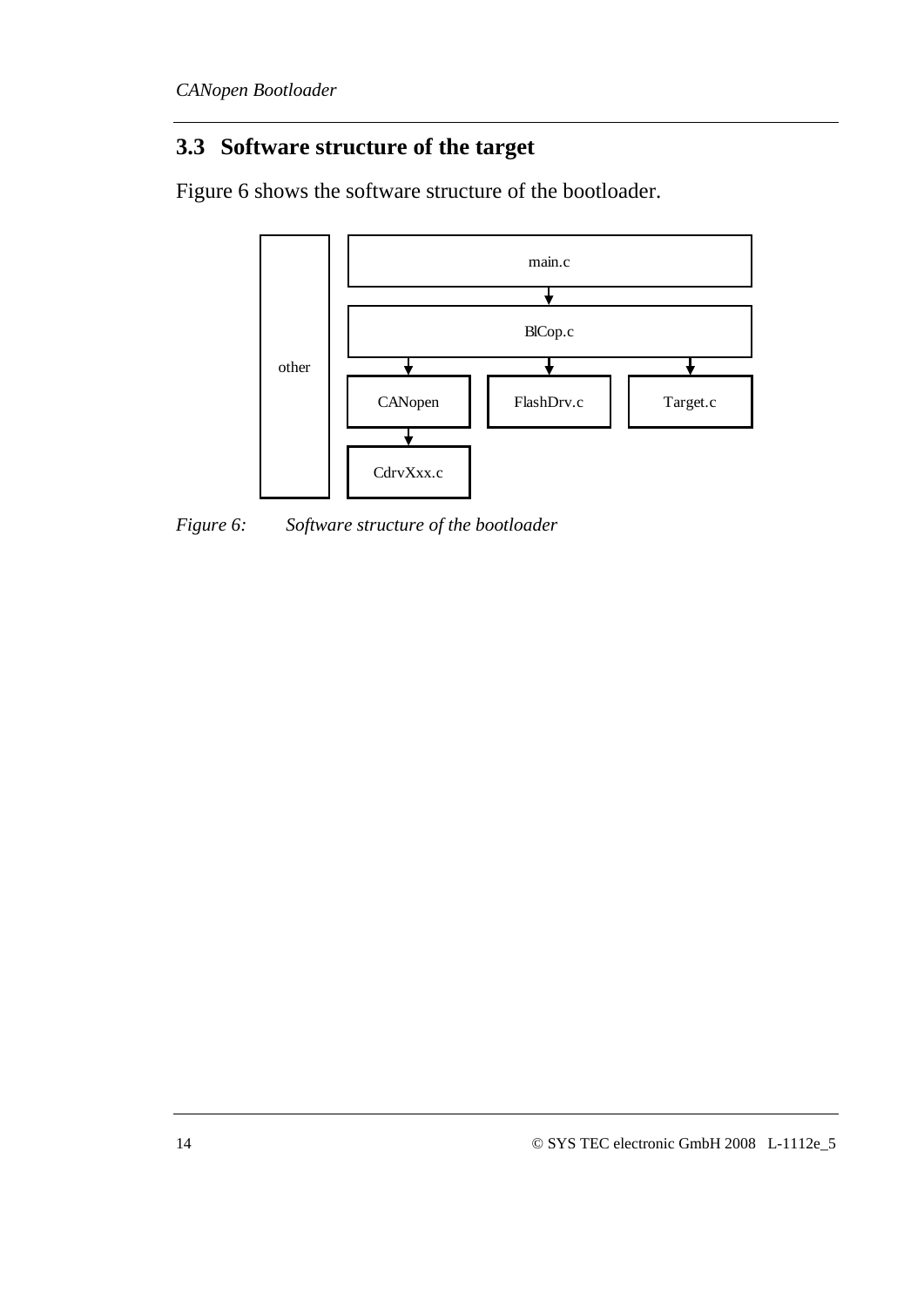<span id="page-18-0"></span>

| <b>File</b>                            | <b>Meaning</b>                                                    |
|----------------------------------------|-------------------------------------------------------------------|
| <b>Directory of CANopen_Bootloader</b> |                                                                   |
| Source\main.c                          | Contains the main() function for the bootloader                   |
|                                        | Contains the interface functions of the bootloader                |
| Source\BlCop.c                         |                                                                   |
| Source\Crc32.c                         | Contains functions for calculating a 16 bit CRC                   |
| Objdicts\Objdict.*                     | Definition of the object directory, EDS file of the<br>bootloader |
| Target\XC16x\Source\FlashDrv.c         | Contains functions to delete and write the flash and              |
|                                        | must be adjusted to the target accordingly                        |
| Target\XC16x\Source\Target.c           | Contains the target-specific functions for deleting               |
|                                        | and writing the signature, CRC, application size,                 |
|                                        | etc.                                                              |
| Target\XXX\Include\BlCopCfg.h          | Constants for bootloader configuration                            |
| Target\XXX\Include\CopCfg.h            | Constants for CANopen configuration                               |
| Target\XXX\Include\CdrvTgt.h           | Definition of the CAN driver                                      |
| <b>Directory of CANopen_V5</b>         |                                                                   |
| CopStack\SdosComm.c                    | Functions for the SDO server                                      |
| CopStack\Obd.c                         | Functions for access to the object directory                      |
| CopStack\Cob.c                         | Functions used for generating the communication                   |
|                                        | objects.                                                          |
| CopStack\AmiXXX.c                      | Contains special functions for memory access                      |
| CopStack\LSSS.c                        | Only when supported by LSS                                        |
| Cdrv\CdrvXXX.c                         | Contains driver functions for access to the CAN                   |
|                                        | controller                                                        |
| Cdrv\BdiTabXX.c <sup>1</sup>           | Contains a baud rate table for the CAN interface                  |

*Table 4: Source files for the bootloader*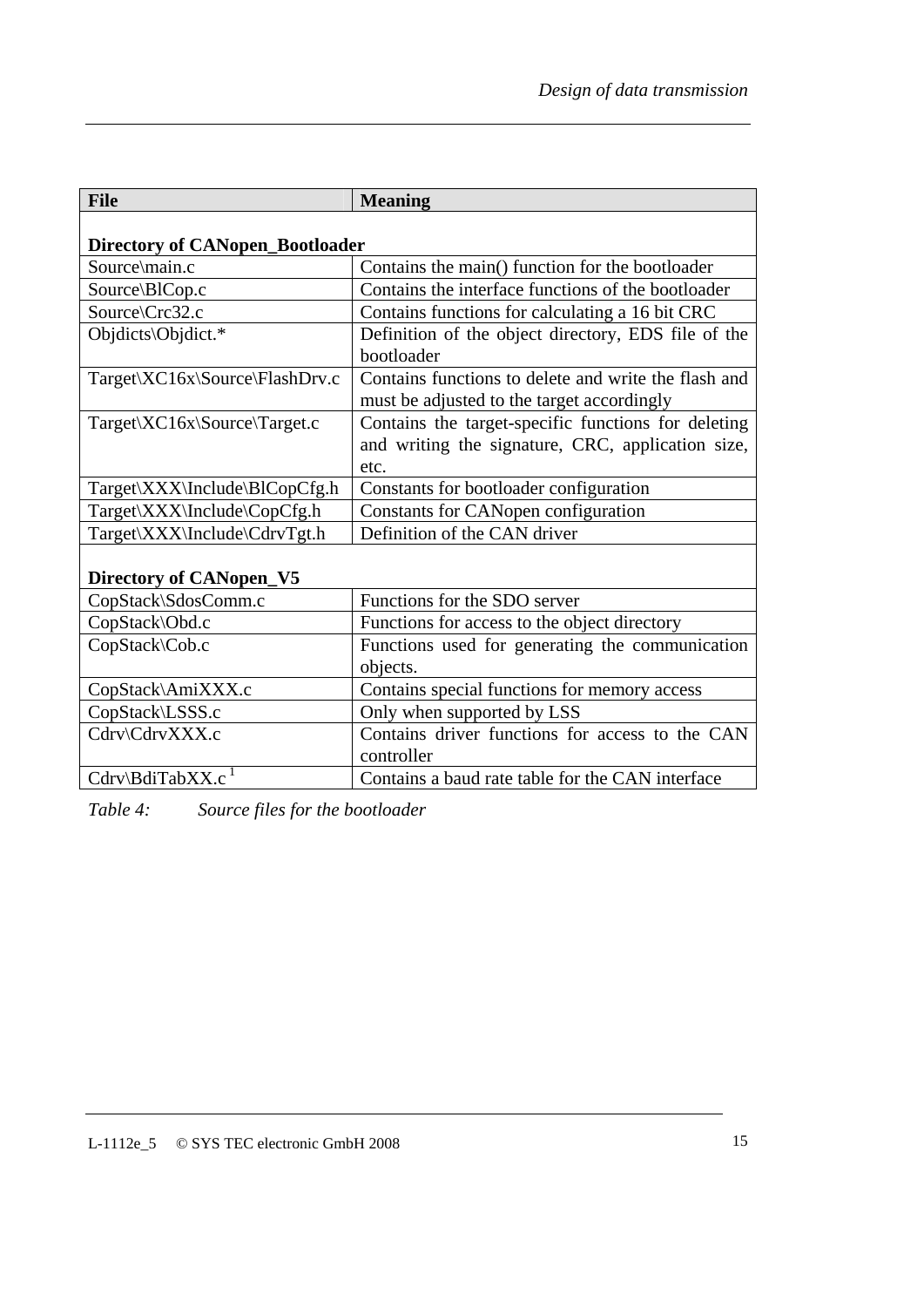*CANopen Bootloader*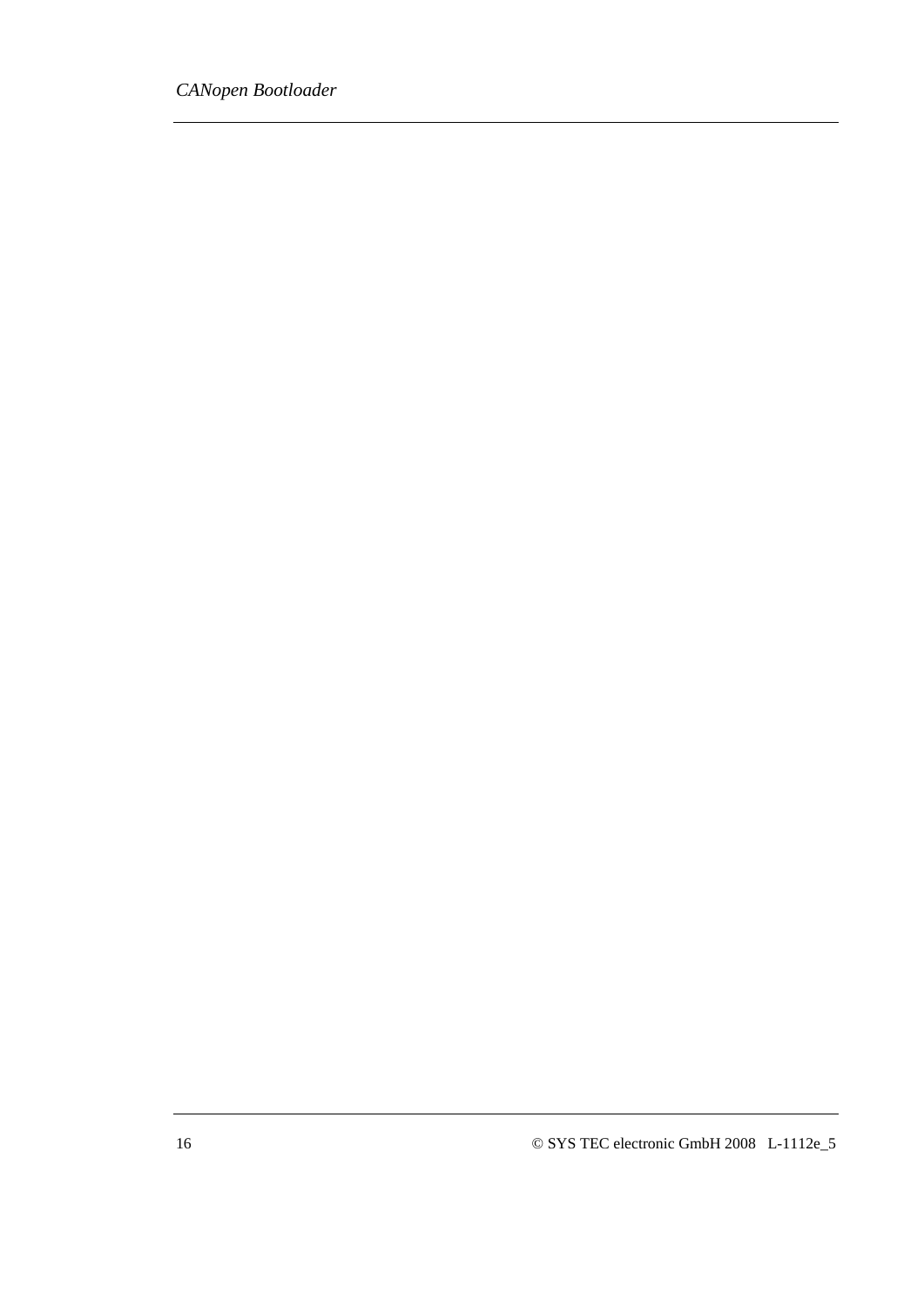## <span id="page-20-0"></span>**4 Interfaces**

## **4.1 Interface to the flash**

The following functions must be implemented. During in-house integration at SYS TEC electronic, perfect function must be proven by a demonstration programme.

## **a) FlsDrvInitialize function**

tFlsDrvResult FlsDrvInitialize (void);

Meaning:

This function initialises the flash driver. If the internal functions can only be run from the RAM then the required functions are copied into the RAM. Access to these functions is then implemented by function pointers. The function call must be implemented from within the flash driver. It is the responsibility of the user to initialise the function pointer.

Parameters: none

Response: This function returns a 0 if initialisation was successful.

## **b) FlsDrvEraseInitialize function**

```
tFlsDrvResult FlsDrvEraseInitialize (DWORD dwStartAddr_p, DWORD 
dwEndAddr_p);
```
Meaning:

This function initialises the deletion of an application area. An application area is designated by its start address and its end address and can be comprised of one or more flash sectors/page. The start address must be lower than the end address.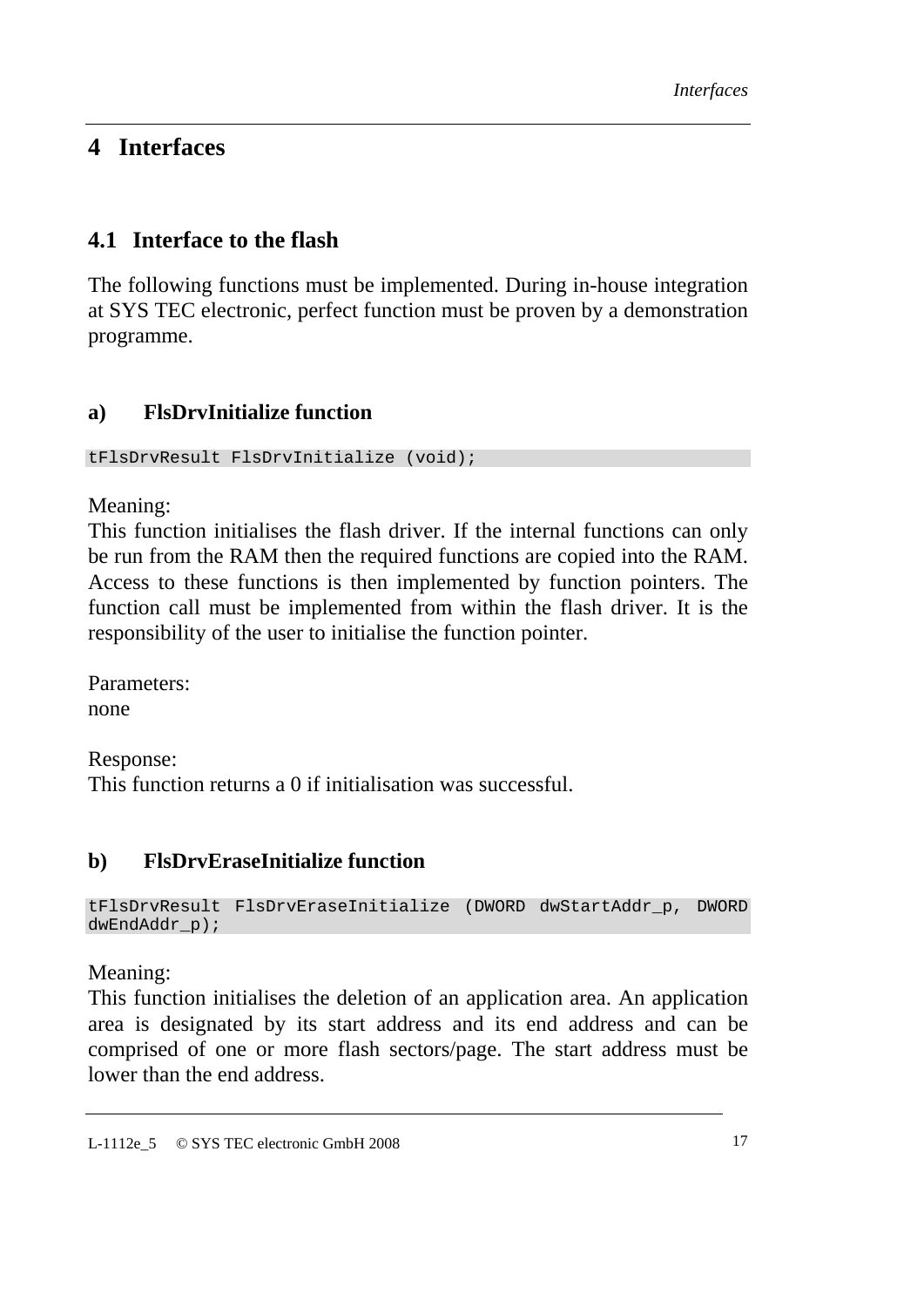*CANopen Bootloader* 

Parameters: dwStartAddr\_p: Start address of the application area dwEndAddr\_p: End address of the application area

Response:

This function returns a 0 if initialisation was successful.

#### **c) FlsDrvEraseSector function**

```
tFlsDrvResult FlsDrvEraseSector (DWORD dwSecAddr_p, DWORD * 
pdwSize_p);
```
Meaning:

This function deletes a part of the flash within the application area (the application area was specified by the FlsDrvEraseInitialize function using the dwStartAddr\_p, dwEndAddr\_p parameter). An application area can be comprised of several flash sectors/pages. The value dwSecAddr\_p zeigt points to the first cell to be deleted within the area. The pdwSize\_p pointer points to the size of the area to be deleted. The number of bytes to be actually deleted is stored in \*pdwSize\_p.

During deletion, the FlsDrvResetWatchdog function may have to be run in cycles to reset the watchdog.

Parameters: dwSecAddr\_p: Start address of the area to be deleted \*dwSize\_p: Pointer to the size of the area

Response:

This function returns a 0 if deletion of the flash sector was successful. The dwSize\_p pointer points to the number of bytes actually deleted.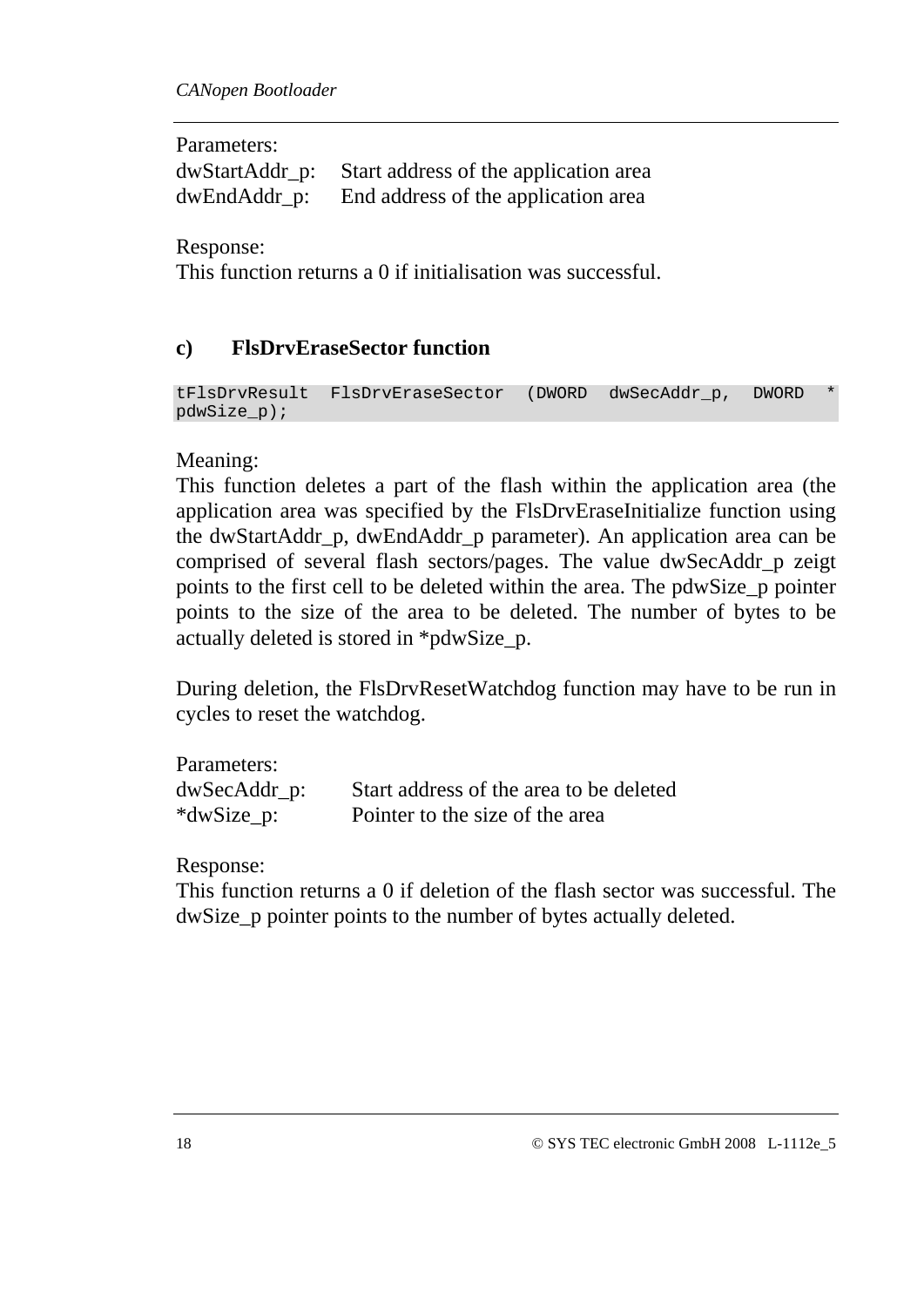#### **d) FlsDrvWriteData function**

```
tFlsDrvResult FlsDrvWriteData (BYTE* pbData_p, 
     DWORD dwStart_p, DWORD dwSize_p);
```
Meaning:

This function writes data in the flash area of the application. If required, this function also cyclically calls the FlsDrvResetWatchdog function.

Parameters:

| pbData_p:    |        |      | This pointer indicates the start address of the   |    |               |          |
|--------------|--------|------|---------------------------------------------------|----|---------------|----------|
|              | source | data | to                                                |    | be written to | the      |
|              | flash. |      |                                                   |    |               |          |
| dwStart_p:   |        |      | This parameter indicates the start address of the |    |               |          |
|              | flash  | to   | which the                                         |    | source        | data     |
|              | is     |      | tΩ                                                | be |               | written. |
| $dwSize_p$ : |        |      | This parameter indicates the number of bytes      |    |               |          |
|              |        |      | to be written into the flash.                     |    |               |          |

Response:

This function returns a 0 if writing to the flash was successful.

## **e) FlsDrvVerifyData function**

```
tFlsDrvResult FlsDrvVerifyData (BYTE* pbData_p, 
     DWORD dwStart_p, DWORD dwSize_p);
```
#### Meaning:

This data checks the data in the flash area against the transmitted data. The function cyclically calls the FlsDrvResetWatchdog function.

Parameters:

| pbData_p:  |       |      |       | This pointer indicates the start address of the   |        |
|------------|-------|------|-------|---------------------------------------------------|--------|
|            |       |      |       | source data to be checked against the data        |        |
|            | 1n    |      | the.  |                                                   | flash. |
| dwStart_p: |       |      |       | This parameter indicates the start address of the |        |
|            | flash | from | where | the                                               | data   |
|            |       |      |       |                                                   |        |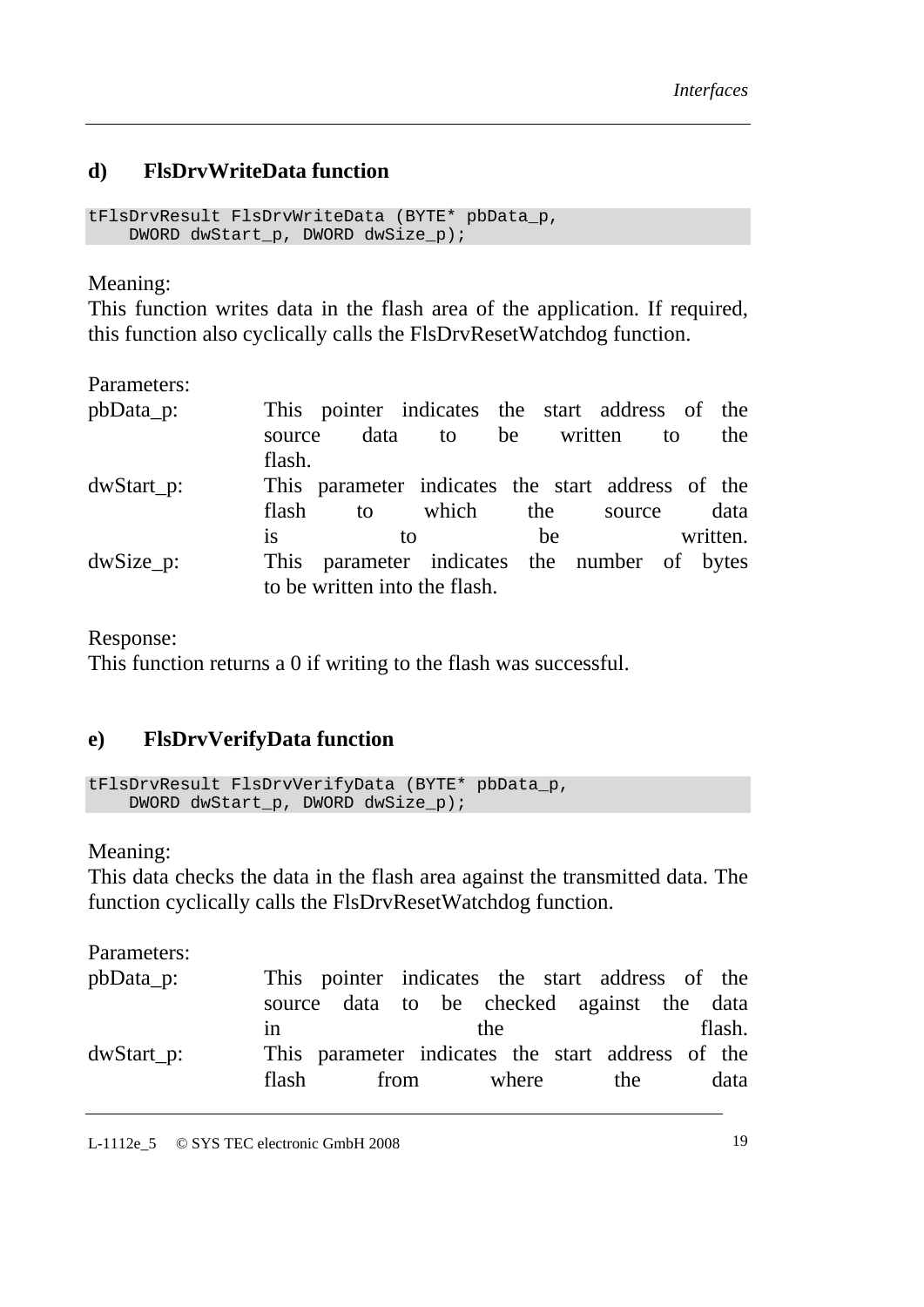|              | tΩ.                                          | he |  | read. |
|--------------|----------------------------------------------|----|--|-------|
| $dwSize_p$ : | This parameter indicates the number of bytes |    |  |       |
|              | to be checked in the flash.                  |    |  |       |

Response:

This function returns a 0 if checking of the flash was successful.

#### **f) FlsDrvReadData function**

tFlsDrvResult FlsDrvReadData (BYTE\*\* pbData\_p, DWORD \*pdwStartAddr\_p, DWORD \*pdwSize\_p);

#### Meaning:

This function reads out a data block. The start address is thereby incremented by the read number of bytes. The pointer \*pdwSize\_p points to the number of read bytes when quitting the function.

The function packages special features target-specific when reading the code memory.

Parameters:

| pbData_p:  | Pointer to the address with the read data                               |
|------------|-------------------------------------------------------------------------|
|            | pdwStartAddr_p: Pointer to the start address of the block to be read in |
|            | the code memory                                                         |
| pdwSize_p: | Pointer to the number of bytes                                          |

Response:

This function returns a 0 if deletion of the flash sector was successful. Additionally, the start address of the next block is calculated (pdwStartAddr\_p) by the function and the actual number of read bytes is calculated (pdwSize\_p).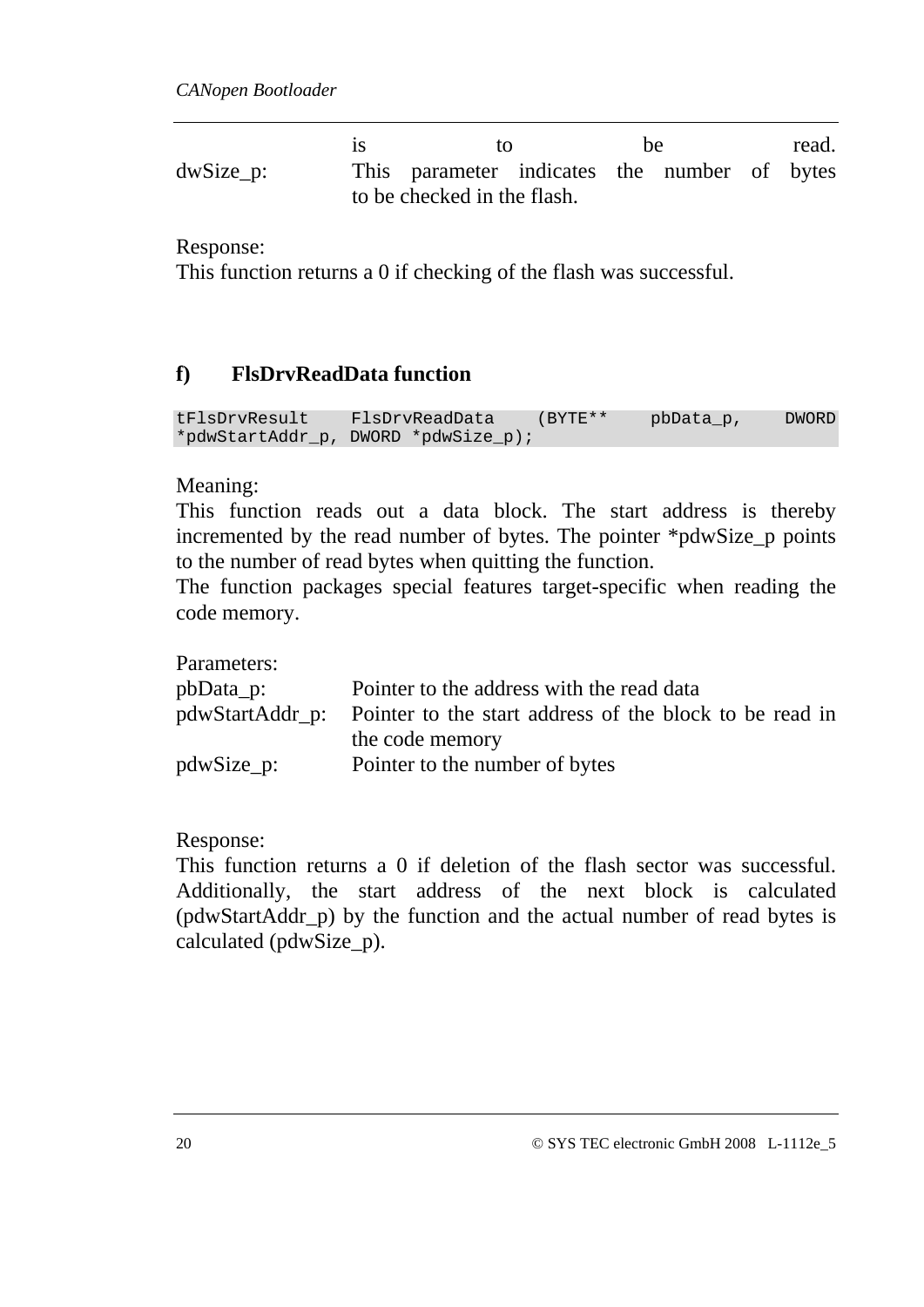#### **g) FlsDrvEnterCriticalSection function**

```
void FlsDrvEnterCriticalSection (void);
```
Meaning:

This function blocks the global interrupt flag during the time in which the flash is accessed. This function is required within the flash driver when running of machine commands is not possible during deletion or when programming data.

Parameters: none

Response: none

## **h) FlsDrvLeaveCriticalSection function**

```
void FlsDrvLeaveCriticalSection (void);
```
Meaning: This function once more releases the global interrupt flag.

Parameters: none

Response: none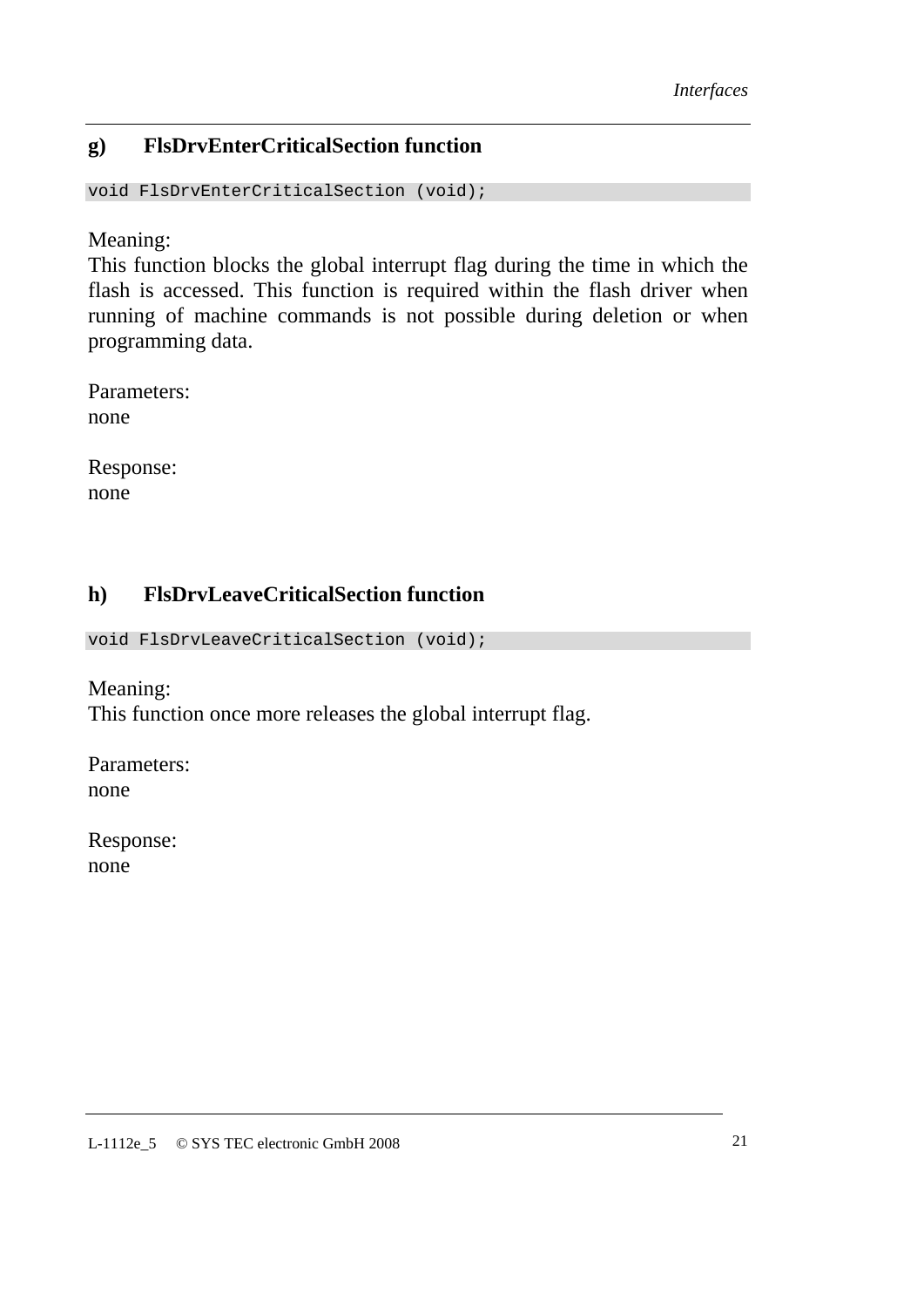## <span id="page-25-0"></span>**i) FlsDrvResetWatchdog function**

void FlsDrvResetWatchdog (void);

Meaning:

This function resets the watchdog. This function is required when the execution period of an internal function nears the watchdog timeout.

Parameters: none

Response: none

#### **4.1.1 Interface to the timer**

The following functions must be implemented. If possible, the use of interrupts should be avoided. The system time is required for monitoring timeouts during an active SDO connection. As these times are processed within CANopen as multiples of 100 $\mu$ s, the value of the timer must be sized accordingly, even if the accuracy is only a value of 1ms.

#### **a) TgtInitTimer**

void TgtInitTimer (void);

Meaning:

This function initialises a system timer for provision of a system timing clock of 1ms.

Parameters: none

Response: none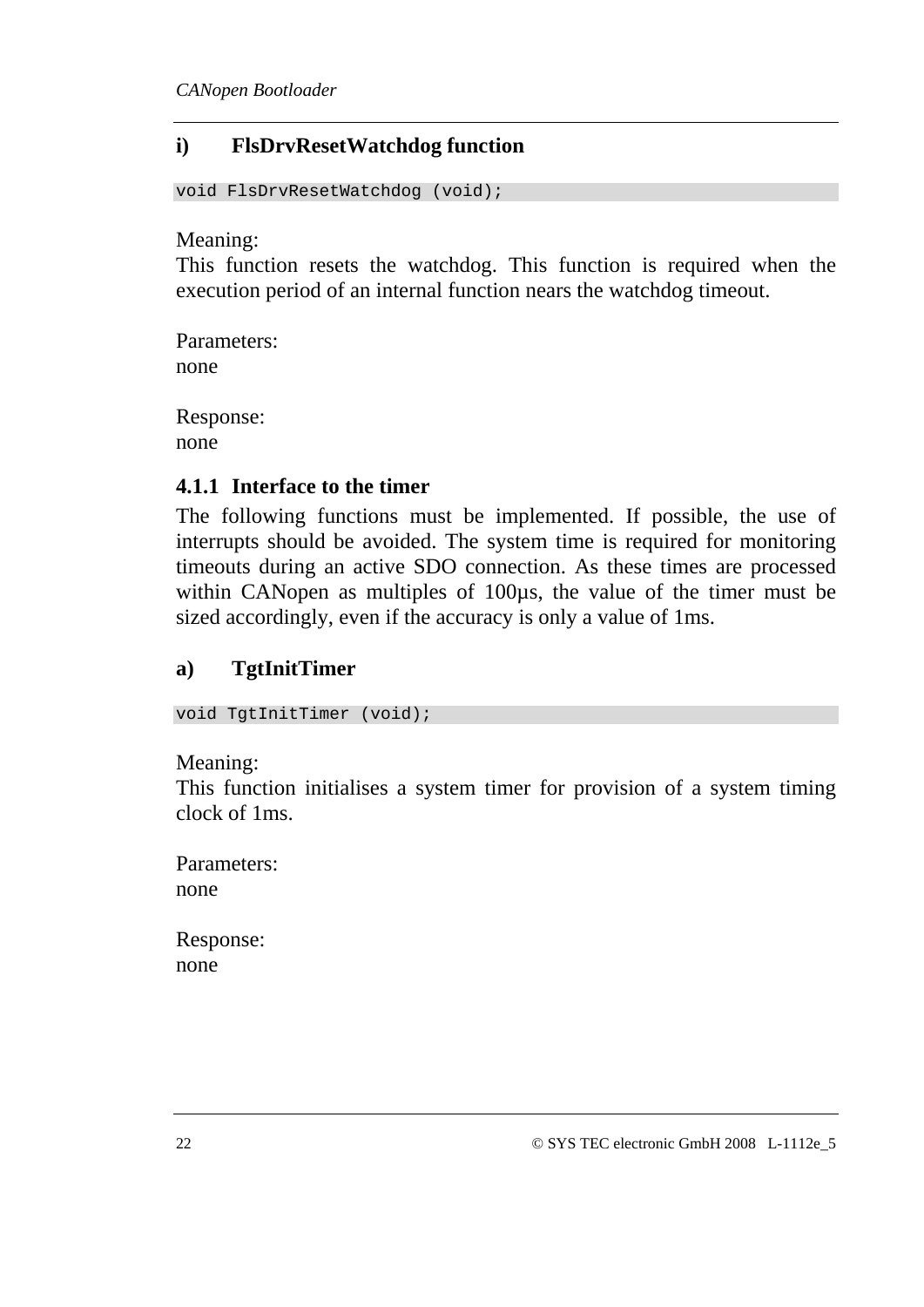#### **b) TgtStopTimer**

void TgtStopTimer (void);

Meaning:

This function stops the system timer and once more releases the used resources (timer, interrupt).

Parameters: none

Response: none

## **c) TgtTimerIsrHandler**

void TgtTimerIsrHandler (void);

Meaning:

This function is called during an interrupt of the system timer in order to increment the tick count.

Parameters: none

Response: none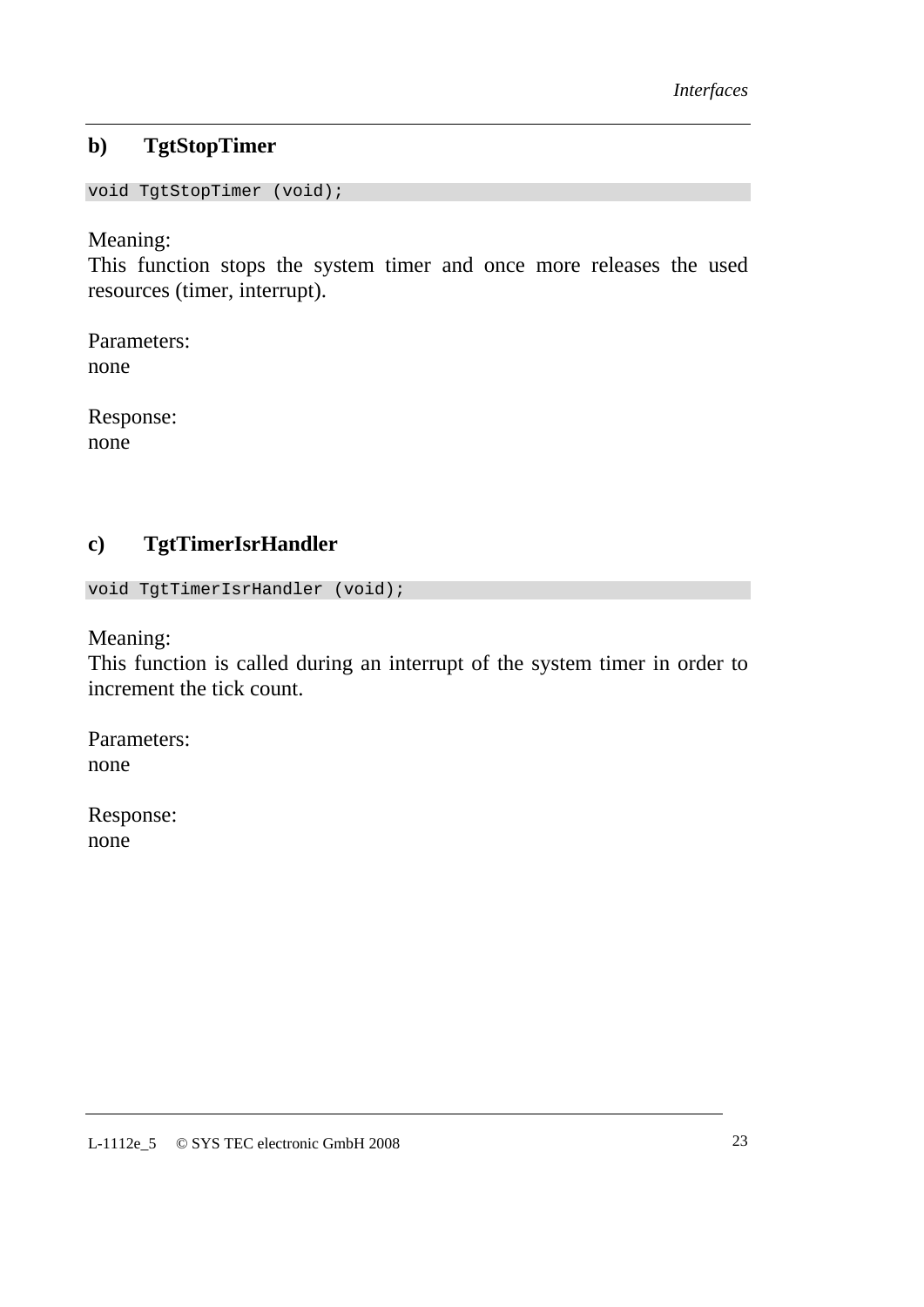## **d) TgtGetTickCount**

tTime TgtGetTickCount (void);

Meaning:

This function returns the current value of the system timer, whereby the return value is sized to a multiple of 100µs.

Parameters: none

Response: TickCount \* 10 (corresponds to 100µs)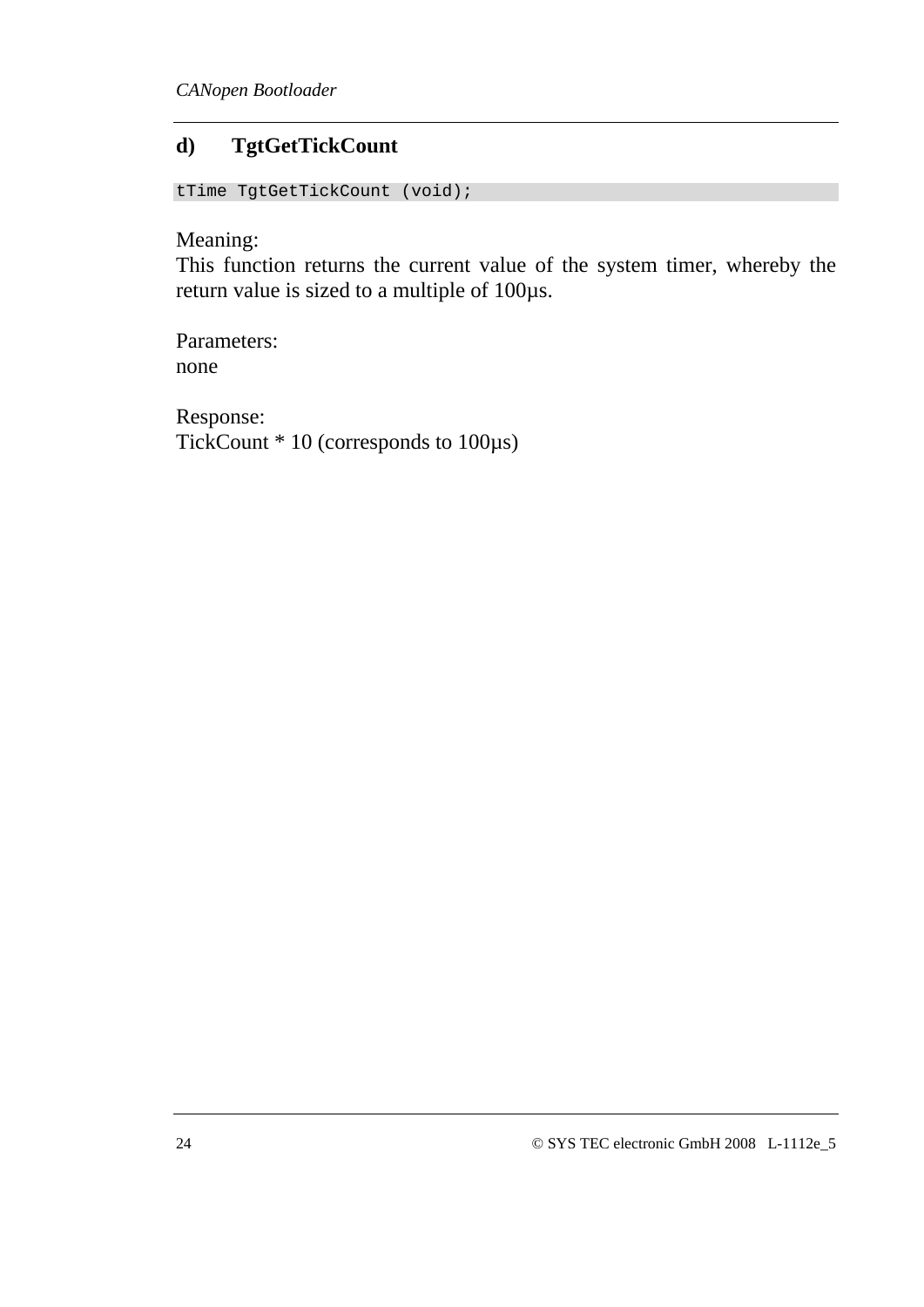#### <span id="page-28-0"></span>**4.1.2 Interface for NodeID**

This interface is required to provide a node number for the CANopen device. When configuring the node number using LSS, access to a nonvolatile memory must be implemented via this interface by the user.

## **a) TgtGetNodeId**

BYTE TgtGetNodeId (BYTE \* pbNodeId\_p);

Meaning:

This function returns the NodeId. This may have been set using decode switches or it is stored permanently in the firmware. When configuring the NodeId using LSS, this value must be read-out from a non-volatile memory. To start the LSS service, the function 0xFF must be returned (memory is invalid  $\rightarrow$  start configuration).

Parameters: pbNodeId\_p: Pointer to NodeID

Response:

| 0:     | *pbNodeId_p = 1  127, 255 |
|--------|---------------------------|
| $>0$ : | *pbNodeId_p = invalid     |

## **b) TgtSetNodeId**

BYTE TgtSetNodeId (BYTE bNodeId\_p);

Meaning:

This function stores a node number configured with LSS in a non-volatile memory.

Parameters: Node-ID =  $1 \dots 127, 255$ 

Response:

0: no error, storage successful >0: Error code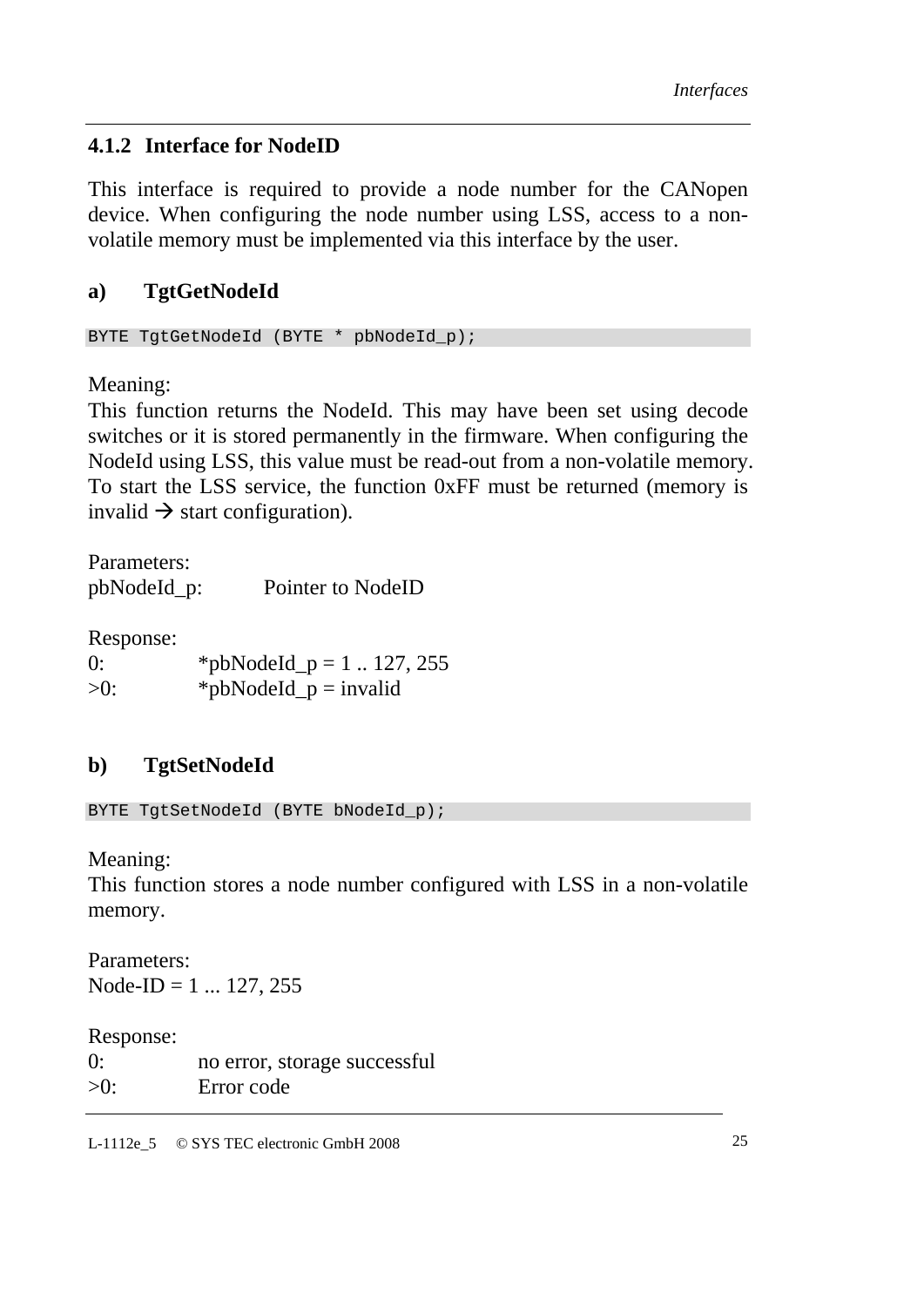<span id="page-29-0"></span>*CANopen Bootloader* 

#### **4.1.3 Application parameter**

## **4.1.3.1 TgtGetAppInfo**

## **4.1.3.2 TgtGetAppSize**

void TgtGetAppSize(DWORD GENERIC\* pdwSize\_p);

Meaning:

The TgtGetAppSize function reads the application size from the nonvolatile memory of the target.

Parameters: pdwSize\_p: Pointer to the variable for storing the application size

Response:

This function returns the size of the application if the value is valid.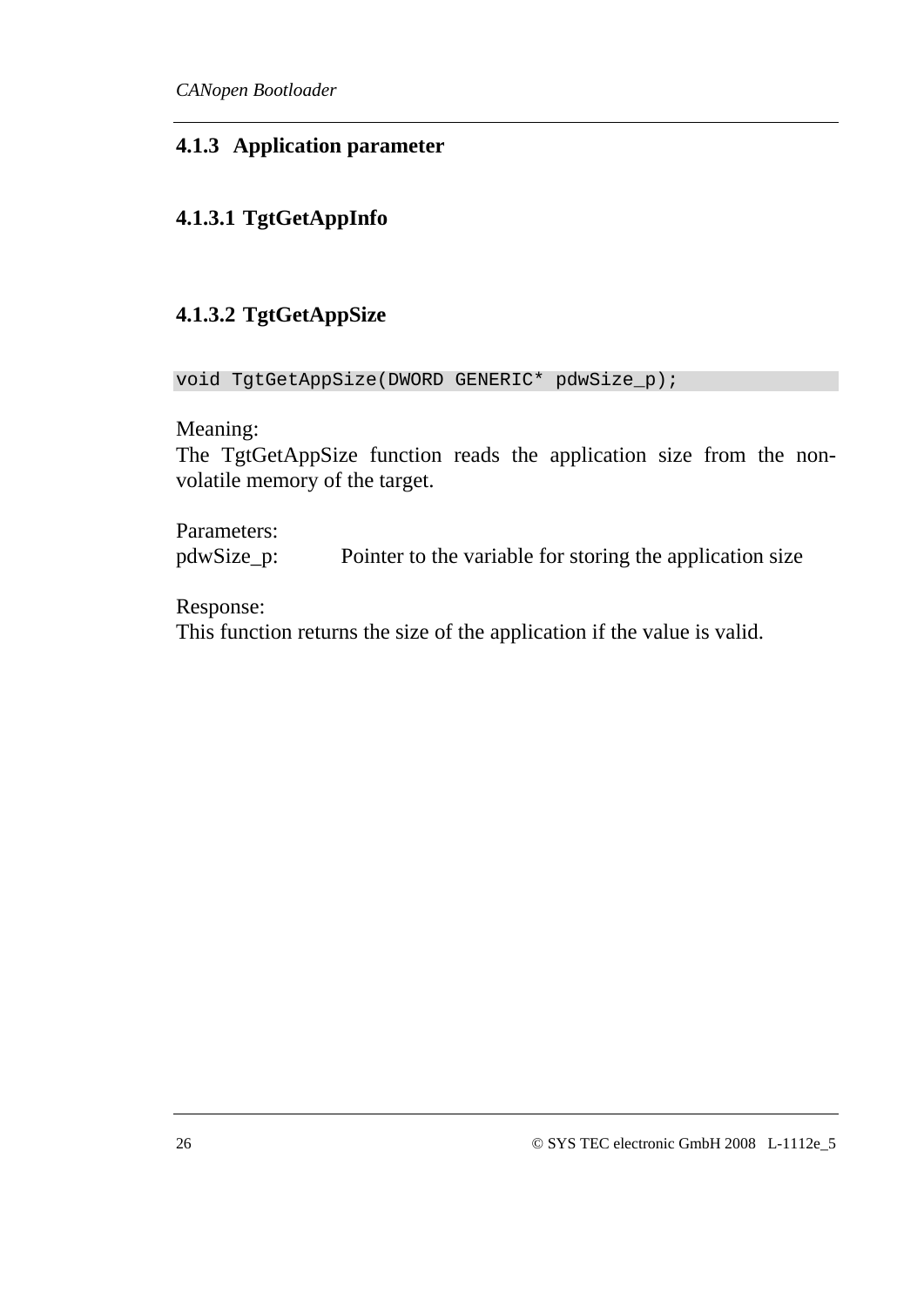## <span id="page-30-0"></span>**4.1.3.3 TgtSetAppSize**

#### void TgtSetAppSize(DWORD dwSize\_p);

Meaning:

The TgtSetAppSize function is used to store the size of the application in a non-volatile area of the target. The value is required to calculate the CRC for the application area before starting the application.

Parameters: dwSize\_p: Size of application for storage

Response: none

## **4.1.3.4 TgtGetAppCrc**

void TgtGetAppCrc(DWORD GENERIC \*pdwCrc\_p);

Meaning:

The function reads the CRC of the application from the non-volatile memory of the target. The value has been calculated on the host side and stored on programming the application using the TgtSetAppCrc function. The value is required to compare the CRC determined with the value at the host side in order to start the application.

Parameters:

pdwCrc\_p: Pointer to the variable for storing the CRC

Response:

This function returns the CRC calculated at the host node and stored at the target.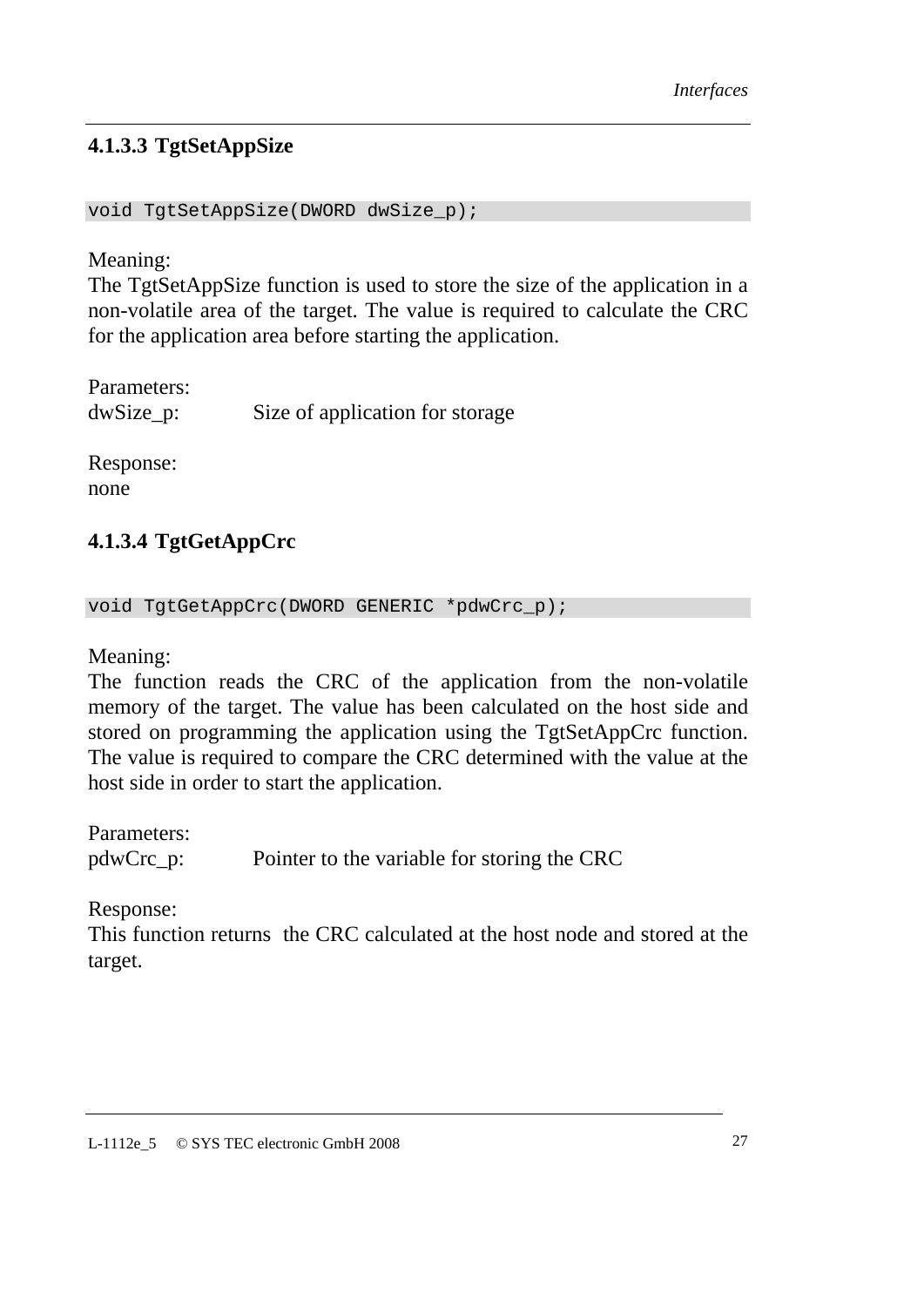<span id="page-31-0"></span>*CANopen Bootloader* 

#### **4.1.3.5 TgtSetAppCrc**

void TgtSetAppCrc(DWORD dwCrc\_p);

Meaning:

This function stores the CRC in the non-volatile memory of the target. The CRC was calculated on the host side and transmitted to the target during the download. The CRC must be stored there non-volatile for later verification when starting the target.

Parameters: dwCrc\_p: CRC for storage

Response: none

## **4.1.3.6 TgtCheckAppSig**

BYTE TgtCheckAppSig(void);

Meaning:

The signature declares the state of the application. A valid signature is the requirement to start the application. The signature is set on request from the host after the application has been verified. The function checks whether a valid signature has been stored.

Parameters: none

Response: TRUE: The signature is valid FALSE: The signature is invalid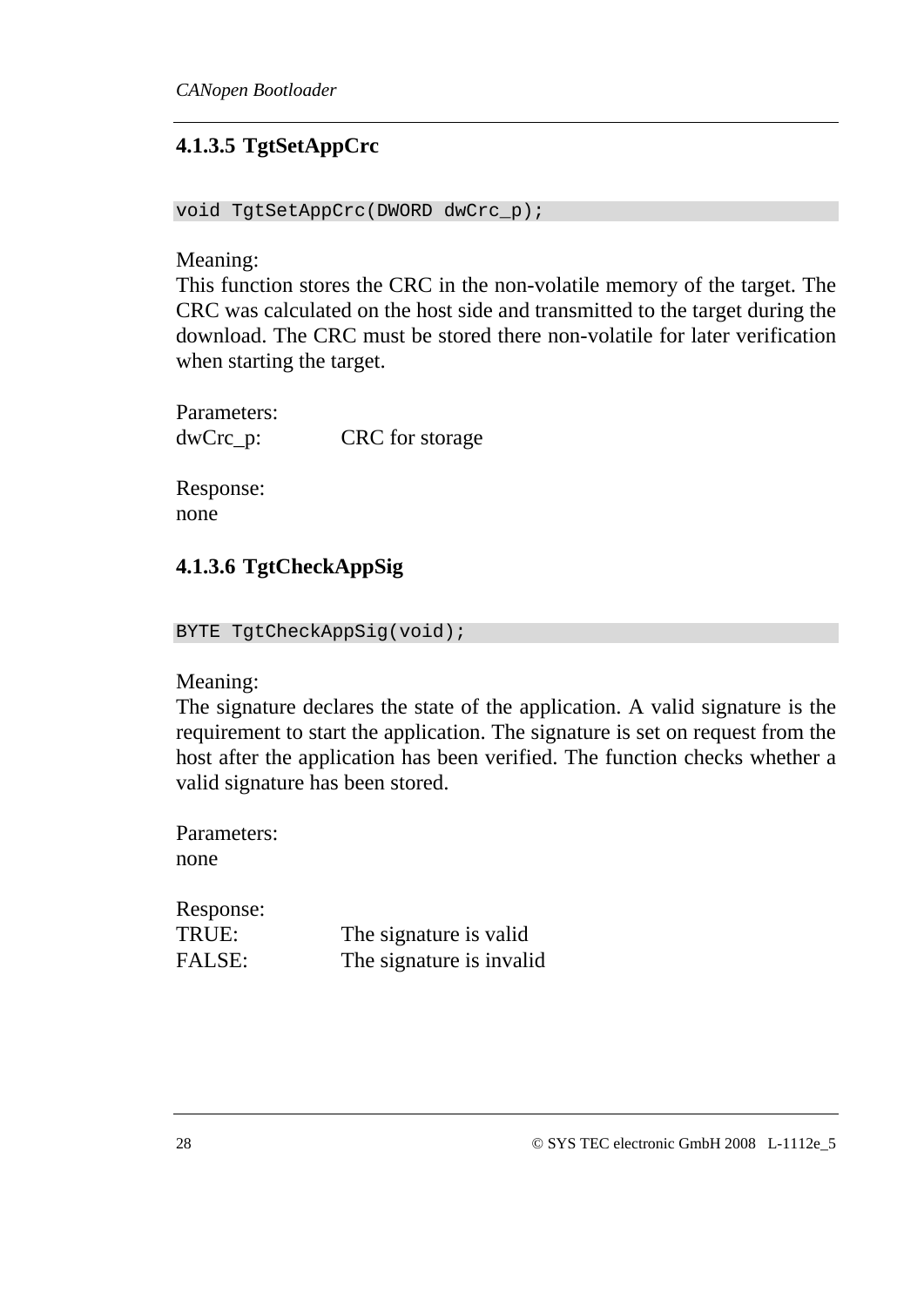## <span id="page-32-0"></span>**4.1.3.7 TgtClrAppSig**

## **4.1.3.8 TgtSetAppSig**

## **4.1.3.9 TgtGetAppSig**

static BYTE TgtGetAppSig(BYTE GENERIC \*pbAppSig\_p);

Meaning:

#### **4.1.3.10 TgtGetSerialNr**

The serial number is required in order to uniquely identify the target within a CANopen network in connection with VendorID, ProductCode and RevisionCode. The functions package the access to the non-volatile memory of the target for reading or writing the serial number.

Storage of the serial number in non-volatile memory is not executed by the bootloader. It is up to the user to implement the required steps.

## **4.1.4 Re-entry in the bootloader**

## **TgtJumpBootloader**

void TgtJumpBootloader (void);

Meaning:

This function must be linked to a fixed address to implement a re-entry to the bootloader from the application. Before re-entry, all resources must be released by the application and the global interrupt must be blocked.

Parameters: none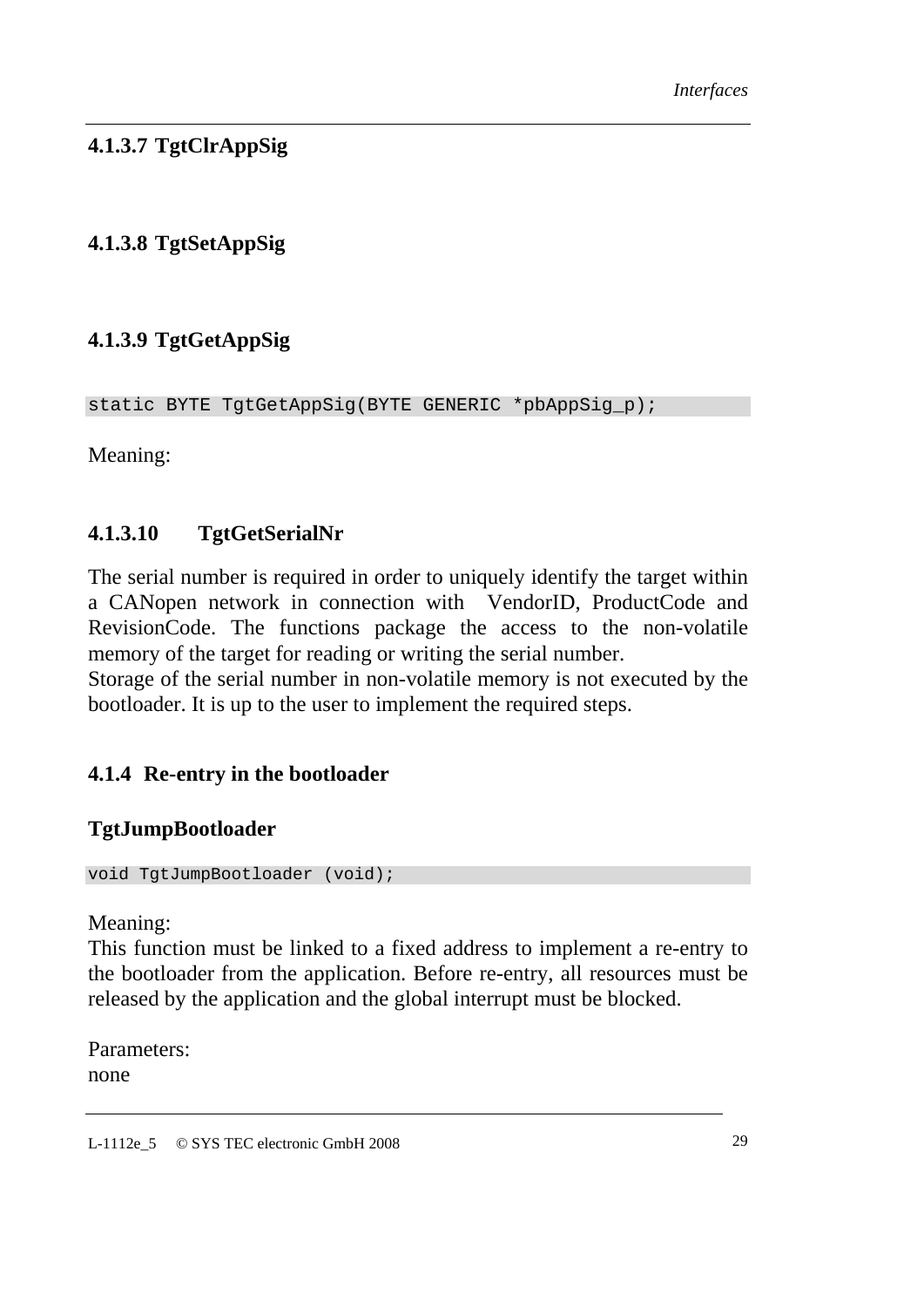<span id="page-33-0"></span>Response: none

## **4.1.5 Interface to the CAN bus**

This interface is based on the SYS TEC CAN drivers for CANopen. The following CAN controllers are currently supported:

| Provider                    | <b>CAN</b> Controller    |
|-----------------------------|--------------------------|
| Infineon C16x, XC16x        | <b>TWIN-CAN</b>          |
|                             | MultiCAN                 |
| Freescale Coldfire, PowerPC | FlexCAN                  |
|                             | <b>TouCAN</b>            |
| <b>ATMEL ARM</b>            | AT91SAM7A3               |
| Microchip dsPIC33F          | <b>ECAN</b>              |
| <b>NXP</b>                  | SJA1000                  |
|                             | PeliCAN                  |
| Intel                       | 82527                    |
| Renesas                     | M <sub>16</sub> C family |
| Fujitsu                     | 16LX family              |

#### **4.1.6 Debug outputs**

Within the source, printf functions are called up for outputting the programme status information; outputs can be made via a serial interface using these functions. A corresponding function that initialises the interface is required for this.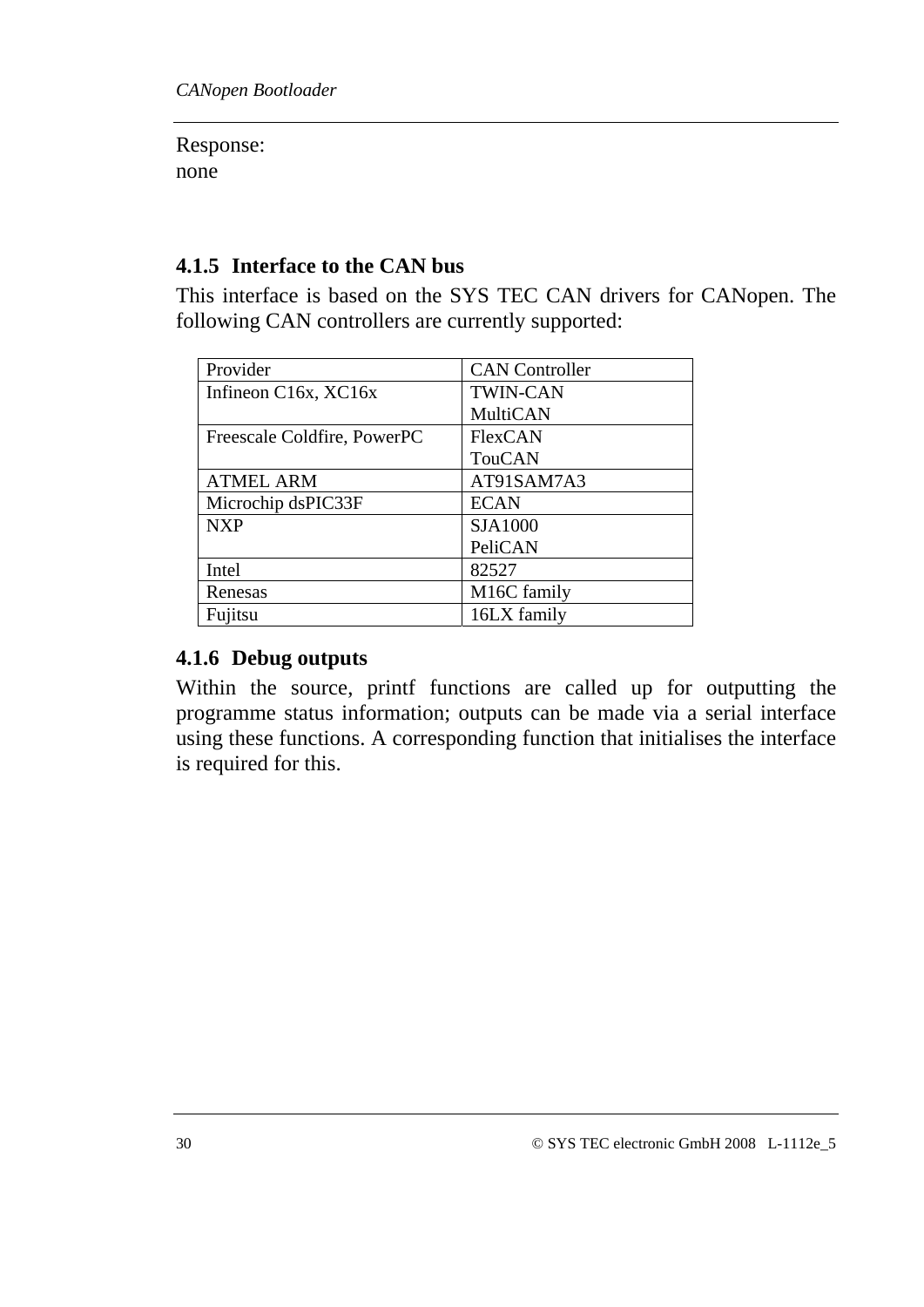## <span id="page-34-0"></span>**4.2 Configuring the bootloader**

The bootloader is configured via the BlCopCfg.h header file.

#### BLCOP\_MAX\_PROGRAMS:

This constant indicates the number of applications that can be programmed into the flash with the bootloader. The current version of the bootloader only supports one application.

#### BLCOP\_MAX\_PROGRAMS:

This constant indicates the number of bytes that can be transmitted to the bootloader in a block. The block information (block number, flash address, number of data bytes and block CRC) is included.

#### BLCOP\_MIN\_NODEID:

This constant indicates the smallest CANopen node address that is supported by the bootloader. The smallest possible value for this constant is 1 (limited by the CANopen Standard CiA 301).

#### BLCOP\_MAX\_NODEID:

This constant indicates the largest CANopen node address that is supported by the bootloader. The largest possible value for this constant is 127 (limited by the CANopen Standard CiA 301).

#### BLCOP\_MIN\_BAUIDX:

This constant indicates the smallest baud rate index that is supported by the bootloader.

## BLCOP\_MAX\_BAUIDX:

This constant indicates the largest baud rate index that is supported by the bootloader.

## BLCOP\_SEND\_BOOTUP:

This constant indicates whether or not the CANopen boot-up message is to be transmitted. In the release version of the bootloader (NDEBUG is defined), this constant is set to FALSE; the message is therefore not sent.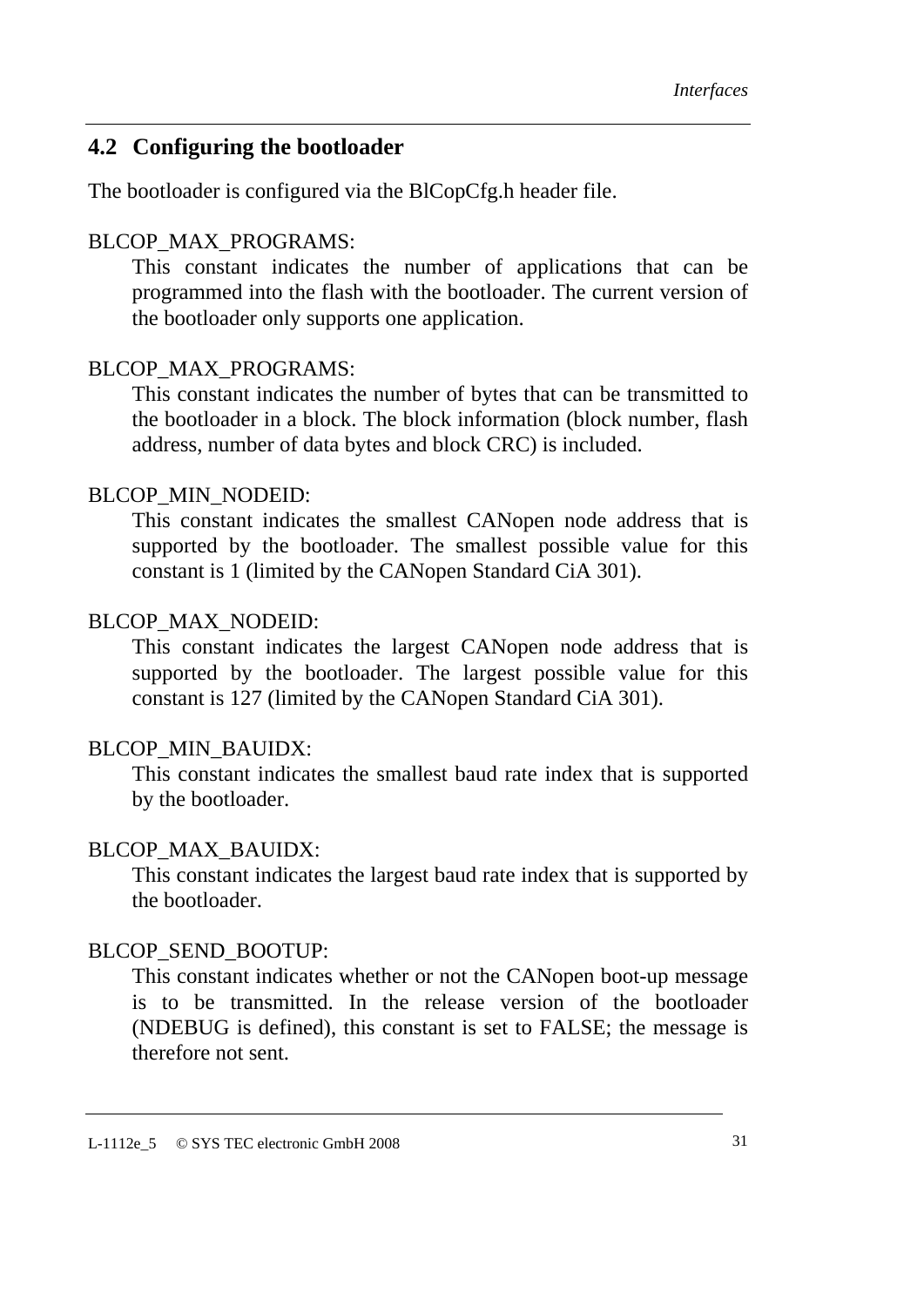#### BLCOP\_BDI\_TABLE\_PTR:

This constant indicates which baud rate table is to be used. The baud rate settings in the CAN controller vary when another CPU frequency is set. The baud rate settings must then be re-determined.

#### BLCOP\_BDI\_TABLE\_SIZE:

This constant indicates the size of the baud rate table in bytes.

#### BLCOP\_BASE\_REQUEST:

This constant indicates the base CAN identifier for the SDO request that constitutes the actual CAN identifier together with the CANopen node address.

#### BLCOP\_BASE\_RESPONSE:

This constant indicates the base CAN identifier for the SDO response that constitutes the actual CAN identifier together with the CANopen node address.

#### BLCOP\_USE\_CANCRTL:

This constant indicates which CAN interface is to be used by the bootloader. The value 0 means CAN\_A, value 1 means CAN\_B and value 2 means CAN\_C.

#### BLCOP\_USE\_CANINTENABLE:

This constant indicates which function must be called to temporarily block the CAN interrupt.

#### BLCOP\_MAX\_CANLOOPS:

This constant indicates the maximum number of CAN messages to be evaluated from the receive buffer. As deleting the flash sectors takes a relatively long time, this value should be set to 1.

#### BLCOP\_IDENTITY\_VENDORID:

This constant indicates the value for the Vendor ID to be written into the 0x1018/1 object. The value 0x3F (63 decimal) indicates the SYS TEC electronic GmbH company.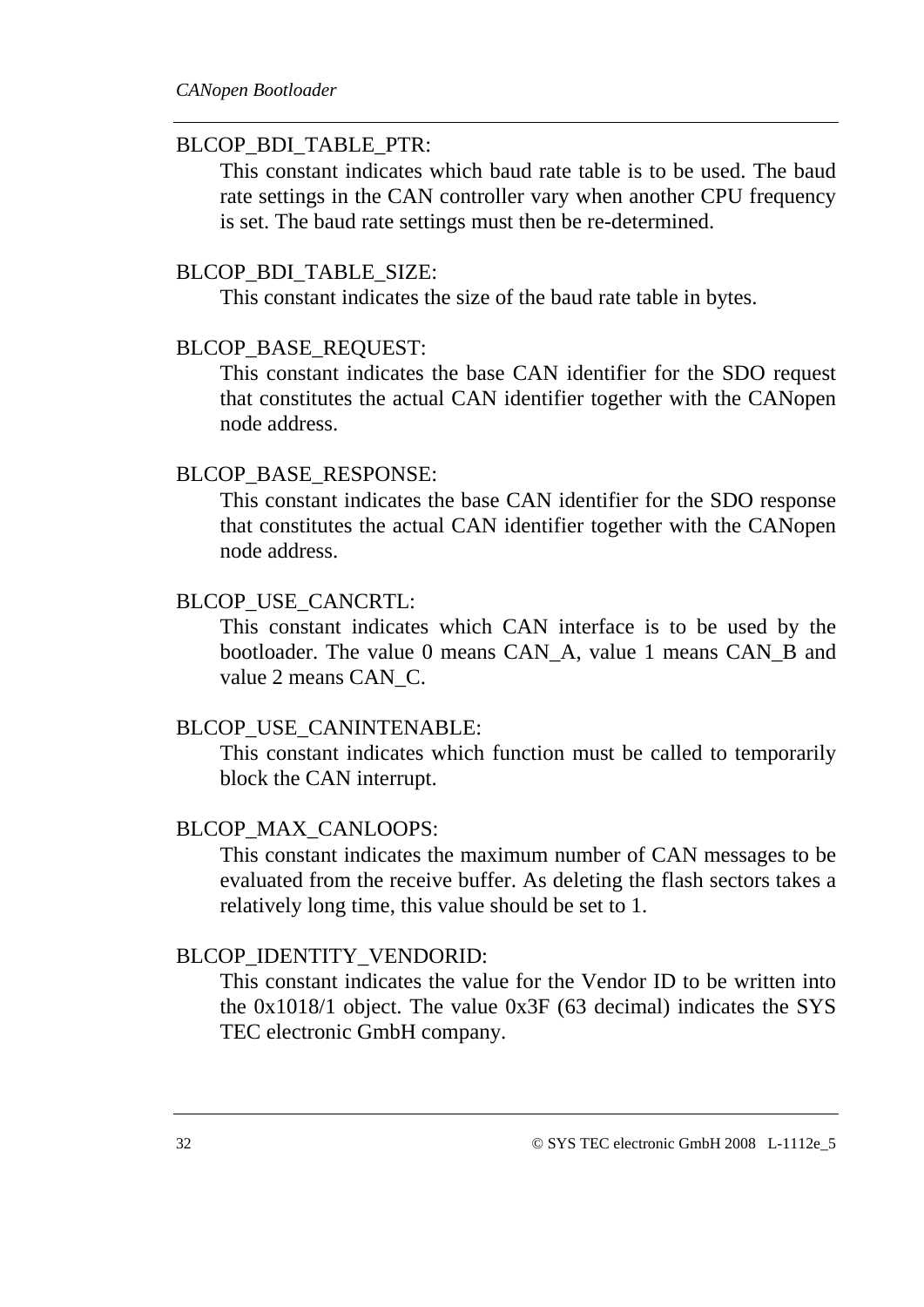#### BLCOP\_IDENTITY\_PRODUCTID:

This constant indicates the value for the Product ID to be written into the 0x1018/2 object. The value 0x0610 (value specific to SYS TEC) indicates the CAN flash bootloader.

#### BLCOP\_IDENTITY\_REVISION:

This constant indicates the revision number to be written into the 0x1018/3 object. The value is to be indicated in the format as defined in the CANopen Standard CiA 301. For example, the value 0x00010002 would indicate Version V1.02.

#### BLCOP\_IDENTITY\_SERIALNR:

This constant indicates the serial number to be written into the 0x1018/4 object. According to the CANopen standard, each device must have a unique serial number. To be able to implement this, the serial number must be read out from an EEPROM set one time during production. For this method, the parameter dwSerialNr\_p has been reserved for the BlCopInitialize() function.

## BLCOP\_MAX\_CRC\_STEP\_SIZE:

This constant indicates the maximum number of bytes should be run through in the calculation of the CRC when running the BlCopProcess() function. The external watchdog must be triggered again after this call.

## BLCOP\_MAX\_FLSWRITE\_STEP\_SIZE:

This constant indicates the maximum number of bytes should be run through ifor writing the data in the flash when running the BlCopProcess() function. The external watchdog must be triggered again after this call.

#### BLCOP\_BOOTLOADER\_START:

This constant indicates the start address in the flash at which the bootloader starts.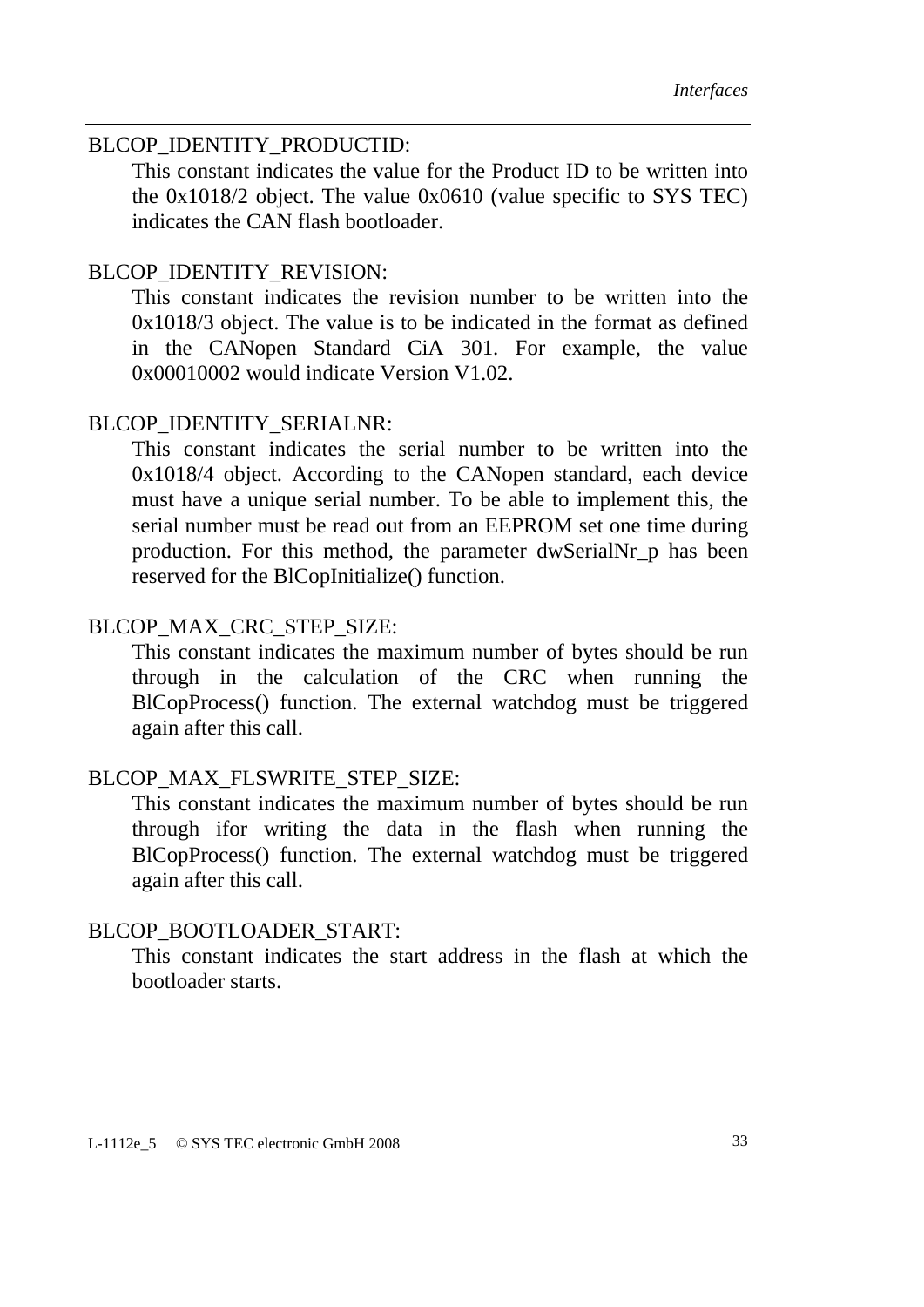#### BLCOP\_BOOTLOADER\_END:

This constant indicates the last address in the flash at which there can be bootloader code To ensure that the bootloader can be programmed separately in the flash, this value must end at a flash sector.

#### BLCOP\_BOOTLOADER\_RAM:

This constant indicates the start address in RAM at which the interrupt vector table starts.

#### BLCOP\_APPLICATION\_START:

This constant indicates the start address in the flash at which the application starts. This address is the basis for calling the reset vector of the application

#### BLCOP\_APPLICATION\_END:

This constant indicates the last address in the flash at which the application can be programmed. This address must also include the application CRC and the size of the application. Both parameters are always in the last 8 bytes of the application area in the flash.

#### BLCOP\_APPLICATION\_RAM:

This constant indicates the start address in the RAM that is reserved for the application.

#### FLSDRV\_START\_APPLICATION:

Refer to constant BLCOP\_APPLICATION\_START. The flash driver receives its own constant for the start address of the application to ensure that it can also be used in other projects.

#### FLSDRV\_END\_APPLICATION:

Refer to constant BLCOP\_APPLICATION\_END. The flash driver receives its own constant for the end address of the application to ensure that it can also be used in other projects.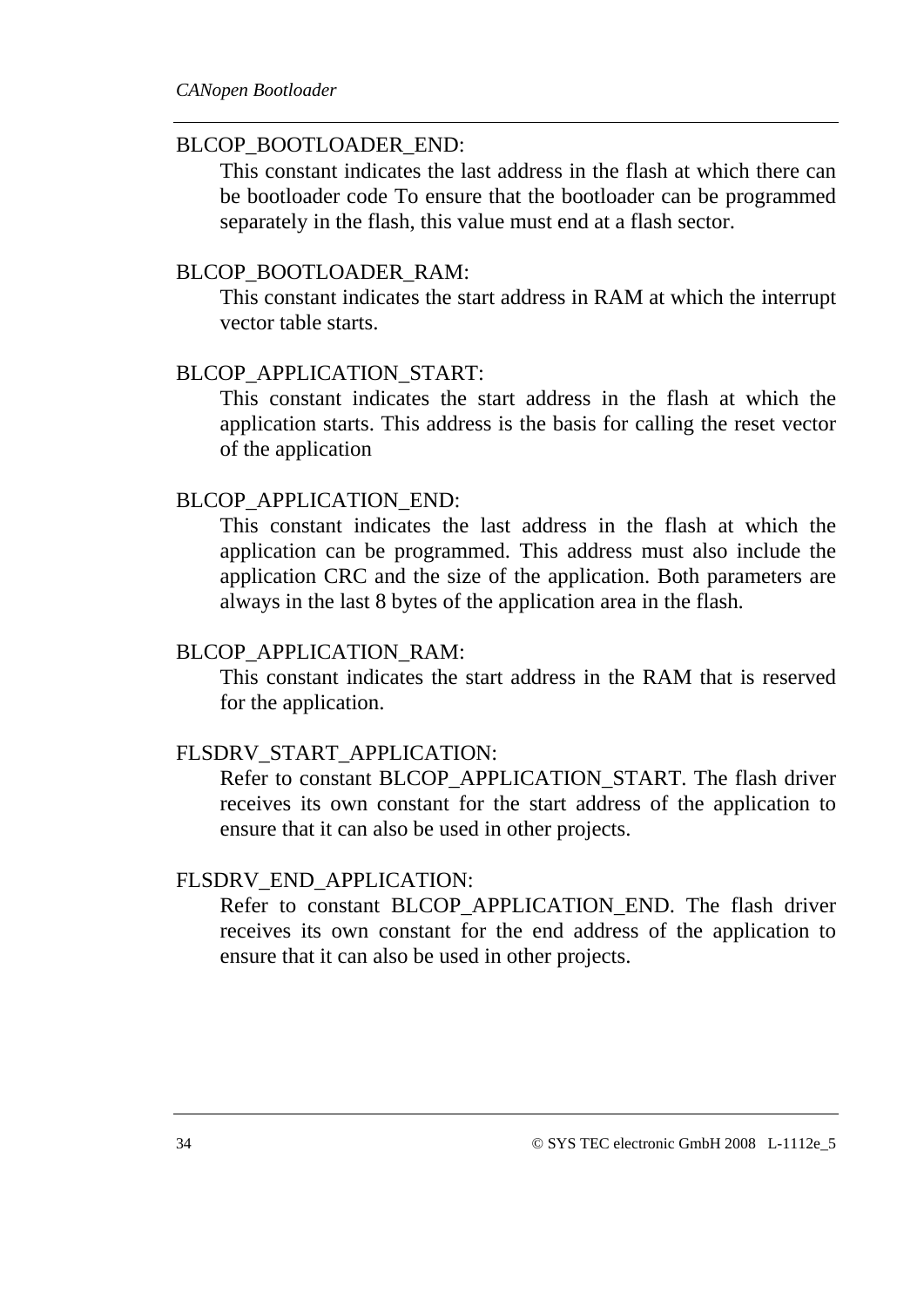## <span id="page-38-0"></span>**5 Flash tool**

The host application is divided into the partial application BinaryBlock-Converter and BinaryBlock-Download.

## **5.1 BinaryBlock-Converter**

This tool generates a block-oriented binary format from the output format specific to the toolchain (S record, hex file, elf file). The following parameters must be transmitted:

| Options                              | Default         | Meaning                                                                                                                                                                                                                                            |
|--------------------------------------|-----------------|----------------------------------------------------------------------------------------------------------------------------------------------------------------------------------------------------------------------------------------------------|
| -I <format_name></format_name>       | ihex            | This parameter defines the input file format.                                                                                                                                                                                                      |
| $-O$ <format_name></format_name>     | binary          | This parameter is reserved for future adjustments.<br>The output format corresponds to the block binary<br>format as described in this document.                                                                                                   |
| --start_address<br>$<$ val $>$       | 0x000000        | This value defines the start address of the address<br>area to be considered during conversion. The value<br>must be indicated in C notation.                                                                                                      |
| --end_address<br>$<$ val $>$         | <b>OxFFFFFF</b> | This value defines the end address of the address<br>area to be considered during conversion. Values<br>outside of the <i>start_address</i> – end_address area are<br>not stored in the binary file. The value must be<br>indicated in C notation. |
| --block_size <val></val>             | 0x000400        | This value defines the number of bytes for each<br>binary block. The value must be indicated in C<br>notation.                                                                                                                                     |
| $-$ gap_fill $\langle$ val $\rangle$ | $val = 0xFF$    | This parameter defines the value of the byte with<br>which holes within a binary block are filled.                                                                                                                                                 |
| --adjust_start <val></val>           | 0x000000        | The start address in the binary block can be changed<br>by this value. The value must be indicated in C<br>notation.                                                                                                                               |
| --help                               |                 | Output of supported parameters and file formats                                                                                                                                                                                                    |

Call: BinaryBlockConv [options] in-file [out-file]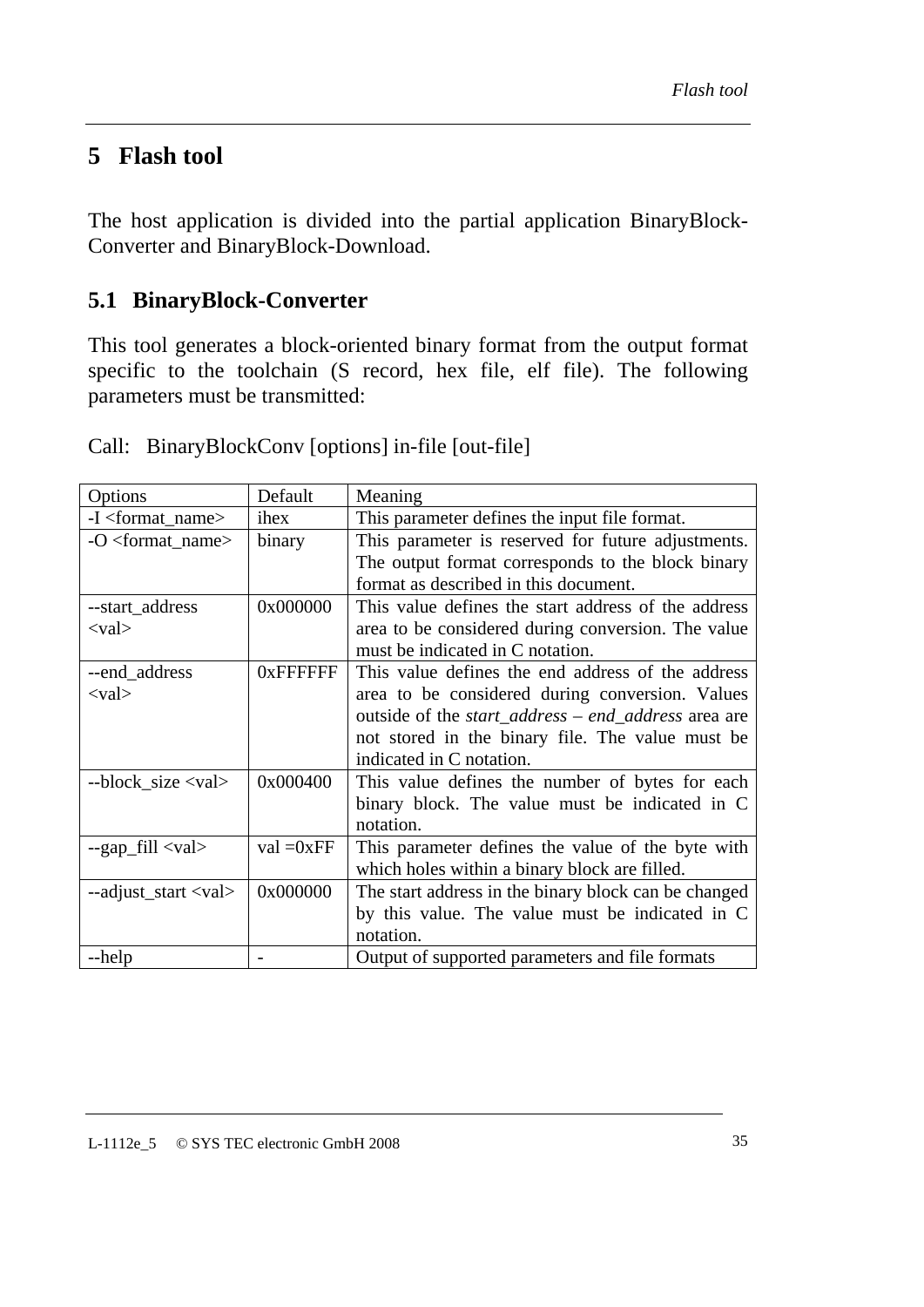## Construction of the binary file:

| Block 0        |
|----------------|
| Block 1        |
|                |
| <b>Block N</b> |
| $Block -1$     |

Construction of block 0:

| <b>Offset</b> | <b>Parameter</b>     | <b>Content</b> |
|---------------|----------------------|----------------|
| 0x0000        | <b>Block Number</b>  |                |
| 0x0004        | <b>Flash Address</b> |                |
| 0x0008        | Data Size [bytes]    |                |
| 0x000C        | Data bytes           | reserved       |
| 0x0010        |                      | reserved       |
| 0x0014        | <b>Block CRC</b>     | CRC            |

Construction of block 1 .. N:

| <b>Offset</b> | <b>Parameter</b>     | <b>Content</b>      |
|---------------|----------------------|---------------------|
| 0x0000        | <b>Block Number</b>  | $1 \dots N$         |
| 0x0004        | <b>Flash Address</b> | destination address |
| 0x0008        | Data Size [bytes]    | n                   |
| 0x000C        | Data bytes           | Data                |
| $\ddotsc$     |                      |                     |
| $0x000C+n$    | <b>Block CRC</b>     | $\cap$ R $\cap$     |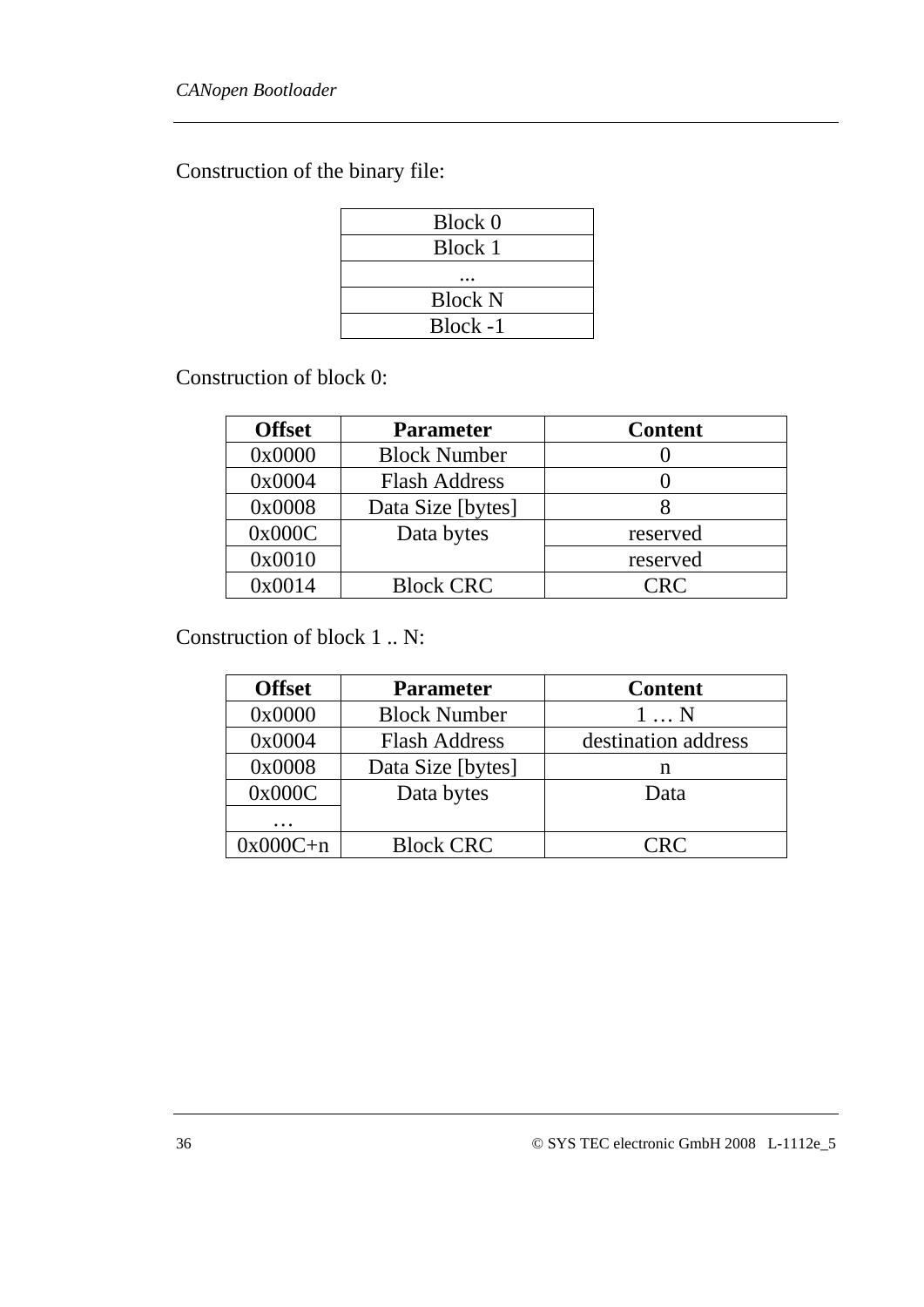| <b>Offset</b> | <b>Parameter</b>     | <b>Content</b>      |
|---------------|----------------------|---------------------|
| 0x0000        | <b>Block Number</b>  | -1                  |
| 0x0004        | <b>Flash Address</b> |                     |
| 0x0008        | Data Size [bytes]    |                     |
| $\cdots$      | reserved             | 32                  |
| 0x0028        | Data bytes           | Size of application |
| 0x002C        |                      | CRC application     |
| 0x0030        | <b>Block CRC</b>     | CRC                 |

Construction of block -1:

The CRC is calculated over the entire content of a block according to the polynomial 0xEDB88320. The start value is 0xFFFFFFFF. The same algorithm is used to calculate the CRC for the entire application.

If an application is comprised of several partial applications then these must be generated from one <in-file> or several in-files by entering the address area. Each partial application must then be assigned a programme number that corresponds to the sub-index within the object's programme data.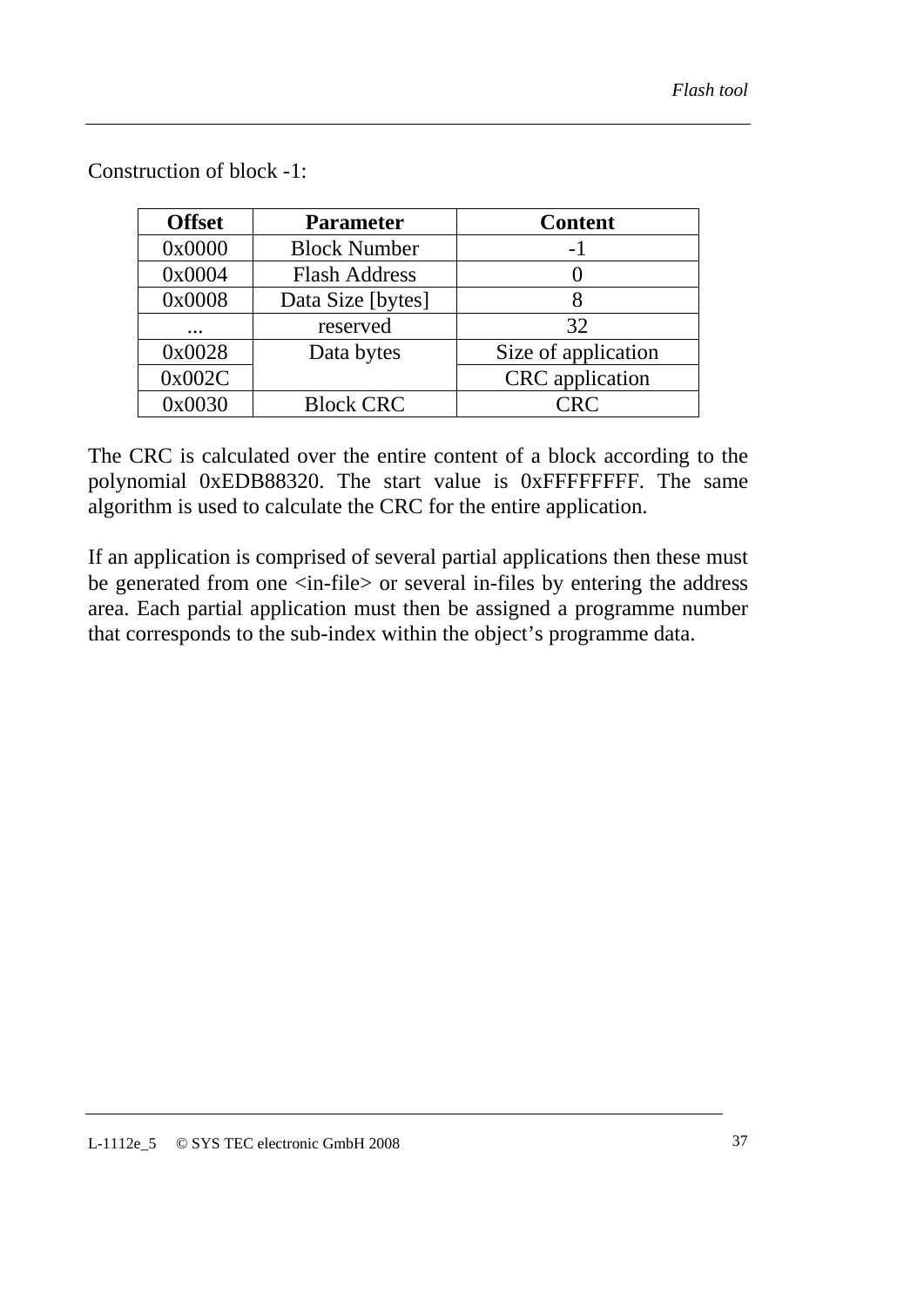## <span id="page-41-0"></span>**5.2 BinaryBlock-Download**

This tool transfers the binary blocks from the output file generated by the BinaryBlockConv. This tool thereby transfers exactly one partial application that is designated by its programme number. A USB-CAN module is used as the interface to the CAN-bus.

| Options                            | Default        | Meaning                                                |
|------------------------------------|----------------|--------------------------------------------------------|
| $-P < val >$                       | 1              | This parameter defines the programme number.           |
|                                    |                | It corresponds to the sub-index for transmission       |
|                                    |                | of the command and programme data.                     |
| $-B \langle index \rangle$         | $\overline{4}$ | This parameter defines the bitrate to be used via      |
|                                    |                | the index. $(4=125kBit/s, 3=250kBit/s)$                |
| $-N < val >$                       | $\mathbf{1}$   | This value defines the node address of the             |
|                                    |                | selected CANopen device.                               |
| $-delay < val >$                   | 1000           | This value defines the delay for requesting the        |
|                                    |                | information<br>after<br>deleting<br>status<br>$\alpha$ |
|                                    |                | programming the flash.                                 |
| $-repeats < val>$                  | 0x000400       | This value in ms defines the number of                 |
|                                    |                | repetitions for requesting the status information      |
|                                    |                | after deleting or programming the flash.               |
| --ser_num <val></val>              | $\Omega$       | Serial Number for configuration of node                |
|                                    |                | numbers using LSS                                      |
| $-rev <$ val $>$                   | $\overline{0}$ | Revision code for configuration of node                |
|                                    |                | numbers using LSS                                      |
| $-pcode <$ val $>$                 | $\overline{0}$ | Revision code for configuration of node                |
|                                    |                | numbers using LSS                                      |
| $-$ vendor $\langle$ val $\rangle$ | 0x3F           | Vendor-ID for configuration of node numbers            |
|                                    |                | using LSS                                              |
| --timeout <val></val>              | 500            | Max. timeout in ms for waiting from response           |
|                                    |                | from the target                                        |
| --help                             |                | Output of supported parameters and file formats        |

#### Call: BinaryBlockDownload [options] in-file

There is a command shell integrated into the BinaryBlockDownload tool that allows the user to run various commands for controlling the download.

The following steps must be executed for download:

1. Start the bootloader during download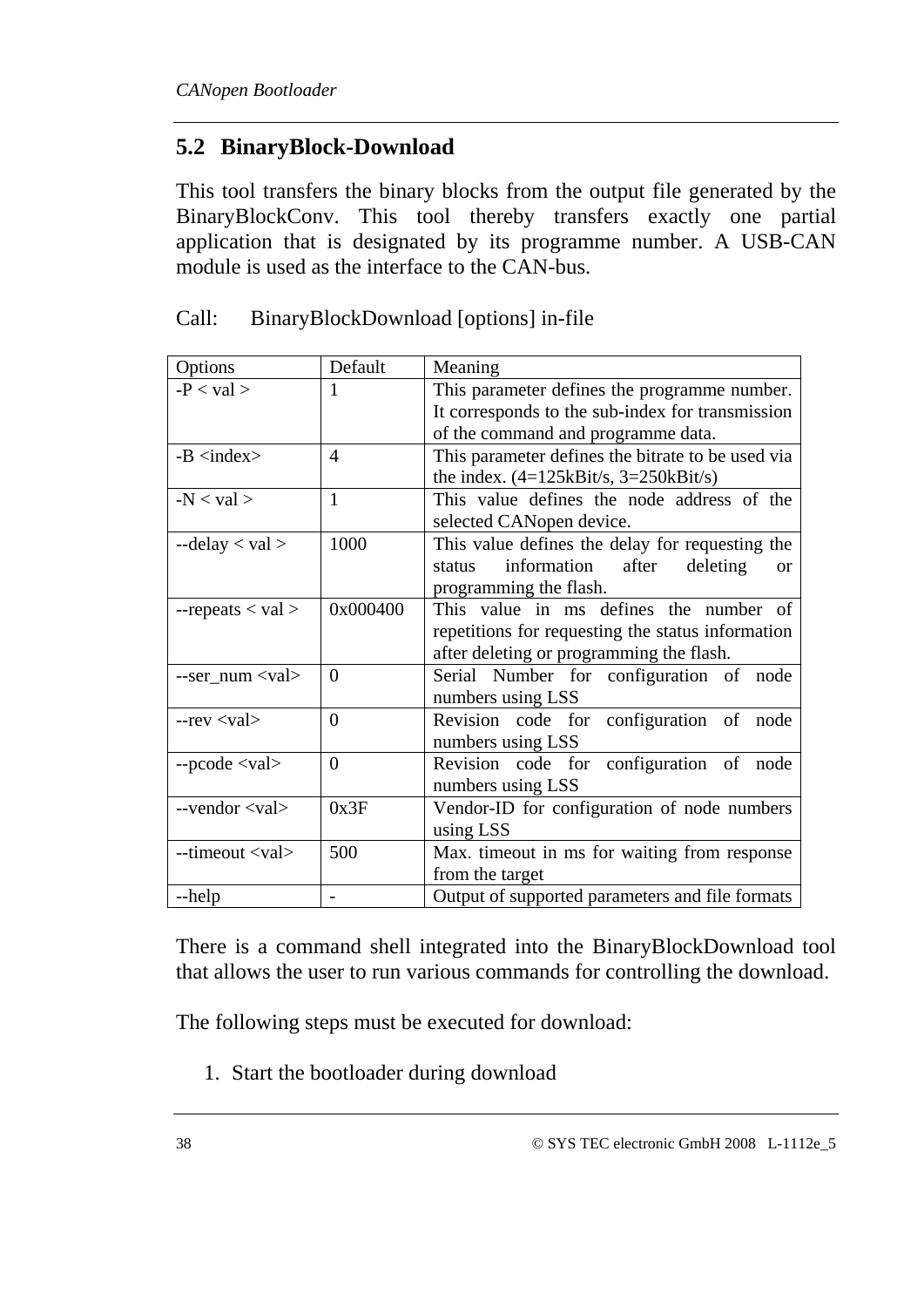Starting the bootloader (re-entry into the bootloader on the target) is repeated until a bitrate is configured and the device type of the bootloader could be read. As the bitrate is automatically recognised it may be that the target is not able to receive commands. This is only possible after the bitrate can be recognised.

Furthermore, after the first time the bootloader is started, the target must be assigned a CANopen node ID. This can be done via the LSS service. It may also be that an application is active.

An attempt is made to start the downloader when starting the download. This procedure is repeated until the bootloader is recognised or until it is cancelled by the user.

2. Bootloader has been started

Delete programme and wait until it is deleted (status prompt)

- 3. Transmit block-for-block from the BIN file and wait until the block is programmed (status prompt)
- 4. After the last block, the CRC is calculated on the target and stored in the OD. The CRC is read-out and compared to the value on the PC.
- 5. If no error has previously occurred then the application can be test run.
- 6. Wait a little until the application starts. Then check whether the application has been started (read the device type and compare, read the ident-object and compare).
- 7. Then switch to the bootloader and if no error has as yet been determined (device type OK, CRC OK, Ident-Object OK, test run OK) then set the signature and wait until it is programmed (status prompt).
- 8. If there is no error then the application can be started.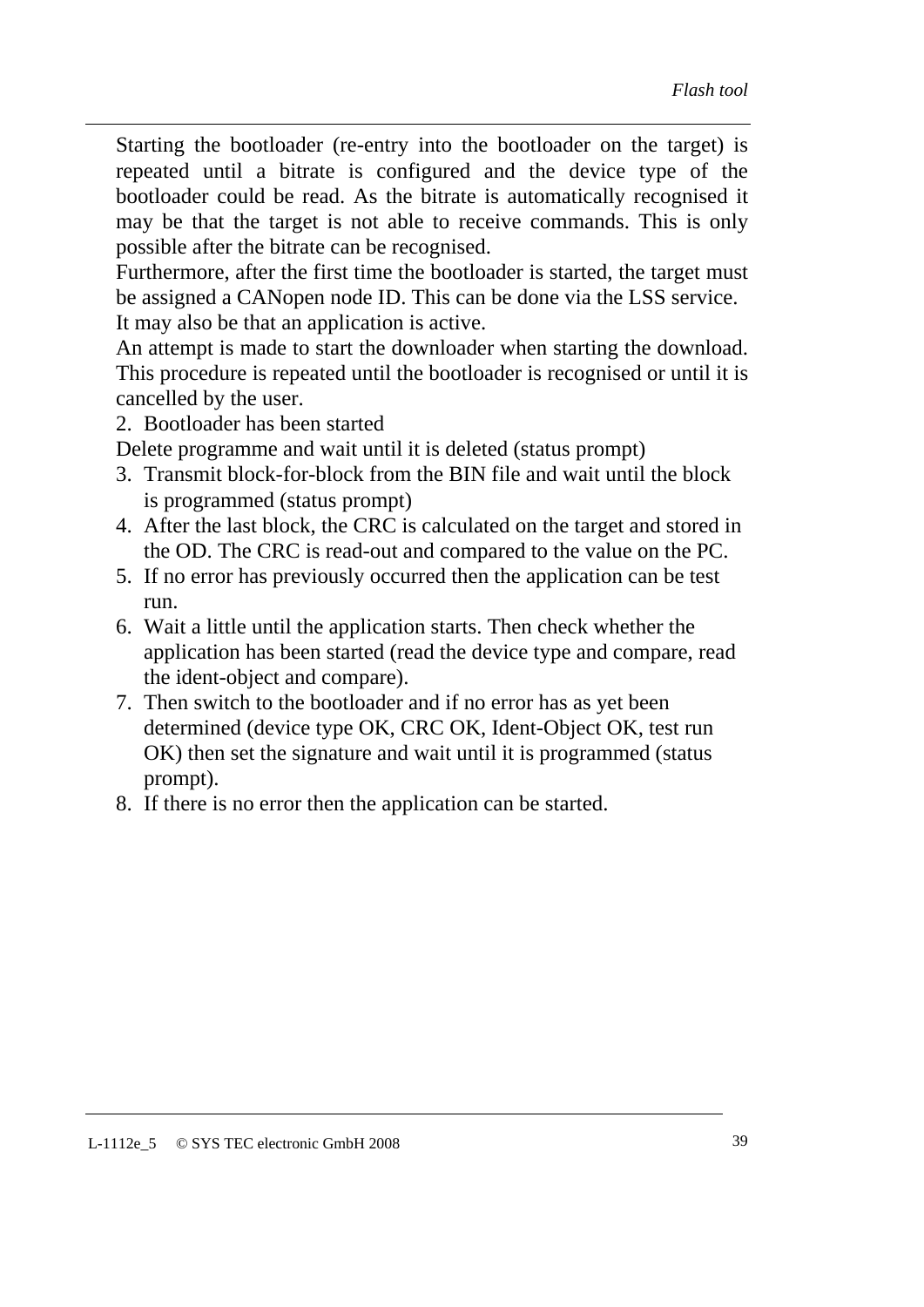#### <span id="page-43-0"></span>**5.3 Configuring the flash tool software (FtCfg.h)**

#### FT\_FLASH\_START:

This constant has the same meaning for the flash tool as constant BLCOP\_APPLICATION\_START for the bootloader.

#### FT\_FLASH\_SIZE:

This constant indicates the number of bytes in the flash area of the application.

#### FT\_FLASH\_DEF\_VAL:

This constant indicates the value received in the flash after deletion. This value is important in the flash tool to calculate the CRC, whereby non-programmed flash cells must also be considered.

#### FT\_BLOCK\_SIZE:

This constant has the same meaning for the flash tool as constant BLCOP\_MAX\_PROGRAM\_BUFFER for the bootloader.

#### FT\_BLOCK\_MAX\_GAP:

This constant sets the maximum number of non-programmed bytes before the flash tool uses a new block for downloading the subsequent programme data. It is indented to prevent 16384 bytes having to be transmitted in one block to the bootloader although, e.g. only the fist and the last byte have to be programmed according to the HEX file.

#### FT\_DEF\_NODE\_ID:

If the call parameter –N... is not transmitted to the flash tool, then the HEX file is transmitted to the CANopen node address defined in this constant. Constants FT\_BASE\_CANID\_SDO\_REQUEST ad FT\_BASE\_CANID\_SDO\_RESPONSE are included for the CAN identifier used.

#### FT\_DEF\_NODE\_ID:

If call parameter –B... is not transmitted to the flash tool then the baud rate index of this constant is used.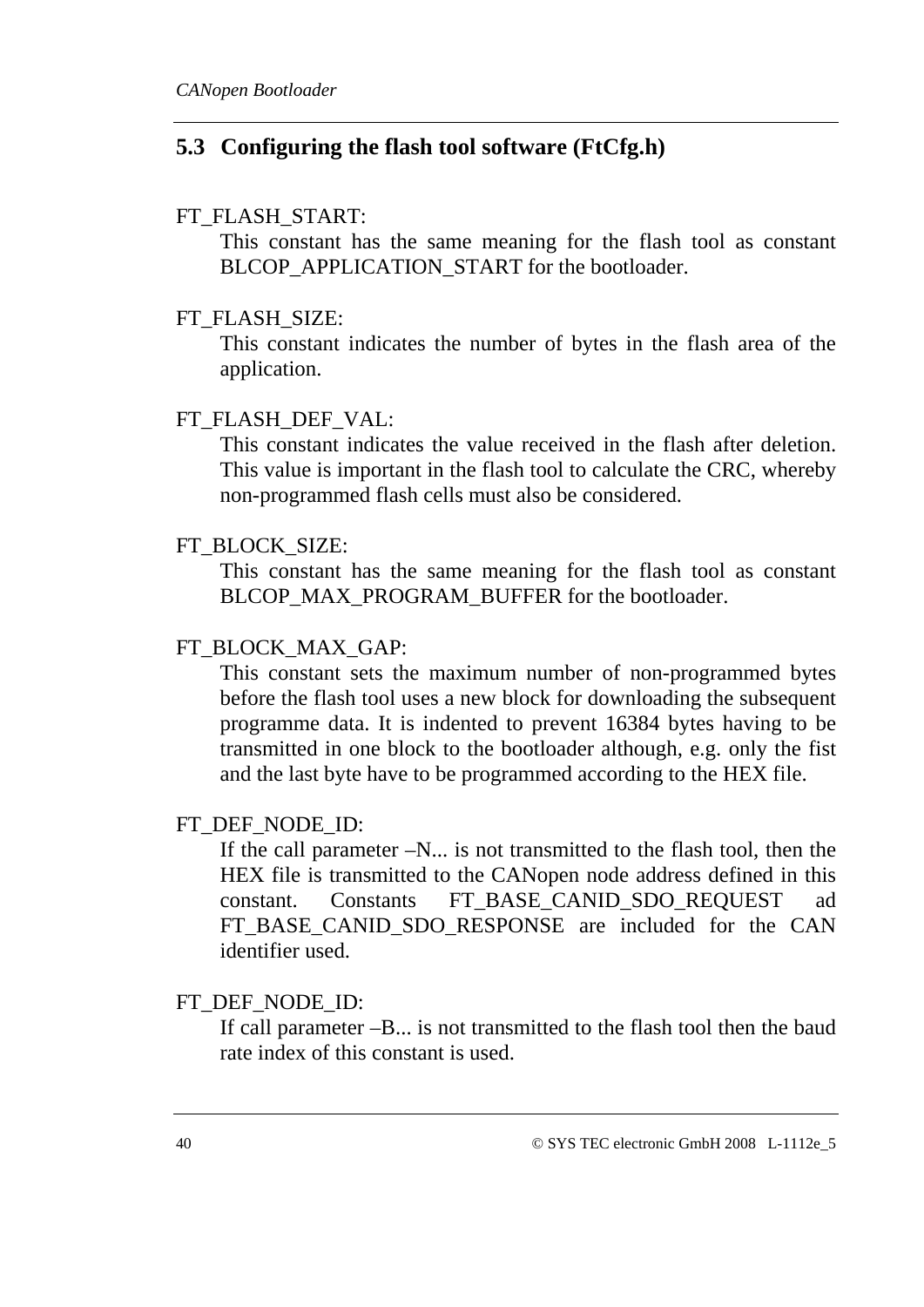#### FT\_DEF\_RETRY\_TIMEOUT:

This constant indicates the number of repetitions that are carried out during SDO transfer after a timeout.

#### FT\_DEF\_RETRY\_BUSY:

This constant indicates the number of repetitions carried out by SDO transfer after the bootloader has returned the BUSY state.

#### FT DEF TIME DELAY:

This constant indicates the time delay in 100 milliseconds steps that the flash tool waits between reading object 0x1F57/1. This is intended to prevent that the flash tool does not fill the CAN bus unnecessarily with CAN messages while the bootloader is busy.

#### FT\_DEF\_SDOC\_TIMEOUT:

This constant indicates the time delay in 100 milliseconds steps until the flash tool determines a timeout during SDO transfer.

#### FT\_BASE\_CANID\_SDO\_REQUEST:

This constant has the same meaning for the flash tool as constant BLCOP\_BASE\_REQUEST for the bootloader.

#### FT\_BASE\_CANID\_SDO\_RESPONSE:

This constant has the same meaning for the flash tool as constant BLCOP\_BASE\_RESPONSE for the bootloader.

#### FT\_MIN\_NODE\_ID:

This constant has the same meaning for the flash tool as constant BLCOP\_MIN\_NODEID for the bootloader.

#### FT\_MAX\_NODE\_ID:

This constant has the same meaning for the flash tool as constant BLCOP\_MAX\_NODEID for the bootloader.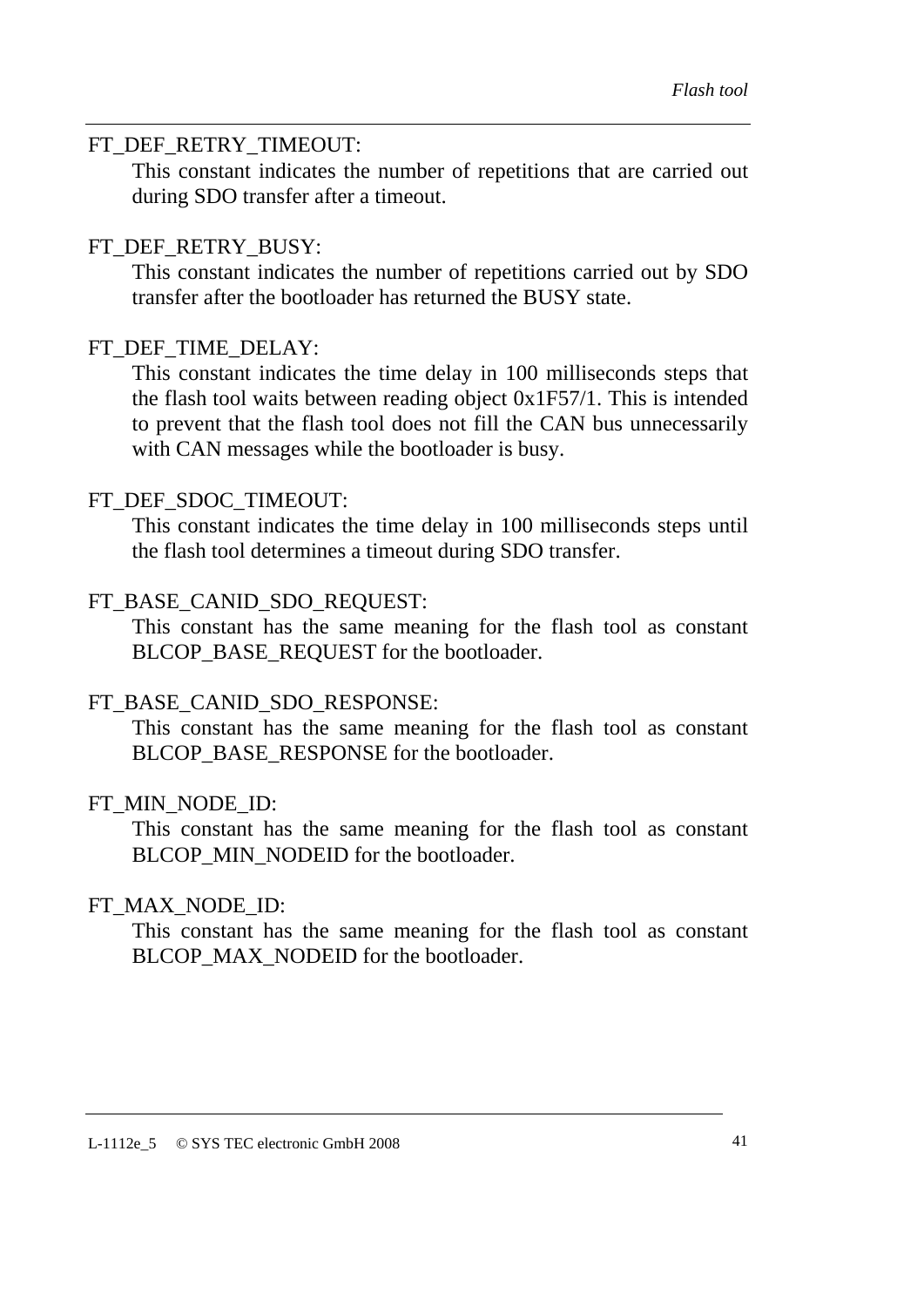## <span id="page-45-0"></span>**5.4 Error codes of the flash tool software (FtErrDef.h)**

The error codes of functions in the flash tool and in flashtool.exe itself (ERRORLEVEL system variable) are compatible to the POSIX standard. If bit 30 is set in the error code then this is a user-specific error code. Otherwise it is an error code from the operating system.

Error codes from the flash tool software begin from value 0x60000000. All possible error codes are listed in table X.

However, if for instance the input file could not be opened then the flash tool reads the error code from the "errno" variable and returns it to the console together with an appropriate error message. A list of possible error codes is contained in the MSDN.

| <b>Error</b> code | <b>Name: Meaning</b>                                             |
|-------------------|------------------------------------------------------------------|
| 0x00000000        | No error                                                         |
| 0x60000001        | ERR_BL_NO_VALID_PROGRAM:                                         |
|                   | The bootloader reported an invalid application. This happens     |
|                   | when the bootloader calculates another application CRC than      |
|                   | the flash tool calculates.                                       |
| 0x60000002        | ERR_BL_DATA_FORMAT_UNKNOWN:                                      |
|                   | The bootloader reported an unknown data format in block acc.     |
|                   | to <b>Figure 2.</b>                                              |
| 0x60000003        | ERR_BL_CRC_ERROR:                                                |
|                   | The bootloader reported a CRC error in the data block.           |
| 0x60000004        | ERR_BL_FLASH_NOT_CLEARED:                                        |
|                   | The bootloader reported that the flash area to be programmed     |
|                   | is not cleared. The blank check failed or the command to         |
|                   | delete the application has not been transmitted.                 |
| 0x60000005        | ERR_BL_FLASH_ERROR:                                              |
|                   | The bootloader has determined a general error (not specified     |
|                   | in more detail) when writing the data into the flash.            |
| 0x60000006        | ERR_BL_ADDRESS_ERROR:                                            |
|                   | The bootloader has determined that an attempt is made to         |
|                   | write to the area above the flash area of the application.       |
| 0x60000007        | ERR_BL_FLASH_SECURED:                                            |
|                   | The bootloader has determined that an attempt has been made      |
|                   | to write to the protected flash area reserved for the bootloader |
|                   | itself.                                                          |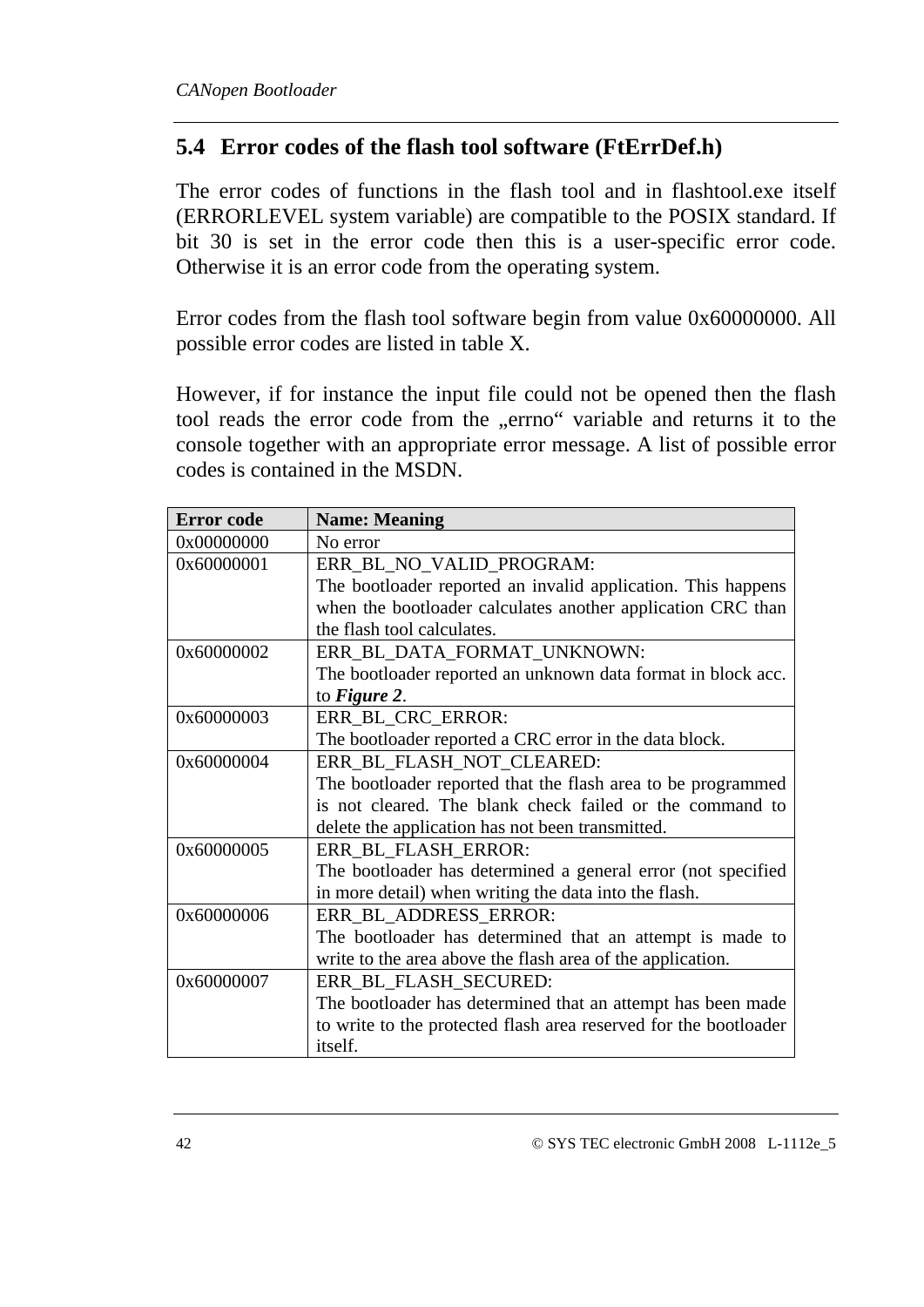| <b>Error</b> code | <b>Name: Meaning</b>                                           |  |
|-------------------|----------------------------------------------------------------|--|
| 0x60000008        | ERR_BL_ERROR:                                                  |  |
|                   | The bootloader has determined an error unknown to the flash    |  |
|                   | tool.                                                          |  |
| 0x60000010        | ERR_NO_BOOTLOADER_RUNNING:                                     |  |
|                   | The flash tool can not address the bootloader. The bootloader  |  |
|                   | is possibly inactive.                                          |  |
| 0x60000011        | ERR USER ABORT:                                                |  |
|                   | The user has aborted the transfer.                             |  |
| 0x60000012        | ERR DOWNLOAD RUNNING:                                          |  |
|                   | Function FtCopStartDownload() has been called although         |  |
|                   | there is still an active download to the bootloader.           |  |
| 0x60000013        | ERR_NODE_NOT_FOUND:                                            |  |
|                   | An SDO timeout has been determined. The bootloader is not      |  |
|                   | responding to a request.                                       |  |
| 0x60000014        | ERR_START_FAILED:                                              |  |
|                   | The start command could not be transferred to the bootloader.  |  |
| 0x60000015        | ERR_PROGRAM_TOO_LARGE:                                         |  |
|                   | The flash tool has determined that an attempt is made to write |  |
|                   | to the area above the flash area of the application. The       |  |
|                   | addresses in the Motorola HEX file are thereby checked.        |  |
| 0x60000016        | ERR_FLASHING_WO_END:                                           |  |
|                   | The flash tool has read the flash status from the bootloader a |  |
|                   | multiple number of times (refer to object 0x1F57/1 in          |  |
|                   | <b>Table 1</b> ). The number of attempts has expired, but the  |  |
|                   | bootloader still reports a BUSY state. Either the value of the |  |
|                   | constant FT_DEF_RETRY_BUSY must be increased or the            |  |
|                   | bootloader is hung.                                            |  |
| 0x60000017        | ERR_INVALID_NODEID:                                            |  |
|                   | An API function from the FICop.c module has been called        |  |
|                   | with an invalid CANopen node address.                          |  |
| 0x60000018        | ERR_INVALID_PARAM:                                             |  |
|                   | An API function from the FICop.c module has been called        |  |
|                   | with an invalid parameter (e.g. ZERO pointer).                 |  |
| 0x60000020        | ERR_SREC_CRC_ERROR:                                            |  |
|                   | The flash tool has determined a checksum error in the          |  |
|                   | Motorola HEX file.                                             |  |
| 0x60000021        | ERR_SREC_NO_VALID_S3:                                          |  |
|                   | The flash tool has determined that the indicated file does not |  |
|                   | have the S3 format.                                            |  |
| 0x60000022        | ERR_SREC_FORMAT_ERROR:                                         |  |
|                   | The flash tool has determined an error in the S3 format.       |  |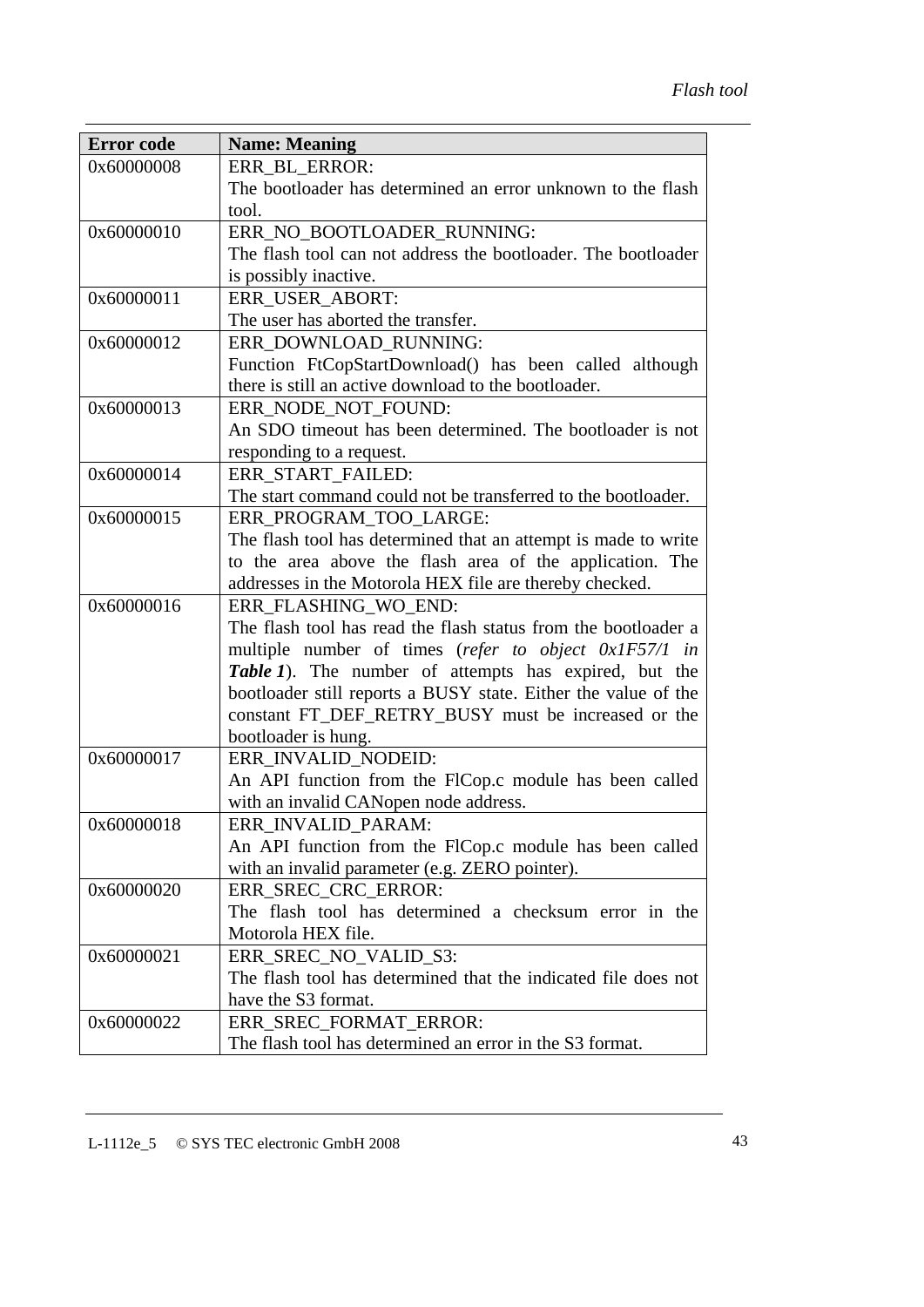<span id="page-47-0"></span>*CANopen Bootloader* 

| <b>Error</b> code | <b>Name: Meaning</b>                                               |
|-------------------|--------------------------------------------------------------------|
| 0x60000023        | ERR SREC OVERLAP:                                                  |
|                   | The flash tool has determined that at least two areas overlap in   |
|                   | the Motorola HEX file.                                             |
| 0x60000024        | ERR SREC ADDESS RANGE:                                             |
|                   | The HEX file indicated has the S3 format, but there is no entry    |
|                   | in this HEX file that fits into the flash area of the application. |
| 0x60000025        | ERR SDO ERROR                                                      |
|                   | Error during SDPO access/transfer.                                 |
| 0x60002001        | WARN SREC ADDRESS RANGE:                                           |
|                   | This warning is returned by the FtCopStartDownload() or            |
|                   | FtBinOpenFile() function if some entries in the Motorola HEX       |
|                   | file are not written into the flash area of the application. These |
|                   | entries are ignored, i.e. not transferred to the bootloader. The   |
|                   | application may not be able to be run.                             |

*Table 5: Meaning of the flash tool error codes* 

All error codes from 0x60001000 flag an error code from the CANopen stack. The meaning of the corresponding error code (minus offset 0x60001000) can be looked up in L-1020.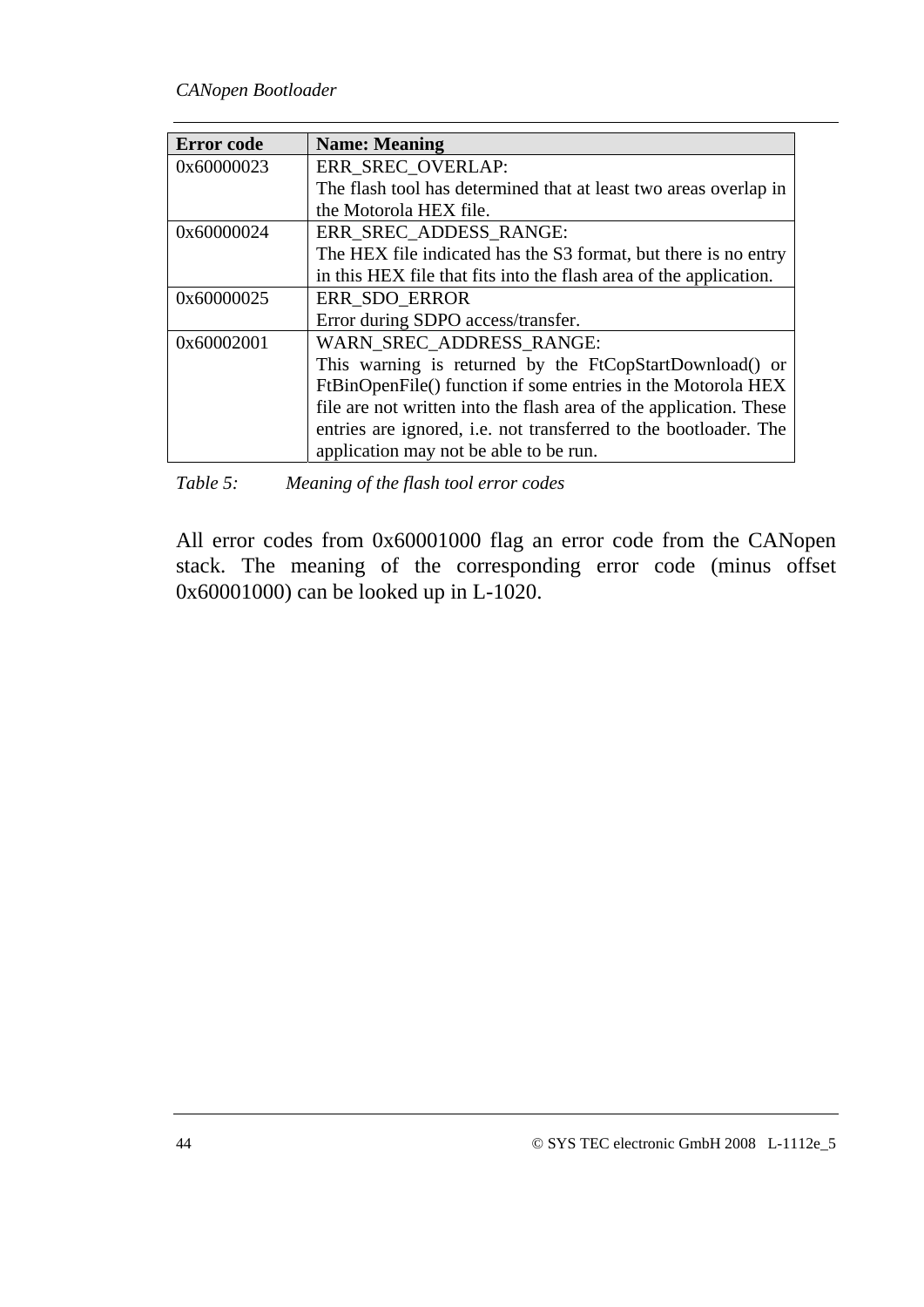## <span id="page-48-0"></span>**6 Resources**

## **6.1 Code, data target**

The actual values depend on the compiler, the memory model supported, the optimisation level and the CPU. To run the bootloader, there should be 32kByte flash and approx. 6kByte RAM available on a 16bit system.

If the existing resources are insufficient in order to integrate the bootloader then the software modules can be adjusted within the framework of an adaptation workshop.

## **6.2 Target interrupts**

The bootloader is based on the standard CAN driver for CANopen. Receiving and sending messages as well as changing the CAN controller status, is signalised by interrupts. If, due to additional tasks of the microcontroller during the update procedure, the use of interrupts not be supported, then the appropriate CAN driver routines must be adjusted by the user. An adjustment can be made within the framework of the adaptation workshop in cooperation with SYS TEC.

Furthermore, a system time is required; this is generally controlled by interrupts.

As the bootloader and the applications transferred by the bootloader share the interrupt for the CAN controller, appropriate adjustments must be made in the form of interrupt forwarding or interrupt vector tables in the RAM. depending o the CPU used, the interrupt vector table may have to be mirrored. Another variation of this would be to construct this table in RAM and every driver then enters the vector of the interrupt service routine there. This allows the bootloader to modify the vectors when using interrupts for the timer and the CAN controller. On starting the application, the relevant entries are then replaced by the application vectors. When preparing to integrate the bootloader, the respective procedure must be agreed upon and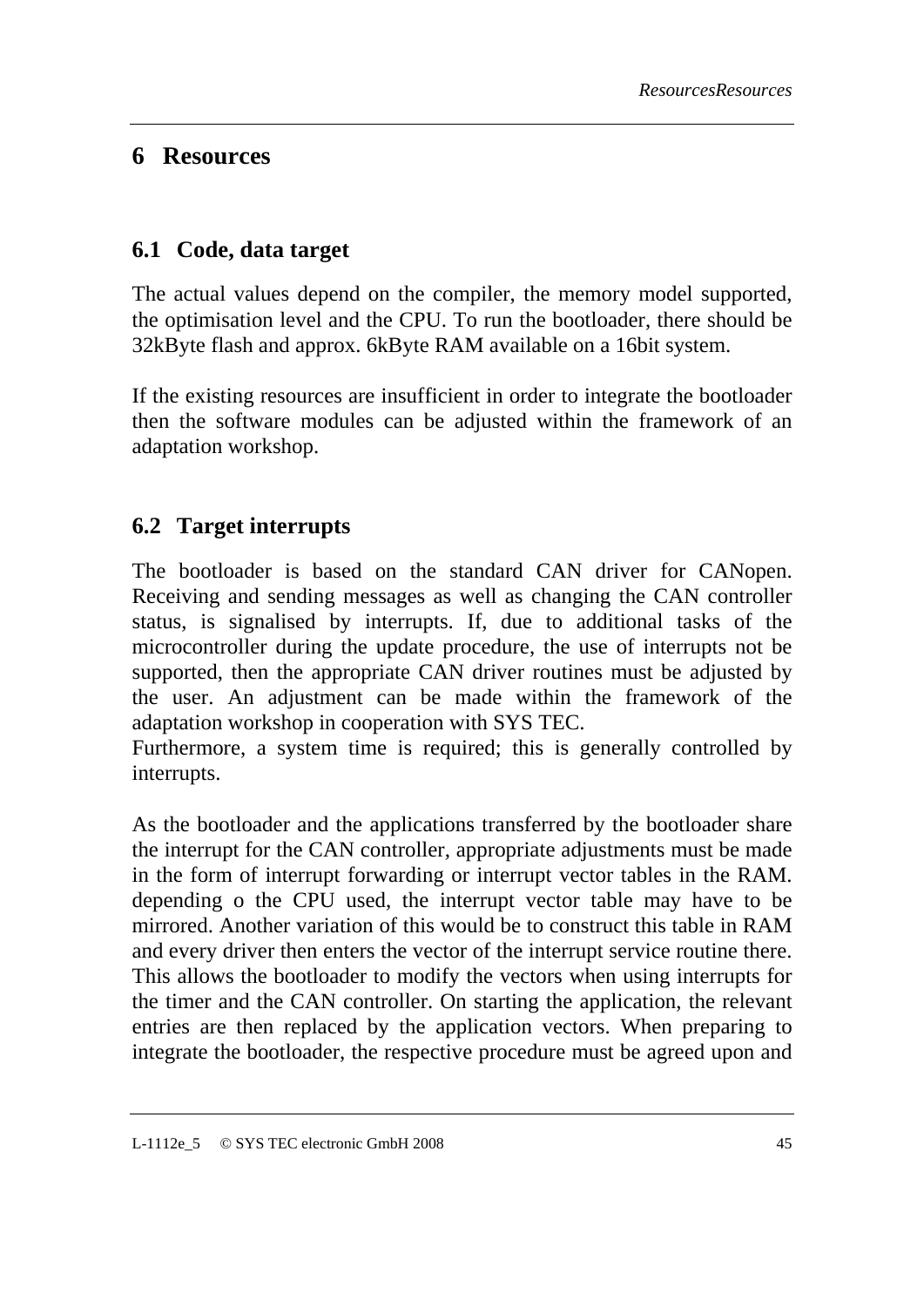an example programme is to be implemented by the project partner that demonstrates this implementation.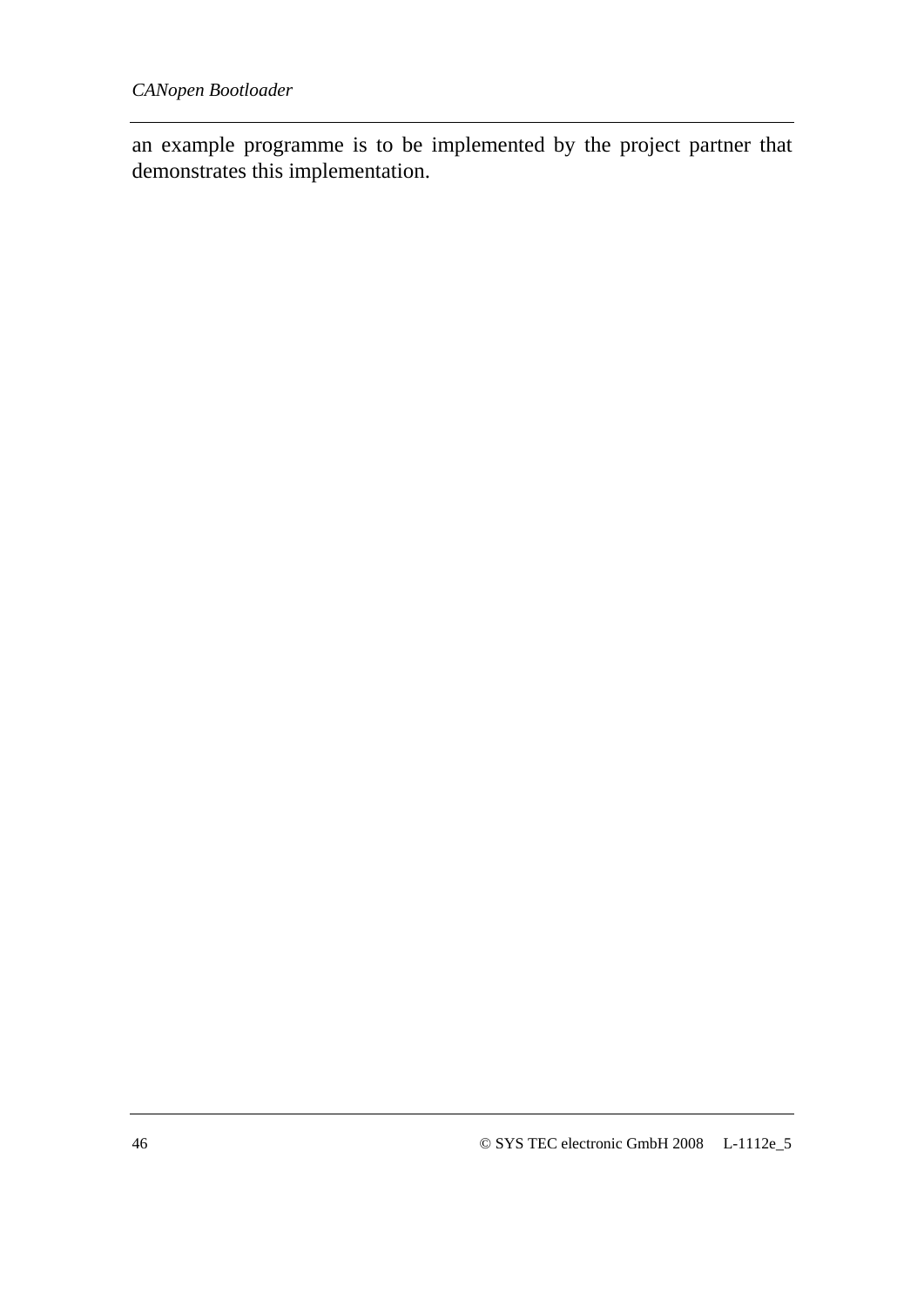| Document: | <b>CANopen Bootloader</b>                              |
|-----------|--------------------------------------------------------|
|           | <b>Document number:</b> L-1112e_5, Edition August 2008 |

## **How would you improve this manual?**

## **Have you found mistakes in this manual?** Page

| <b>Sent by:</b>  |  |
|------------------|--|
| Customer number: |  |
| Name:            |  |
| Company:         |  |
| Address:         |  |
|                  |  |

Send to: **SYS TEC** electronic GmbH August-Bebel-Str. 29 D-07973 Greiz GERMANY Fax: +49 (0) 36 61 / 62 79 99